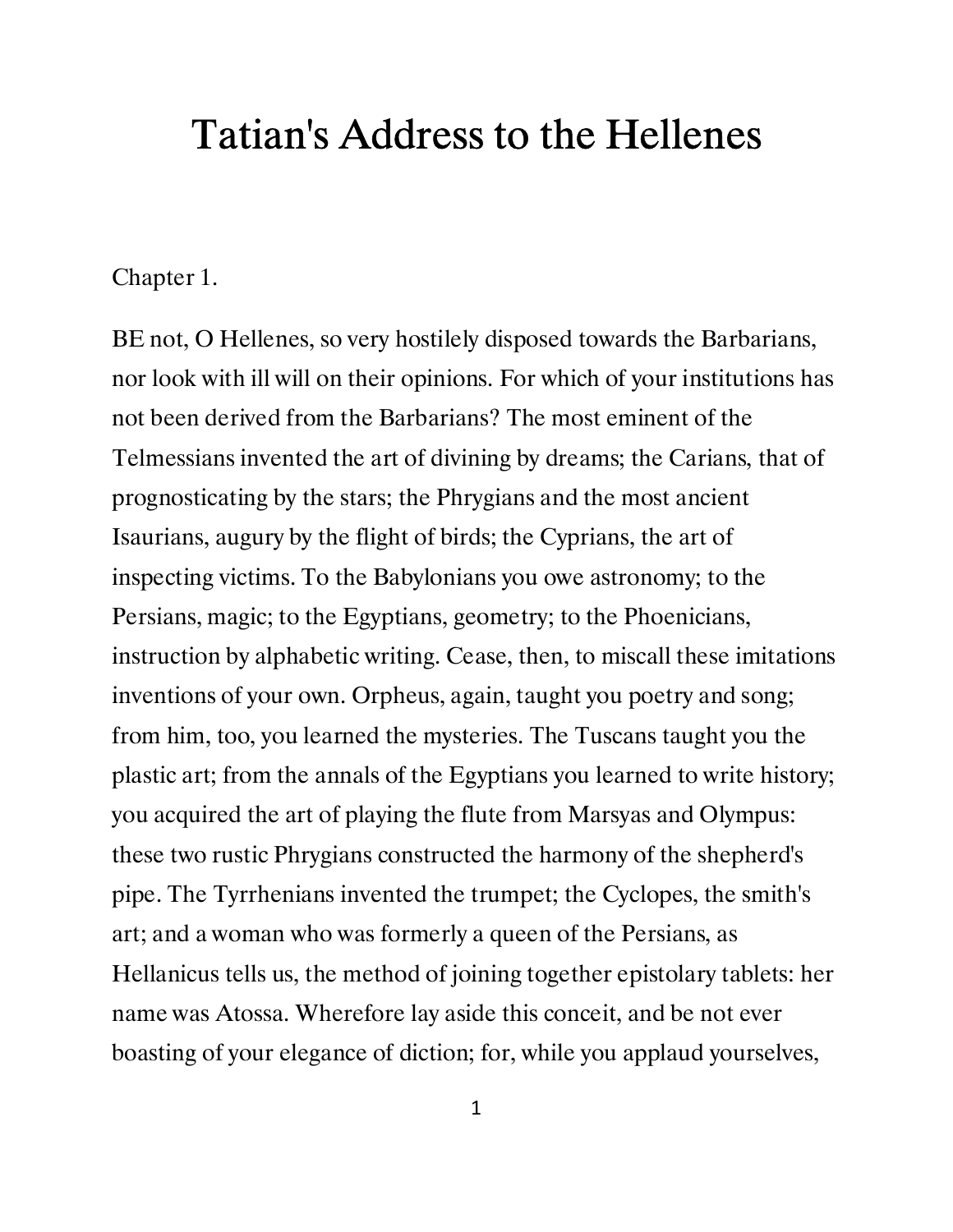your own people will of course side with you. But it becomes a man of sense to wait for the testimony of others, and it becomes men to be of one accord also in the pronunciation of their language. But, as matters stand, to you alone it has happened not to speak alike even in common intercourse; for the way of speaking among the Dorians is not the same as that of the inhabitants of Attica, nor do the AEolians speak like the Ionians. And, since such a discrepancy exists where it ought not to be, I am at a loss whom to call a Greek. And, what is strangest of all, you hold in honour expressions not of native growth, and by the intermixture of barbaric words have made your language a medley. On this account we have renounced your wisdom, though I was once a great proficient in it; for, as the comic poet says, These are gleaners' grapes and small talk, Twittering places of swallows, corrupters of art.

Yet those who eagerly pursue it shout lustily, and croak like so many ravens. You have, too, contrived the art of rhetoric to serve injustice and slander, selling the free power of your speech for hire, and often representing the same thing at one time as right, at another time as not good. The poetic art, again, you employ to describe battles, and the amours of the gods, and the corruption of the soul.

#### Chapter 2.

What noble thing have you produced by your pursuit of philosophy? Who of your most eminent men has been free from vain boasting?

2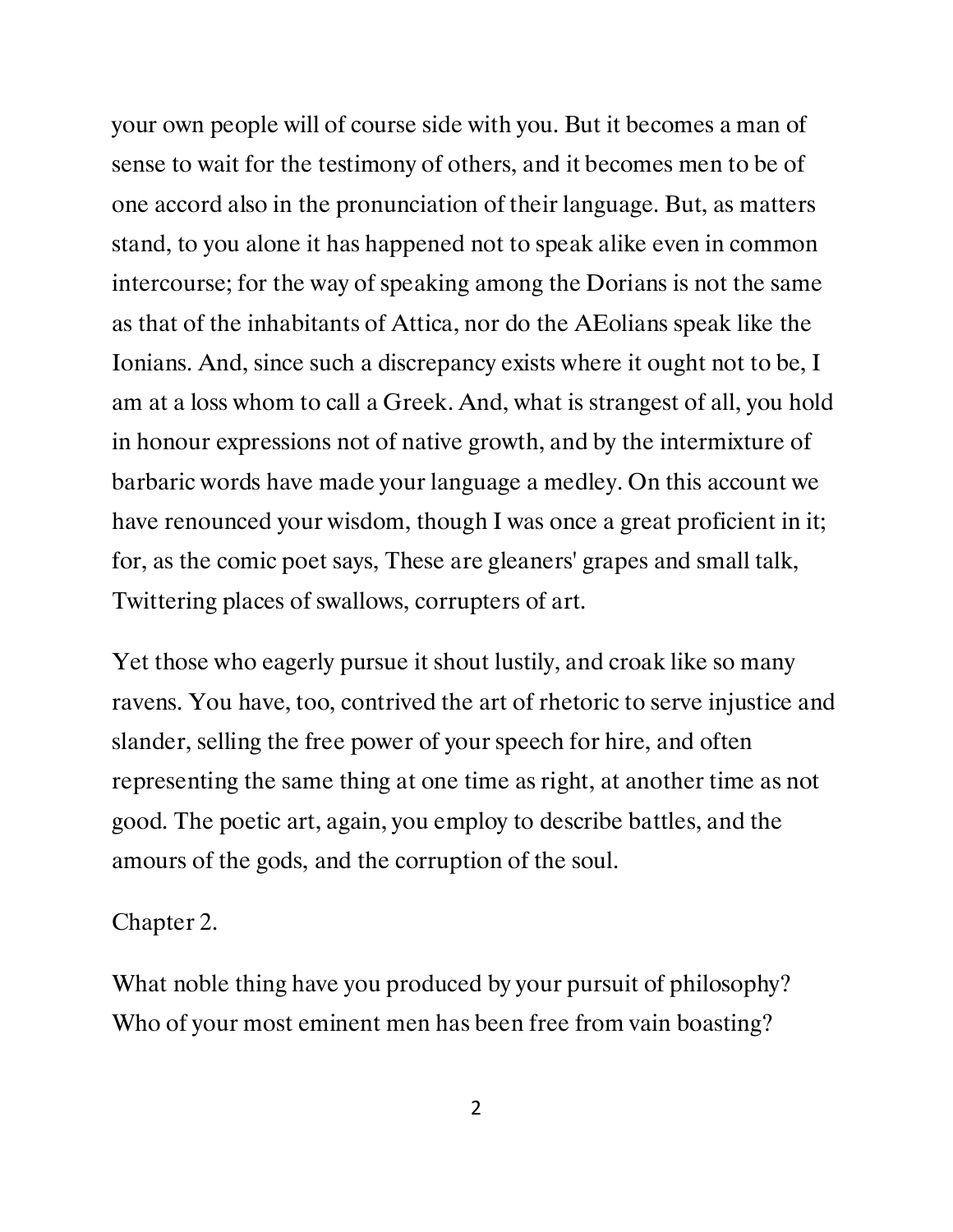Diogenes, who made such a parade of his independence with his tub, was seized with a bowel complaint through eating a raw polypus, and so lost his life by gluttony. Aristippus, walking about in a purple robe, led a profligate life, in accordance with his professed opinions. Plato, a philosopher, was sold by Dionysius for his gormandizing propensities. And Aristotle, who absurdly placed a limit to Providence and made happiness to consist in the things which give pleasure, quite contrary to his duty as a preceptor flattered Alexander, forgetful that he was but a youth; and he, showing how well he had learned the lessons of his master, because his friend would not worship him shut him up and and carried him about like a bear or a leopard He in fact obeyed strictly the precepts of his teacher in displaying manliness and courage by feasting, and transfixing with his spear his intimate and most beloved friend, and then, under a semblance of grief, weeping and starving himself, that he might not incur the hatred of his friends. I could laugh at those also who in the present day adhere to his tenets: people who say that sublunary things are not under the care of Providence; and so, being nearer the earth than the moon, and below its orbit, they themselves look after what is thus left uncared for; and as for those who have neither beauty, nor wealth, nor bodily strength, nor high birth, they have no happiness, according to Aristotle. Let such men philosophize, for me!

Chapter 3.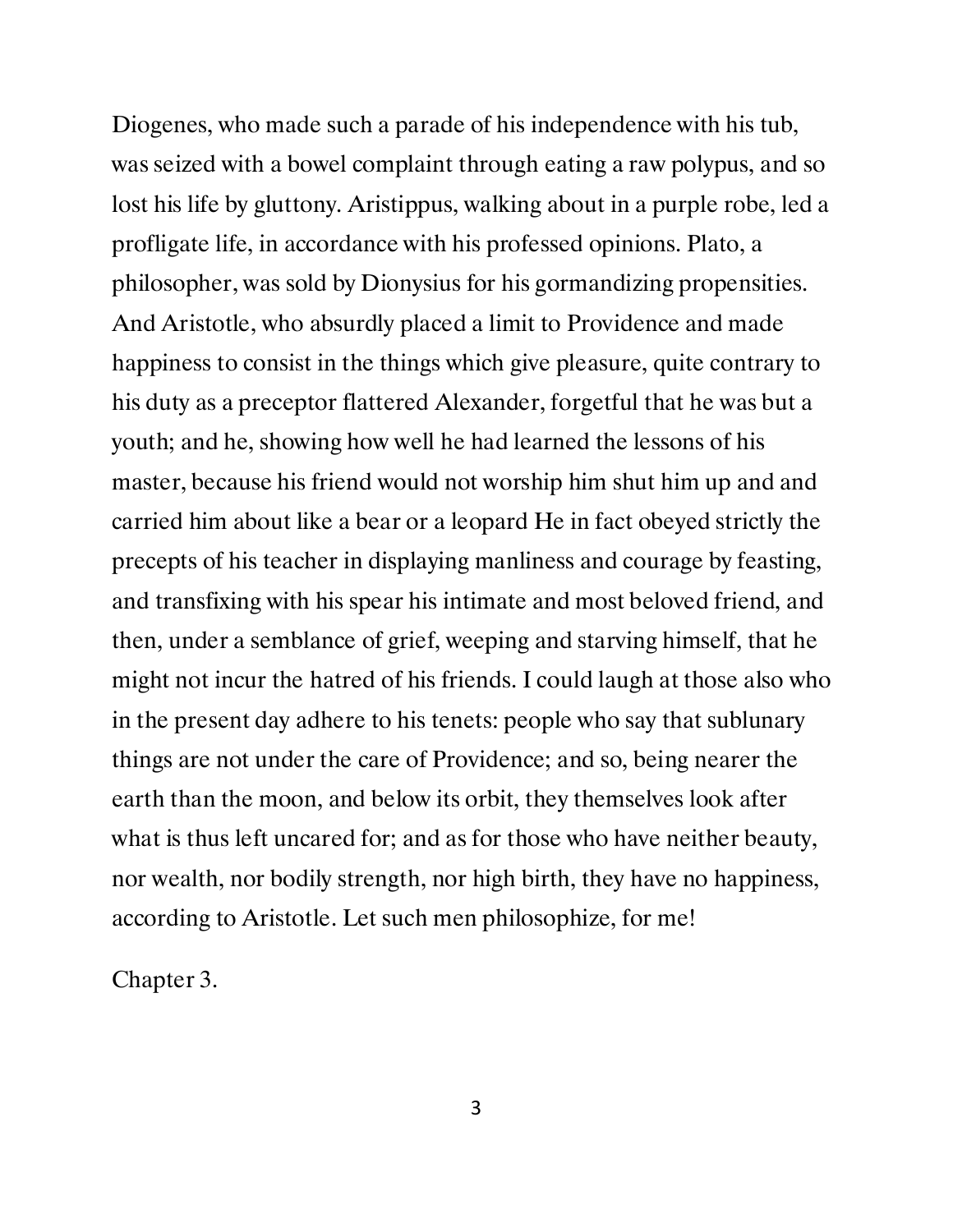I cannot approve of Heraclitus, who, being self taught and arrogant, said, "I have explored myself." Nor can I praise him for hiding his poem in the temple of Artemis, in order that it might be published afterwards as a mystery; and those who take an interest in such things say that Euripides the tragic poet came there and read it, and, gradually learning it by heart, carefully handed down to posterity this darkness of Heraclitus. Death, however, demonstrated the stupidity of this man; for, being attacked by dropsy, as he had studied the art of medicine as well as philosophy, he plastered himself with cow dung, which, as it hardened, contracted the flesh of his whole body, so that he was pulled in pieces, and thus died. Then, one cannot listen to Zeno, who declares that at the conflagration the same man will rise again to perform the same actions as before; for instance, Anytus and Miletus to accuse, Busiris to murder his guests, and Hercules to repeat his labours; and in this doctrine of the conflagration he introduces more wicked than just persons one Socrates and a Hercules, and a few more of the same class, but not many, for the bad will be found far more numerous than the good. And according to him the Deity will manifestly be the author of evil, dwelling in sewers and worms, and in the perpetrators of impiety. The eruptions of fire in Sicily, moreover, confute the empty boasting of Empedocles, in that, though he was no god, he falsely almost gave himself out for one. I laugh, too, at the old wife's talk of Pherecydes, and the doctrine inherited from him by Pythagoras, and that of Plato, an imitation of his, though some think otherwise. And who would give his approval to the

4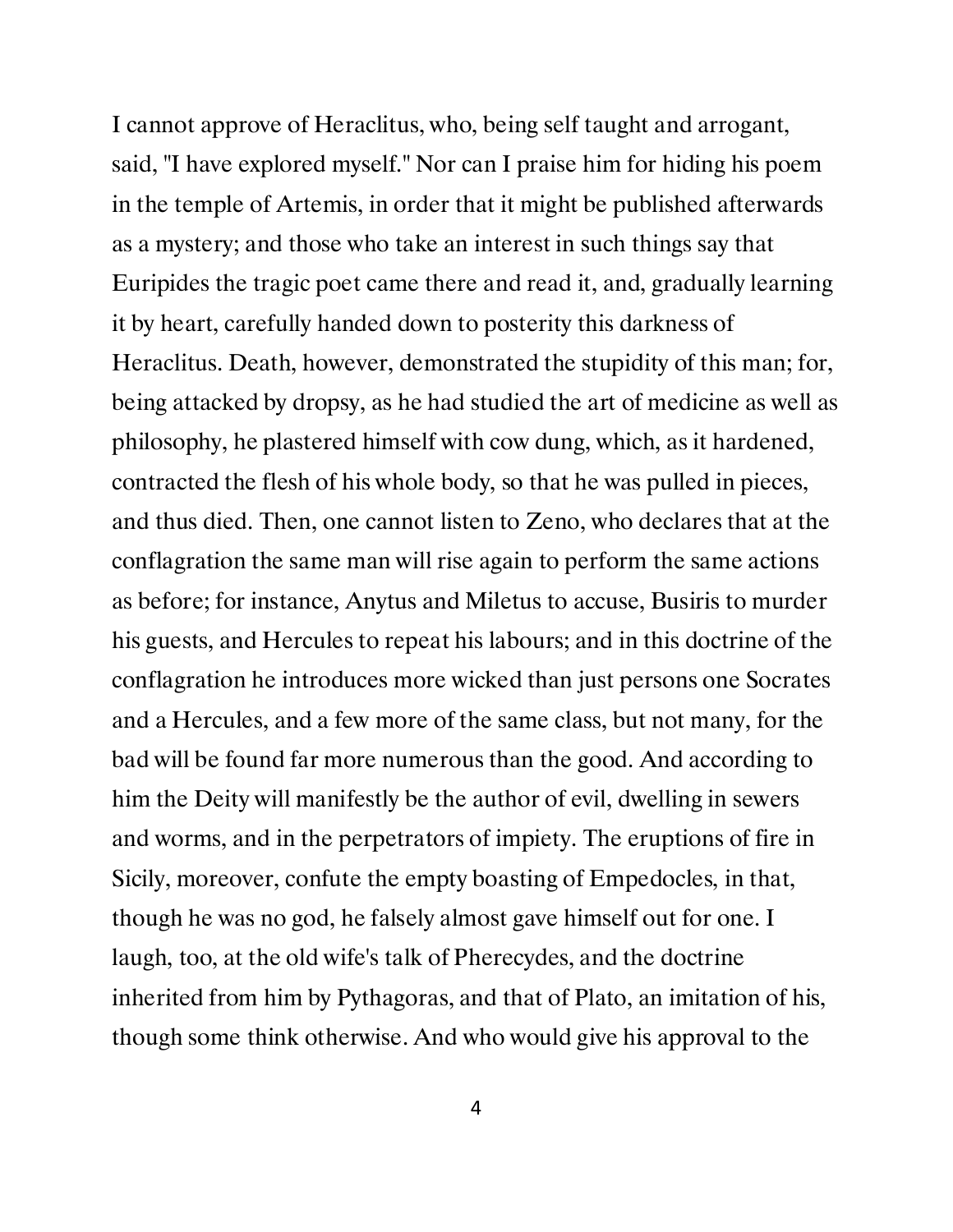cynogamy of Crates, and not rather, repudiating the wild and tumid speech of those who resemble him, turn to the investigation of what truly deserves attention?

Wherefore be not led away by the solemn assemblies of philosophers who are no philosophers, who dogmatize one against the other, though each one vents but the crude fancies of the moment. They have, moreover, many collisions among themselves; each one hates the other; they indulge in conflicting opinions, and their arrogance makes them eager for the highest places. It would better become them, moreover, not to pay court to kings unbidden, nor to flatter men at the head of affairs, but to wait till the great ones come to them.

#### Chapter 4.

For what reason, men of Greece, do you wish to bring the civil powers, as in a pugilistic encounter, into collision with us? And, if I am not disposed to comply with the usages of some of them, why am I to be abhorred as a vile miscreant? Does the sovereign order the payment of tribute, I am ready to render it. Does my master command me to act as a bondsman and to serve, I acknowledge the serfdom. Man is to be honoured as a fellow man; God alone is to be feared: He who is not visible to human eyes, nor comes within the compass of human art. Only when I am commanded to deny Him, will I not obey, but will rather die than show myself false and ungrateful. Our God did not begin to be in

5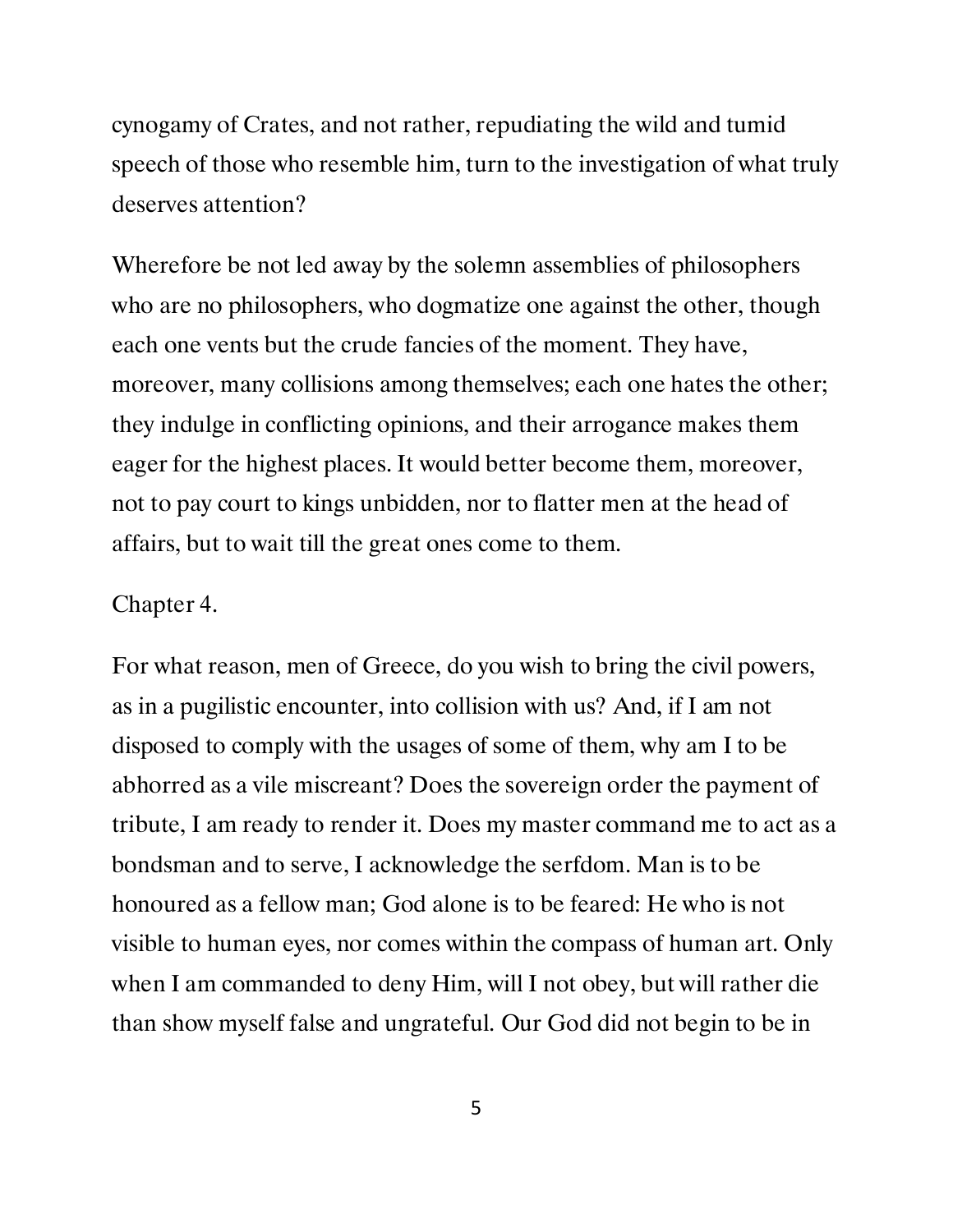time: He alone is without beginning, and He Himself is the beginning of all things. God is a Spirit, not pervading matter, but the Maker of material spirits, and of the forms that are in matter; He is invisible, impalpable, being Himself the Father of both sensible and invisible things. Him we know from His creation, and apprehend His invisible power by His works. I refuse to adore that workman ship which He has made for our sakes. The sun and moon were made for us: how, then, can I adore my own servants? How can I speak of stocks and stones as gods? For the Spirit that pervades matter is inferior to the more divine spirit; and this, even when assimilated to the soul, is not to be honoured equally with the perfect God. Nor even ought the ineffable God to be presented with gifts; for He who is in want of nothing is not to be misrepresented by us as though He were indigent.But I will set forth our views more distinctly.

#### Chapter 5.

God was in the beginning; but the beginning, we have been taught, is the power of the Logos. For the Lord of the universe, who is Himself the necessary ground (*npostasis*) of all being, inasmuch as no creature was yet in existence, was alone; but inasmuch as He was all power, Himself the necessary ground of things visible and invisible, with Him were all things; with Him, by Logos power (*dia lpgikhs dunameps*), the Logos Himself also, who was in Him, subsists. And by His simple will the Logos springs forth; and the Logos, not coming forth in vain, becomes the first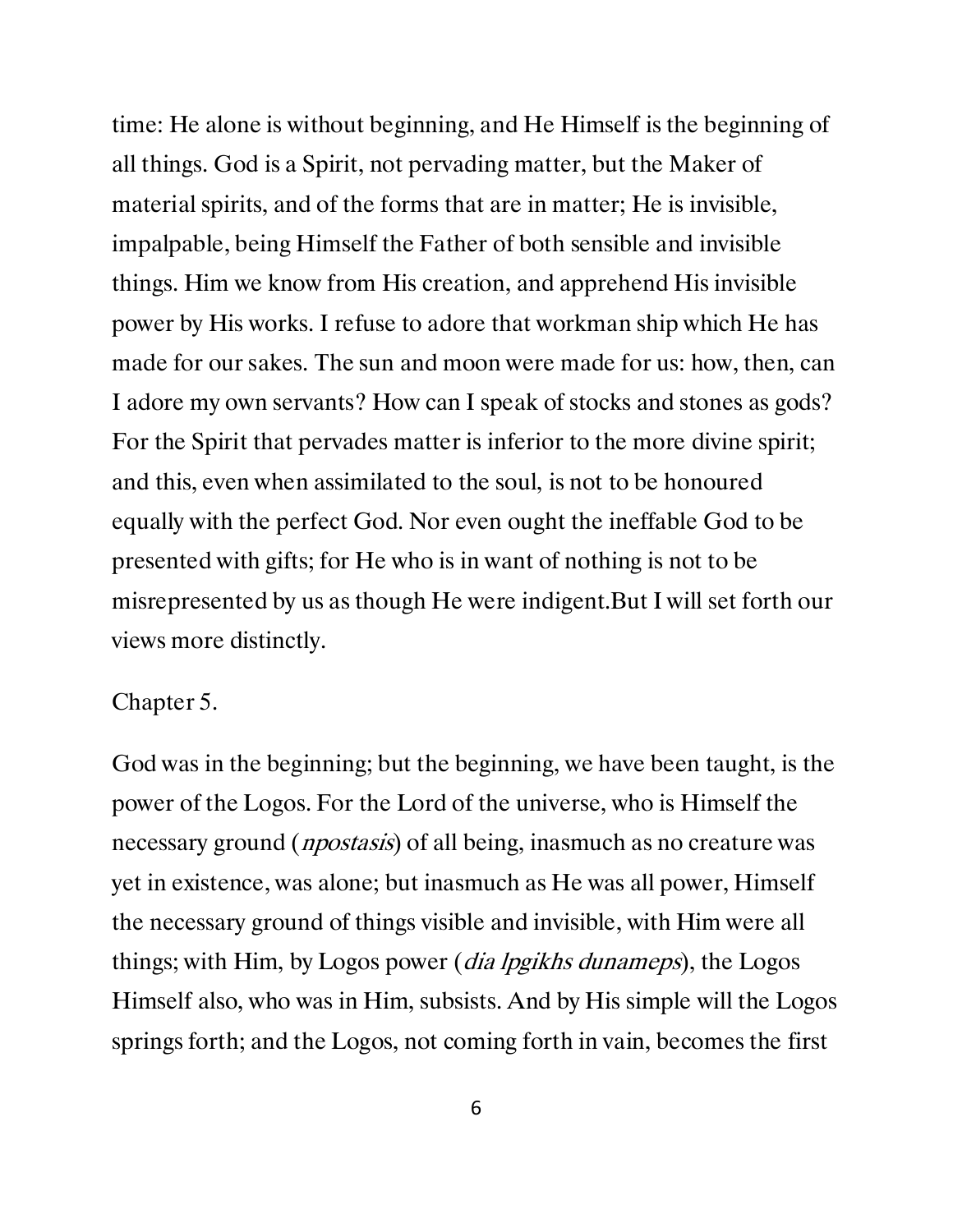begotten work of the Father. Him (the Logos) we know to be the beginning of the world. But He came into being by participation, not by abscission; for what is cut off is separated from the original substance, but that which comes by participation, making its choice of function, does not render him deficient from whom it is taken. For just as from one torch many fires are lighted, but the light of the first torch is not lessened by the kindling of many torches, so the Logos, coming forth from the Logos power of the Father, has not divested of the Logos power Him who begat Him. I myself, for instance, talk, and you hear; yet, certainly, I who converse do not become destitute of speech (logos) by the transmission of speech, but by the utterance of my voice I endeavour to reduce to order the unarranged matter in your minds. And as the Logos begotten in the beginning, begat in turn our world, having first created for Himself the necessary matter, so also I, in imitation of the Logos, being begotten again, and having become possessed of the truth, am trying to reduce to order the confused matter which is kindred with myself. For matter iS not, like God, without beginning, nor, as having no beginning, is of equal power with God; it is begotten, and not produced by any other being, but brought into existence by the Framer of all things alone.

## Chapter 6.

And on this account we believe that there will be a resurrection of bodies after the consummation of all things; not, as the Stoics affirm,

7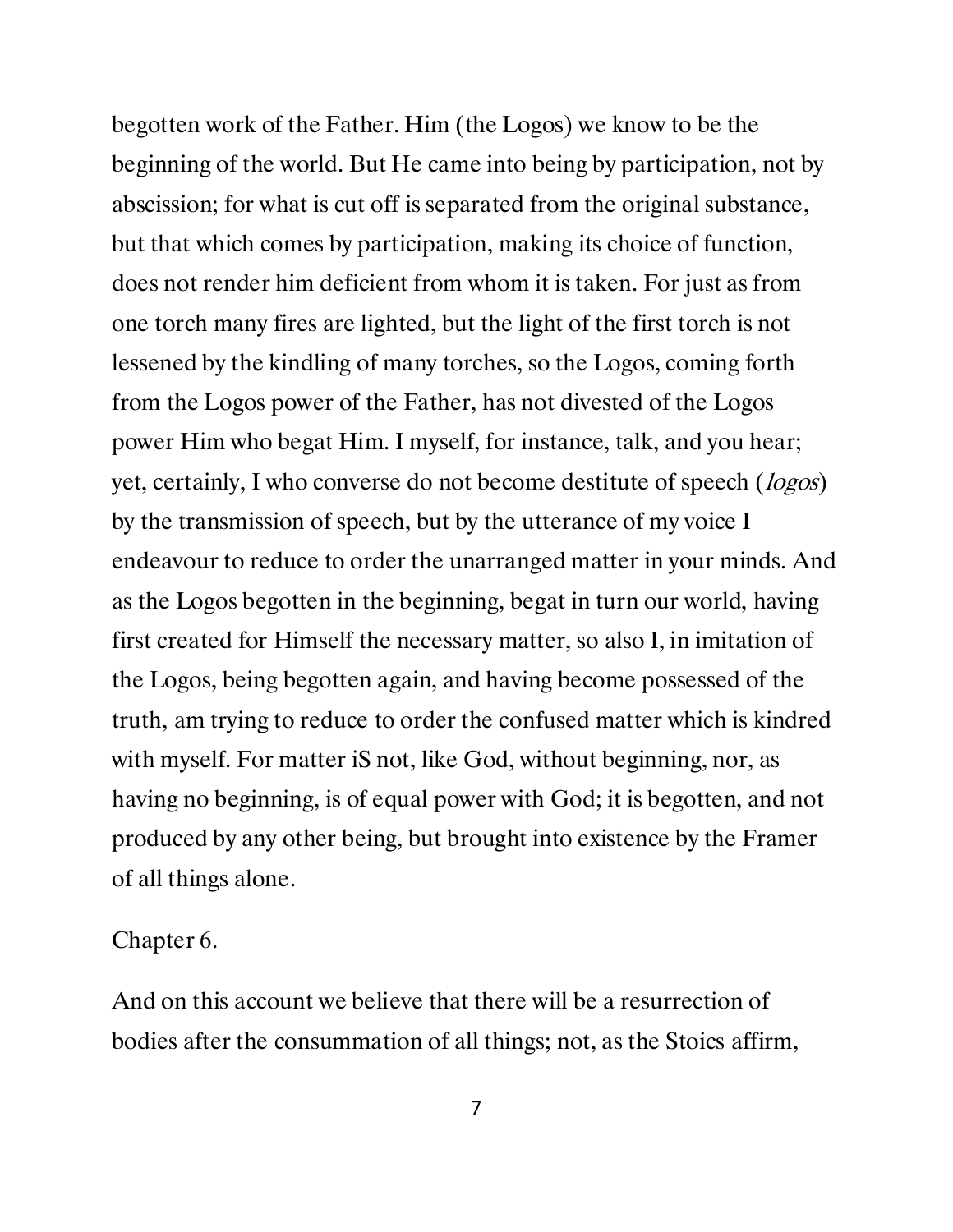according to the return of certain cycles, the same things being produced and destroyed for no useful purpose, but a resurrection once for all, when our periods of existence are completed, and in consequence solely of the constitution of things under which men alone live, for the purpose of passing judgment upon them. Nor is sentence upon us passed by Minos or Rhadamanthus, before whose decease not a single soul, according to the mythic tales, was judged; but the Creator, God Himself, becomes the arbiter. And, although you regard us as mere triflers and babblers, it troubles us not, since we have faith in this doctrine. For just as, not existing before I was born, I knew not who I was, and only existed in the potentiality (upostasis) Of fleshly matter, but being born, after a former state of nothingness, I have obtained through my birth a certainty of my existence; in the same way, having been born, and through death existing no longer, and seen no longer, I shall exist again, just as before I was not, but was afterwards born. Even though fire destroy all traces of my flesh, the world receives the vaporized matter; and though dispersed through rivers and seas, or torn in pieces by wild beasts, I am laid up in the storehouses of a wealthy Lord. And, although the poor and the godless know not what is stored up, yet God the Sovereign, when He pleases, will restore the substance that is visible to Him alone to its pristine condition.

Chapter 7.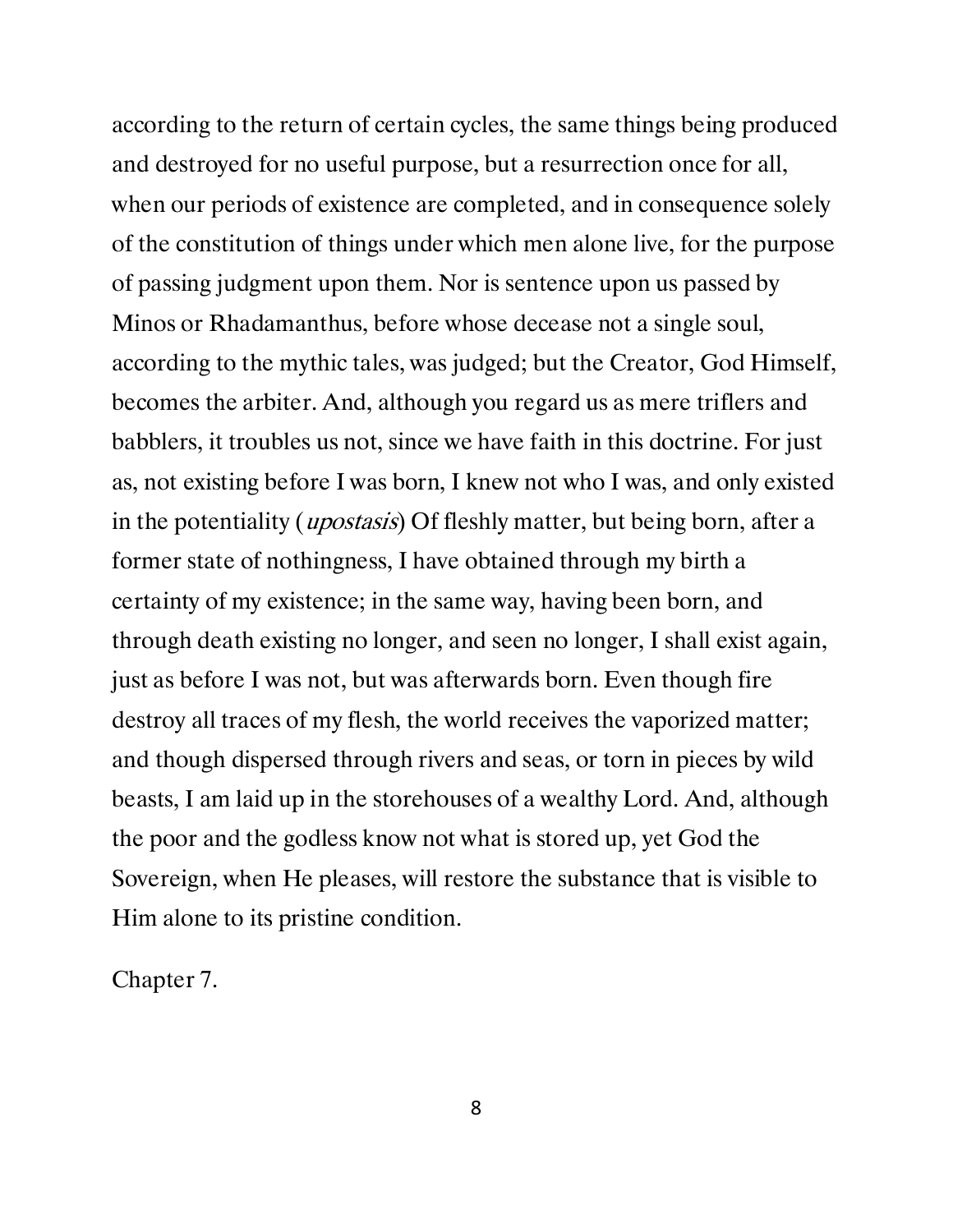For the heavenly Logos, a spirit emanating from the Father and a Logos from the Logos power, in imitation of the Father who begat Him made man an image of immortality, so that, as incorruption is with God, in like manner, man, sharing in a part of God, might have the immortal principle also. The Logos, too, before the creation of men, was the Framer of angels. And each of these two orders of creatures was made free to act as it pleased, not having the nature of good, which again is with God alone, but is brought to perfection in men through their freedom of choice, in order that the bad man may be justly punished, having become depraved through his own fault, but the just man be deservedly praised for his virtuous deeds, since in the exercise of his free choice he refrained from transgressing the will of God. Such is the constitution of things in reference to angels and men. And the power of the Logos, having in itself a faculty to foresee future events, not as fated, but as taking place by the choice of free agents, foretold from time to time the issues of things to come; it also became a forbidder of wickedness by means of prohibitions, and the encomiast of those who remained good. And, when men attached themselves to one who was more subtle than the rest, having regard to his being the first born, and declared him to be God, though he was resisting' the law of God, then the power of the Logos excluded the beginner of the folly and his adherents from all fellowship with Himself. And so he who was made in the likeness of God, since the more powerful spirit is separated from him, becomes mortal; but that first begotten one through his

9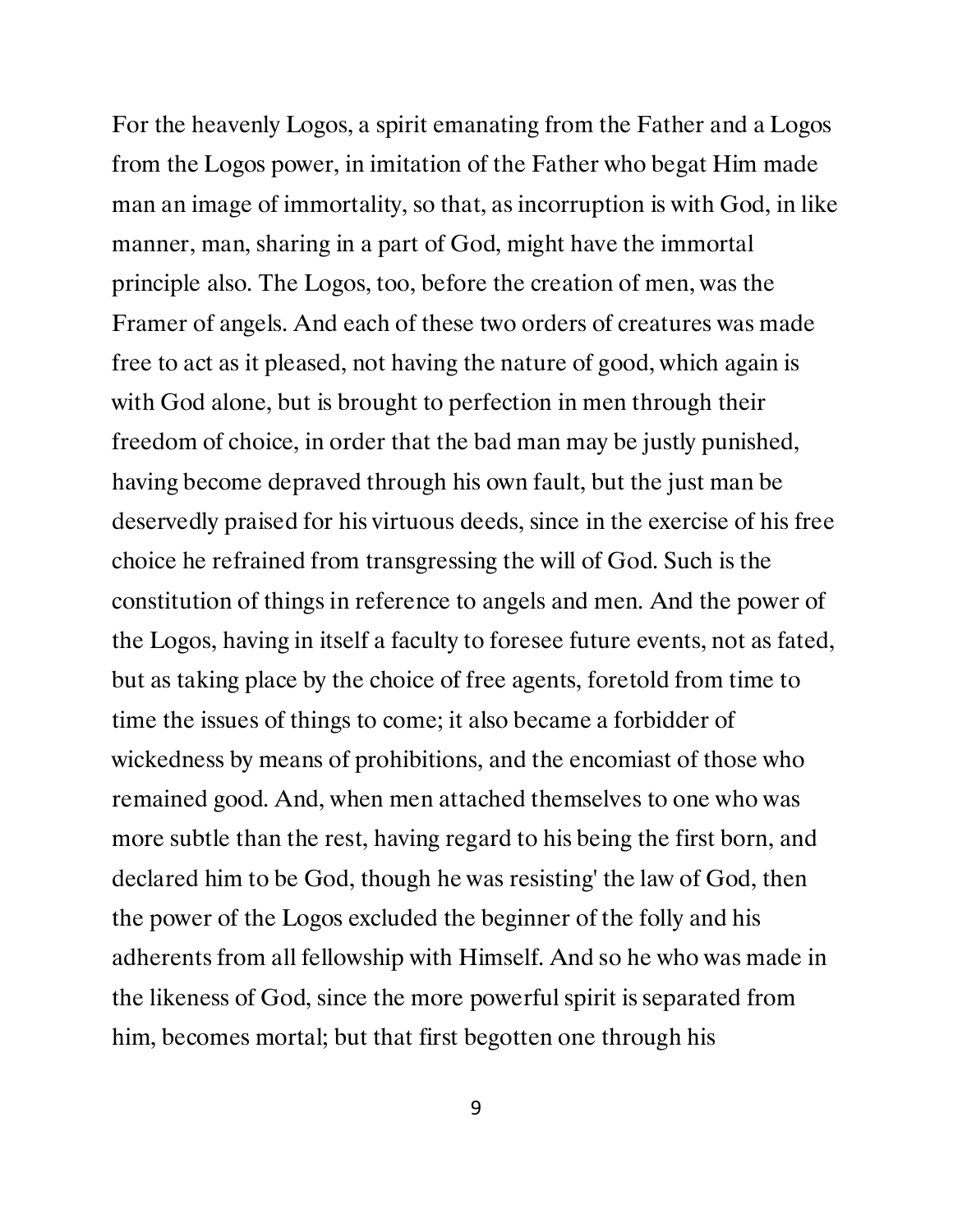transgression and ignorance becomes a demon; and they who imitated him, that is his illusions, are become a host of demons, and through their freedom of choice have been given up to their own infatuation.

#### Chapter 8.

But men form the material (*upoqesis*) of their apostasy. For, having shown them a plan of the position of the stars, like dice players, they introduced Fate, a flagrant injustice. For the judge and the judged are made so by Fate; the murderers and the murdered, the wealthy and the needy, are the offspring of the same Fate; and every nativity is regarded as a theatrical entertainment by those beings of whom Homer says, "Among the gods Rose laughter irrepressible."

But must not those who are spectators of single combats and are partisans on one side or the other, and he who marries and is a paederast and an adulterer, who laughs and is angry, who flees and is wounded, be regarded as mortals? For, by whatever actions they manifest to men their characters, by these they prompt their hearers to copy their example. And are not the demons themselves, with Zeus at their head, subjected to Fate, being overpowered by the same passions as men? And, besides, how are those beings to be worshipped among whom there exists such a great contrariety of opinions? For Rhea, whom the inhabitants of the Phrygian mountains call Cybele, enacted emasculation on account of Attis, of whom she was enamoured; but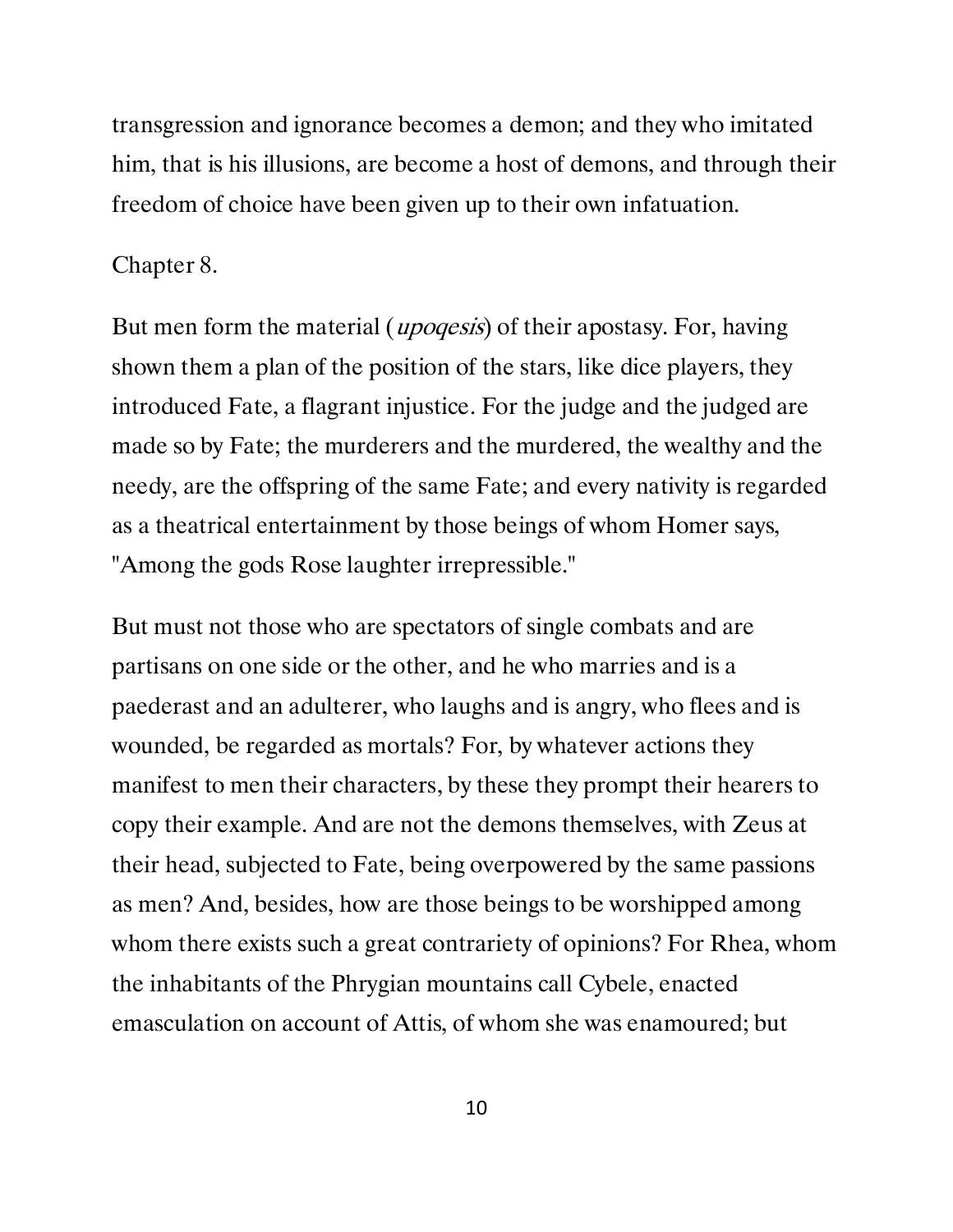Aphrodite is delighted with conjugal embraces. Artemis is a poisoner; Apollo heals diseases. And after the decapitation of the Gorgon, the beloved of Poseidon, whence sprang the horse Pegasus and Chrysaor, Athene and Asclepios divided between them the drops of blood; and, while he saved men's lives by means of them, she, by the same blood, became a homicide and the instigator of wars. From regard to her reputation, as it appears to me, the Athenians attributed to the earth the son born of her connection with Hephaestos, that Athene might not be thought to be deprived of her virility by Hephaestos, as Atalanta by Meleaget. This limping manufacturer of buckles and earrings, as is likely, deceived the motherless child and orphan with these girlish ornaments. Poseidon frequents the seas; Ares delights in wars; Apollo is a player on the cithara; Dionysus is absolute sovereign of the Thebans; Kronos is a tyrannicide; Zeus has intercourse with his own daughter, who becomes pregant by him. I may instance, too, Eleusis, and the mystic Dragon, and Orpheus, who says, "Close the gates against the profane!" Aidoneus carries off Kore, and his deeds have been made into mysteries; Demeter bewails her daughter, and some persons are deceived by the Athenians. In the precincts of the temple of the son of Leto is a spot called Omphalos; but Omphalos is the burial place of Dionysus. You now I laud, O Daphne! by conquering the incontinence of Apollo, you disproved his power of vaticination; for, not foreseeing what would occur to you, he derived no advantage from his art. Let the far shooting god tell me how Zephyrus slew Hyacinthus. Zephyrus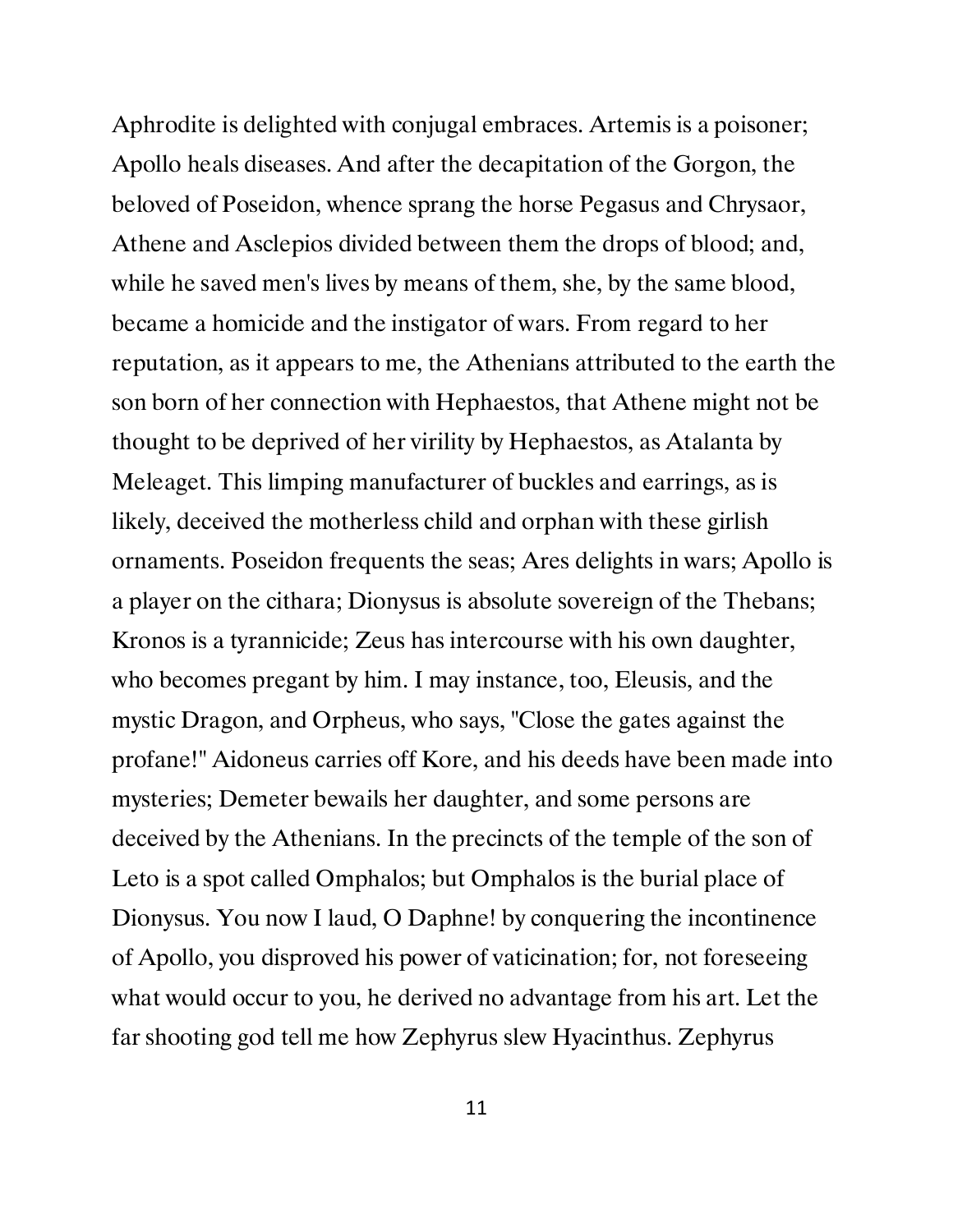conquered him; and in accordance with the saying of the tragic poet, "Abreeze is the most honourable chariot of the gods," conquered by a slight breeze, Apollo lost his beloved.

#### Chapter 9.

Such are the demons; these are they who laid down the doctrine of Fate. Their fundamental principle was the placing of animals in the heavens. For the creeping things on the earth, and those that swim in the waters, and the quadrupeds on the mountains, with which they lived when expelled from heaven: these they dignified with celestial honour, in order that they might themselves be thought to remain in heaven, and, by placing the constellations there, might make to appear rational the irrational course of life on earth. Thus the high spirited and he who is crushed with toil, the temperate and the intemperate, the indigent and the wealthy, are what they are simply from the controllers of their nativity. For the delineation of the zodiacal circle is the work of gods. And, when the light of one of them predominates, as they express it, it deprives all the rest of their honour; and he who now is conquered, at another time gains the predominance. And the seven planets are well pleased with them, as if they were amusing themselves with dice. But we are superior to Fate, and instead of wandering (*planhtwn*) demons, we have learned to know one Lord who wanders not; and, as we do not follow the guidance of Fate, we reject its lawgivers. Tell me, I adjure you did Triptolemus sow wheat and prove a benefactor to the Athenians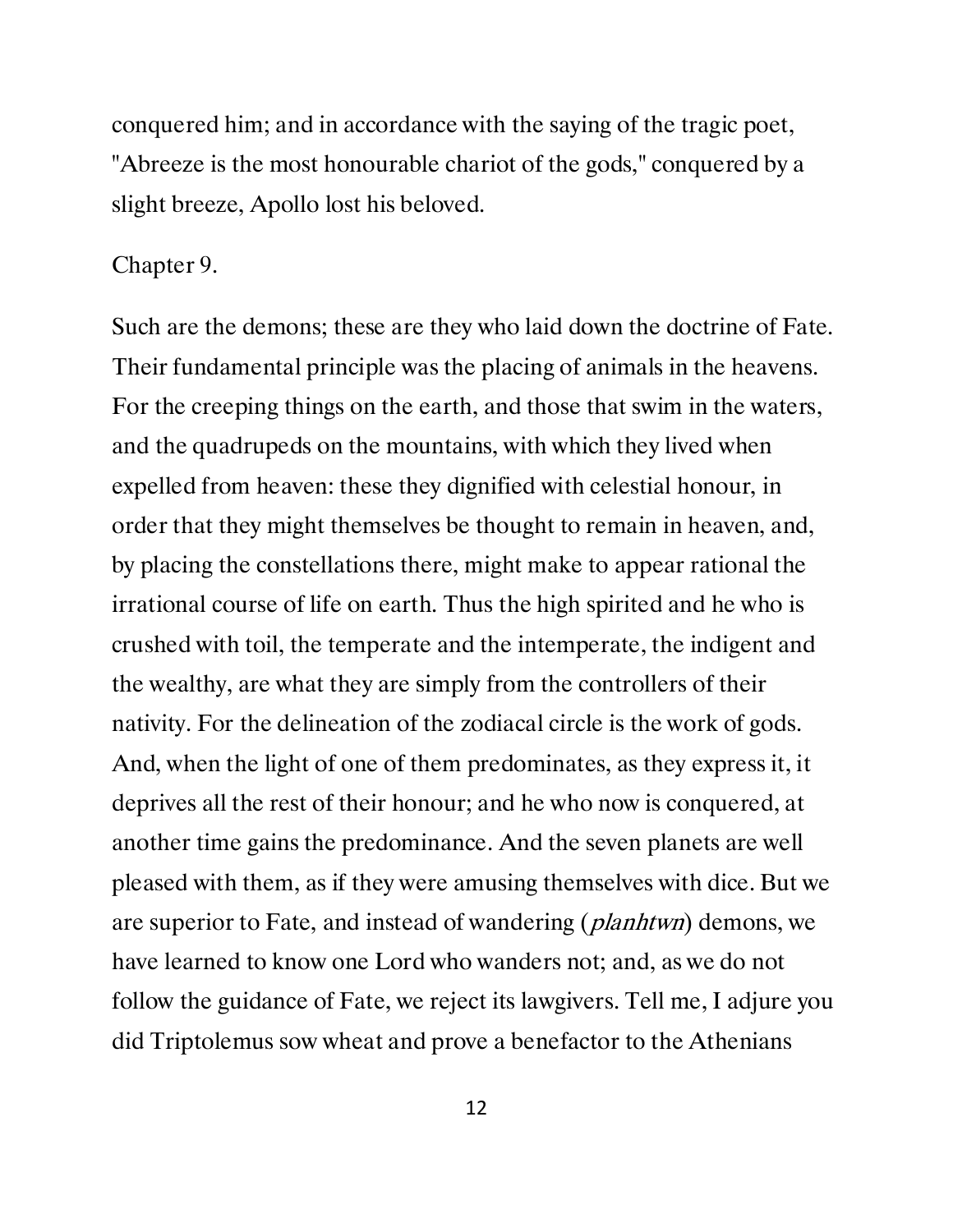after their sorrow? And why was not Demeter, before she lost her daughter, a benefactress to men? The Dog of Erigone is shown in the heavens, and the Scorpion the helper of Artemis, and Chiron the Centaur, and the divided Argo, and the Bear of Callisto. Yet how, before these performed the aforesaid deeds, were the heavens unadorned? And to whom will it not appear ridiculous that the Deltotum should be placed among the stars, according to some, on account of Sicily, or, as others say, on account of the first letter in the name of Zeus (*Dios*)? For why are not Sardinia and Cyprus honoured in heaven? And why have not the letters of the names of the brothers of Zeus, who shared the kingdom with him, been fixed there too? And how is it that Kronos, who was put in chains and ejected from his kingdom, is constituted a manager of Fate? How, too, can he give kingdoms who no longer reigns himself? Reject, then, these absurdities, and do not become transgressors by hating us unjustly.

## Chapter 10.

There are legends of the metamorphosis of men: with you the gods also are metamorphosed. Rhea becomes a tree; Zeus a dragon, on account of Persephone; the sisters of Phaethon are changed into poplars, and Leto into a bird of little value, on whose account what is now Delos was called Ortygia. A god, forsooth, becomes a swan, or takes the form of an eagle, and, making Ganymede his cupbearer, glories in a vile affection. How can I reverence gods who are eager for presents, and angry if they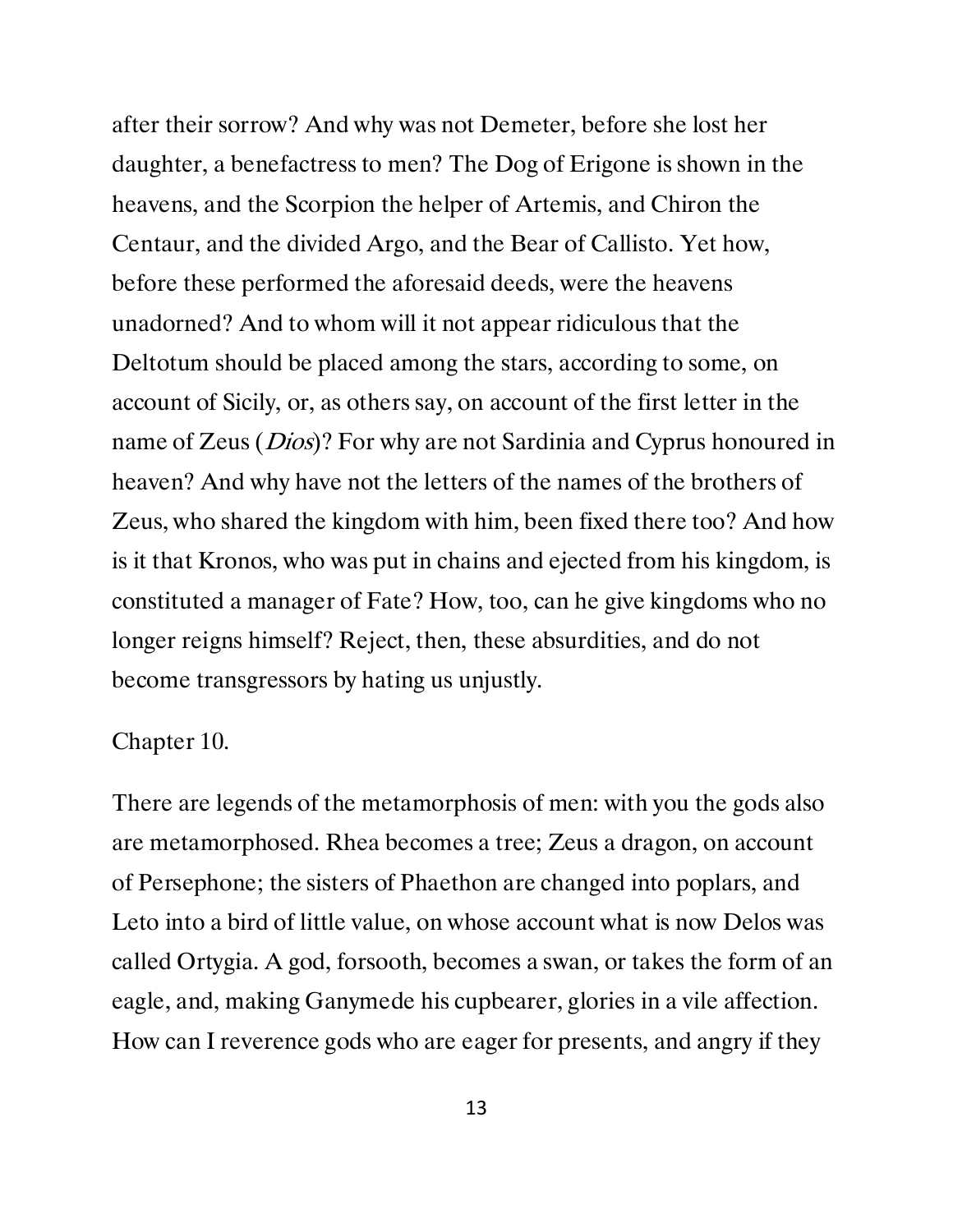do not receive them? Let them have their Fate! I am not willing to adore wandering stars. What is that hair of Berenice? Where were her stars before her death? And how was the dead Antinous fixed as a beautiful youth in the moon? Who carried him thither: unless perchance, as men, perjuring themselves for hire, are credited when they say in ridicule of the gods that kings have ascended into heaven, so some one, in like manner, has put this man also among the gods, and been recompensed with honour and reward? Why have you robbed God? Why do you dishonour His workmanship? You sacrifice a sheep, and you adore the same animal. The Bull is in the heavens, and you slaughter its image. The Kneeler crushes a noxious animal; and the eagle that devours the man maker Prometheus is honoured. The swan is noble, forsooth, because it was an adulterer; and the Dioscuri, living on alternate days, the ravishers of the daughters of Leucippus, are also noble! Better still is Helen, who forsook the flaxen haired Menelaus, and followed the turbaned and gold adorned Paris. A just man also is Sophron, who transported this adulteress to the Elysian fields! But even the daughter of Tyndarus is not gifted with immortality, and Euripides has wisely represented this woman as put to death by Orestes.

## Chapter 11.

How, then, shall I admit this nativity according to Fate, when I see such managers of Fate? I do not wish to be a king; I am not anxious to be rich; I decline military command; I detest fornication; I am not impelled by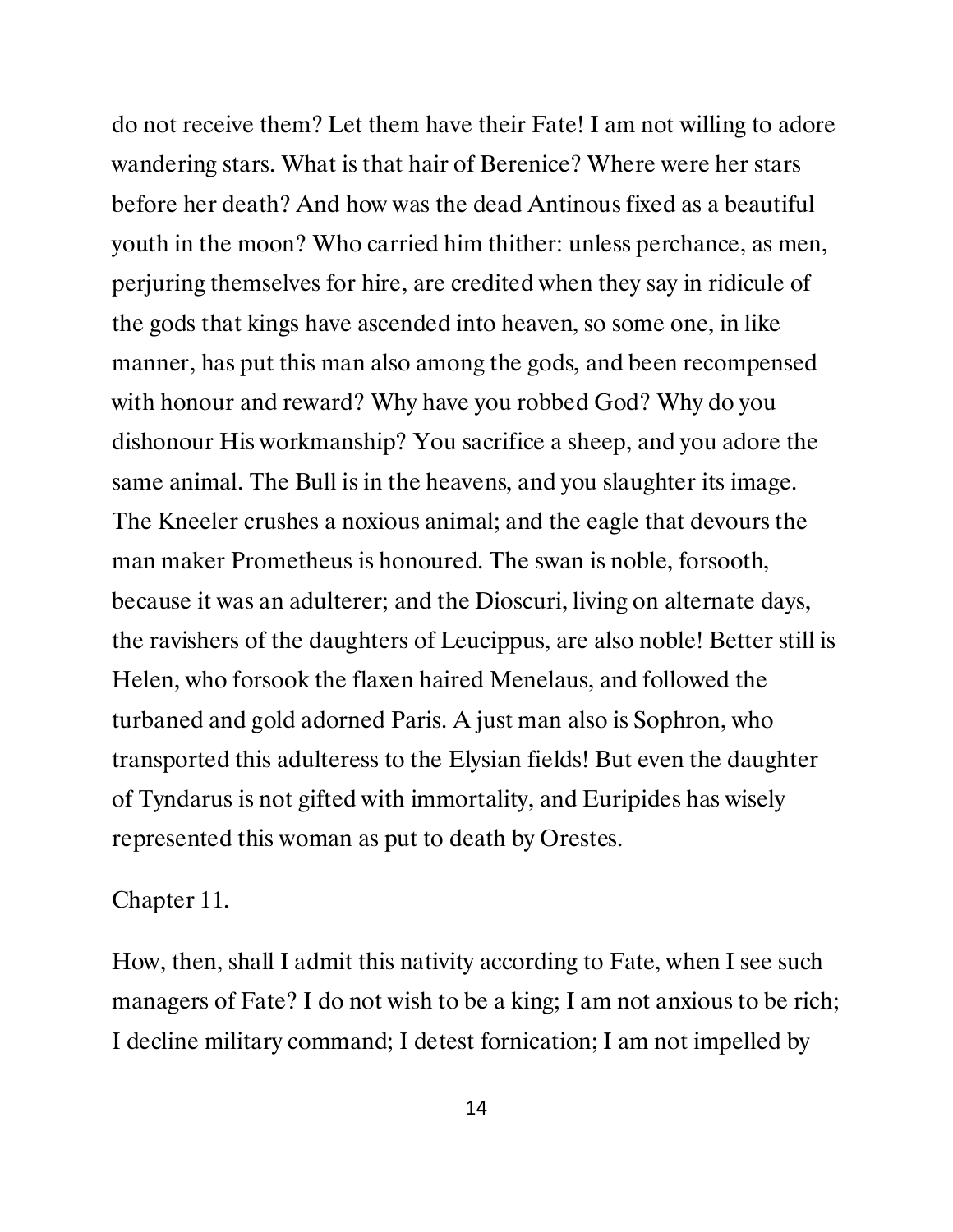an insatiable love of gain to go to sea; I do not contend for chaplets; I am free from a mad thirst for fame; I despise death; I am superior to every kind of disease; grief does not consume my soul. Am I a slave, I endure servitude. Am I free, I do not make a vaunt of my good birth. I see that the same sun is for all, and one death for all, whether they live in pleasure or destitution. The rich man sows, and the poor man partakes of the same sowing. The wealthiest die, and beggars have the same limits to their life. The rich lack many things, and are glorious only through the estimation they are held in; but the poor man and he who has very moderate desires, seeking as he does only the things suited to his lot, more easily obtains his purpose. How is it that you are fated to be sleepless through avarice? Why are you fated to grasp at things often, and often to die? Die to the world, repudiating the madness that is in it. Live to God, and by apprehending Him lay aside your old nature. We were not created to die, but we die by our own fault. Our free will has destroyed us; we who were free have become slaves; we have been sold through sin. Nothing evil has been created by God; we Ourselves have manifested wickedness; but we, who have manifested it, are able again to reject it.

## Chapter 12.

We recognise two varieties of spirit, one of which is called the soul (yukh), but the other is greater than the soul, an image and likeness of God: both existed in the first men, that in one sense they might be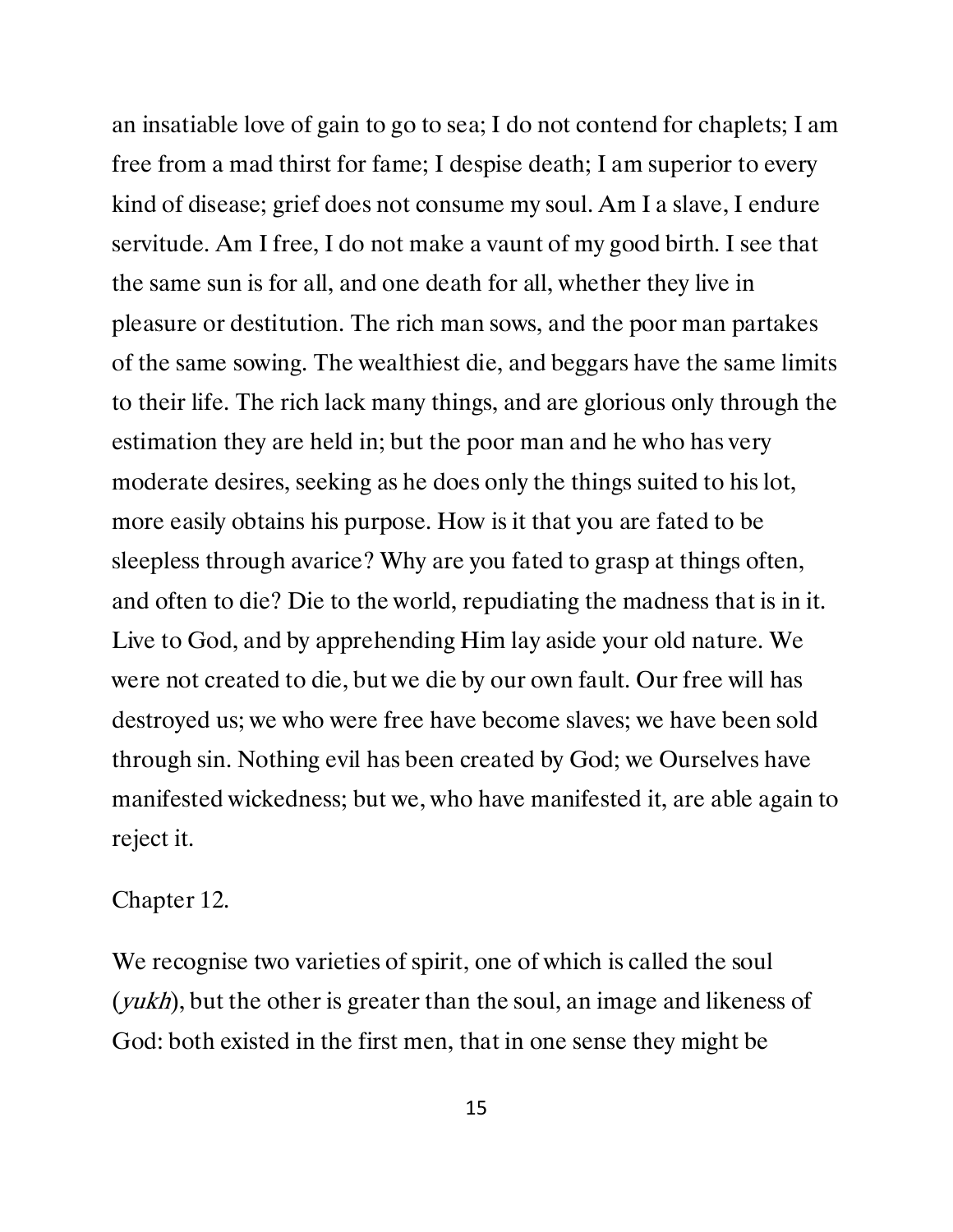material (*ulikoi*), and in another superior to matter. The case stands thus: we can see that the whole structure of the world, and the whole creation, has been produced from matter, and the matter itself brought into existence by God; so that on the one hand it may be regarded as rude and unformed before it was separated into parts, and on the other as arranged in beauty and order after the separation was made. Therefore in that separation the heavens were made of matter, and the stars that are in them; and the earth and all that is upon it has a similar constitution: so that there is a common origin of all things. But, while such is the case, there yet are certain differences in the things made of matter, so that one is more beautiful, and another is beautiful but surpassed by something better. For as the constitution of the body is under one management, and is engaged in doing that which is the cause of its having been made, yet though this is the case, there are certain differences of dignity in it, and the eye is one thing, and another the ear, and another the arrangement of the hair and the distribution of the intestines, and the compacting together of the marrow and the bones and the tendons; and though one part differs from another, there is yet all the harmony of a concert of music in their arrangement; in like manner the world, according to the power of its Maker containing some things of superior splendour, but some unlike these, received by the will of the Creator a material spirit. And these things severally it is possible for him to perceive who does not conceitedly reject those most divine explanations which in the course of time have been consigned to writing,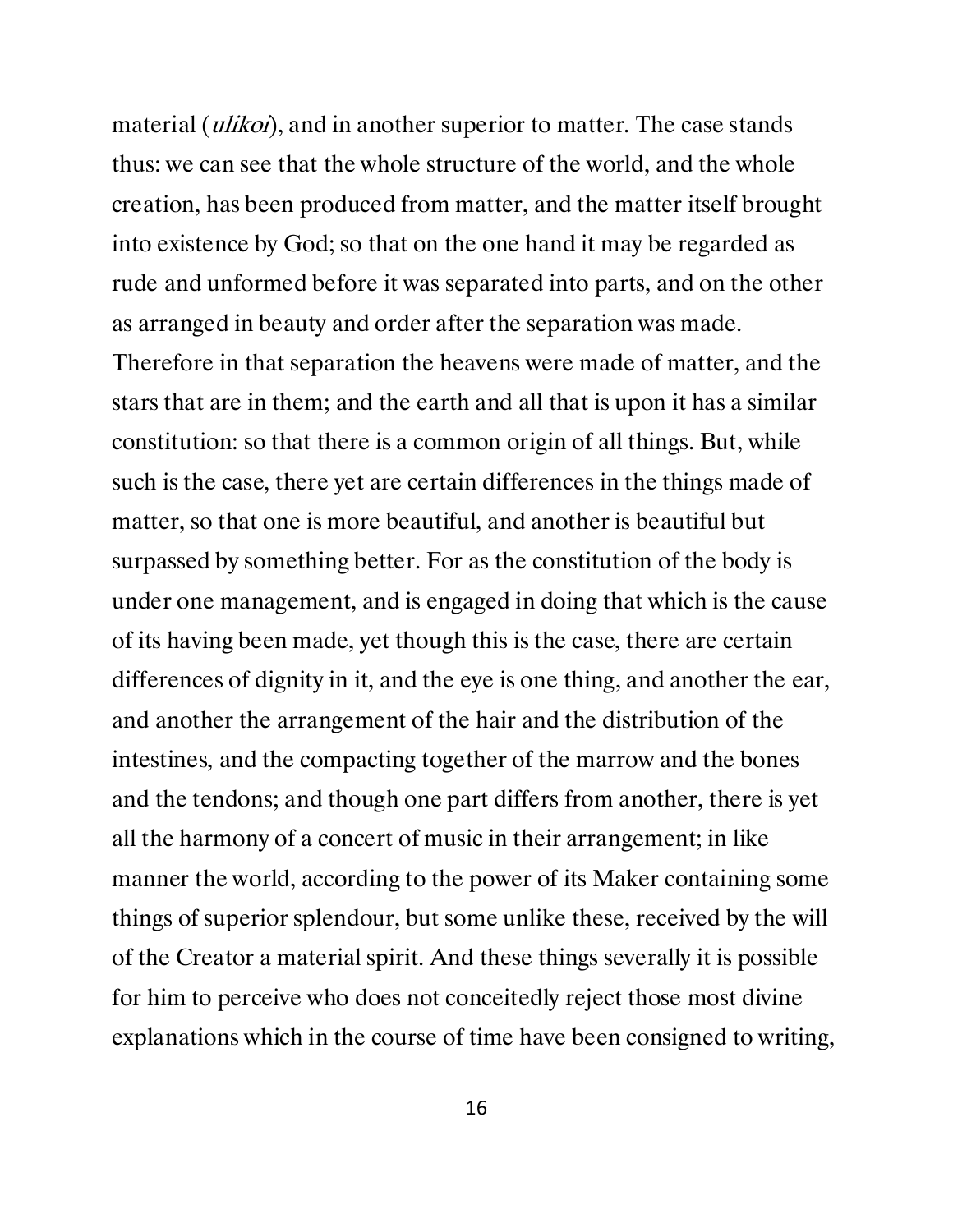and make those who study them great lovers of God. Therefore the demons, as you call them, having received their structure from matter and obtained the spirit which inheres in it, became intemperate and greedy; some few, indeed, turning to what was purer, but others choosing what was inferior in matter, and conforming their manner of life to it. These beings, produced from matter, but very remote from right conduct, you, O Hellenes, worship. For, being turned by their own folly to vaingloriousness, and shaking off the reins [of authority], they have been forward to become robbers of Deity; and the Lord of all has suffered them to besport themselves, till the world, coming to an end, be dissolved, and the Judge appear, and all those men who, while assailed by the demons, strive after the knowledge of the perfect God obtain as the result of their conflicts a more perfect testimony in the day of judgment. There is, then, a spirit in the stars, a spirit in angels, a spirit in plants and the waters, a spirit in men, a spirit in animals; but, though one and the same, it has differences in itself. And while we say these things not from mere hearsay, nor from probable conjectures and sophistical reasoning, but using words of a certain diviner speech, do you who are willing hasten to learn. And you who do not reject with contempt the Scythian Anacharsis, do not disdain to be taught by those who follow a barbaric code of laws. Give at least as favourable a reception to our tenets as you would to the prognostications of the Babylonians. Hearken to us when we speak, if only as you would to an oracular oak. And yet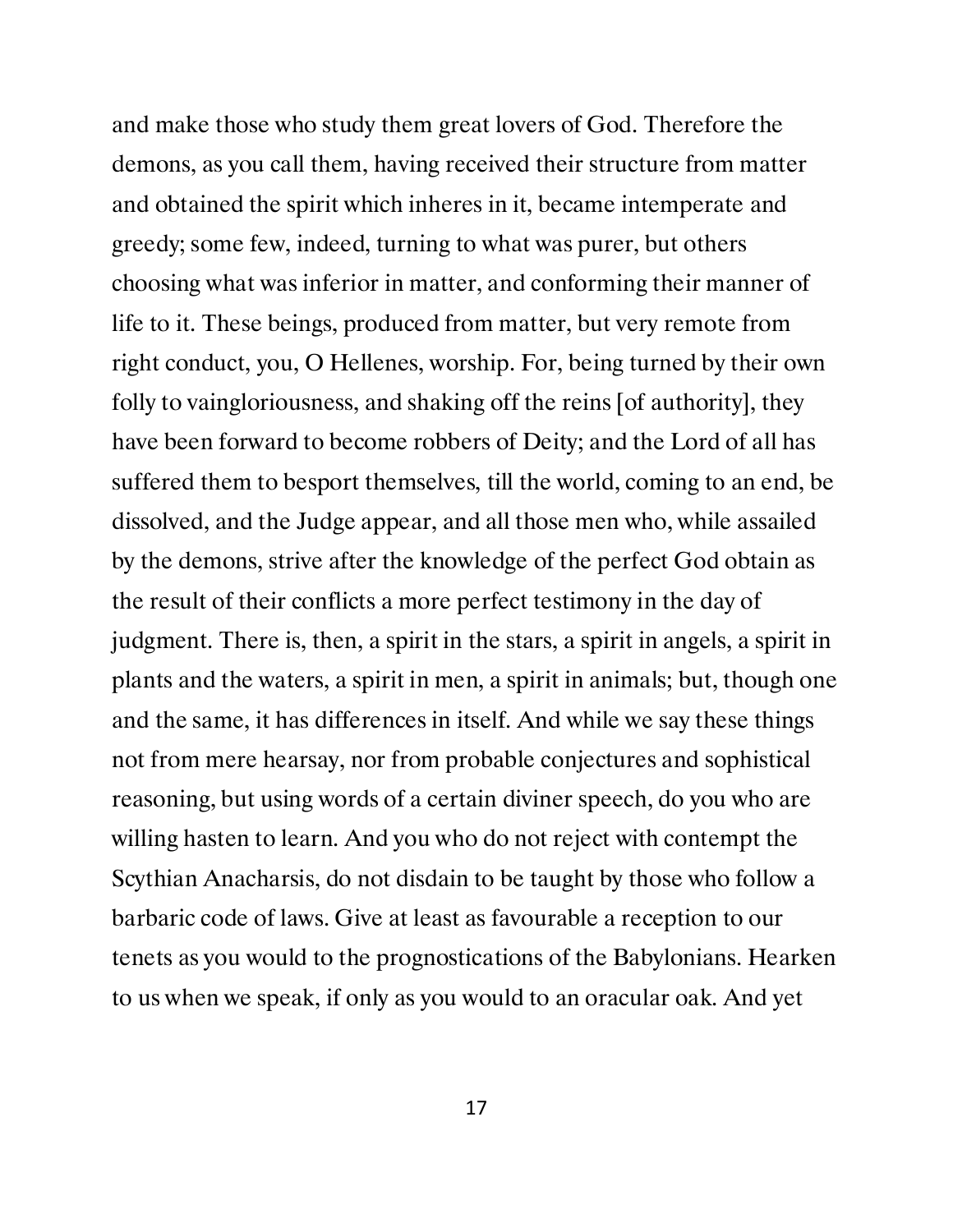the things just referred to are the trickeries of frenzied demons, while the doctrines we inculcate are far beyond the apprehension of the world.

Chapter 13.

The soul is not in itself immortal, O Hellenes, but mortal. Yet it is possible for it not to die. If, indeed, it knows not the truth, it dies, and is dissolved with the body, but rises again at last at the end of the world with the body, receiving death by punishment in immortality. But, again, if it acquires the knowledge of God, it dies not, although for a time it be dissolved. In itself it is darkness, and there is nothing luminous in it. And this is the meaning of the saying, "The darkness comprehendeth not the light." For the soul does not preserve the spirit, but is preserved by it, and the light comprehends the darkness. The Logos, in truth, is the light of God, but the ignorant soul is darkness. On this account, if it continues solitary, it tends downward towards matter, and dies with the flesh; but, if it enters into union with the Divine Spirit, it is no longer helpless, but ascends to the regions whither the Spirit guides it: for the dwelling place of the spirit is above, but the origin of the soul is from beneath. Now, in the beginning the spirit was a constant companion of the soul, but the spirit forsook it because it was not willing to follow. Yet, retaining as it were a spark of its power, though unable by reason of the separation to discern the perfect, while seeking for God it fashioned to itself in its wandering many gods, following the sophistries of the demons.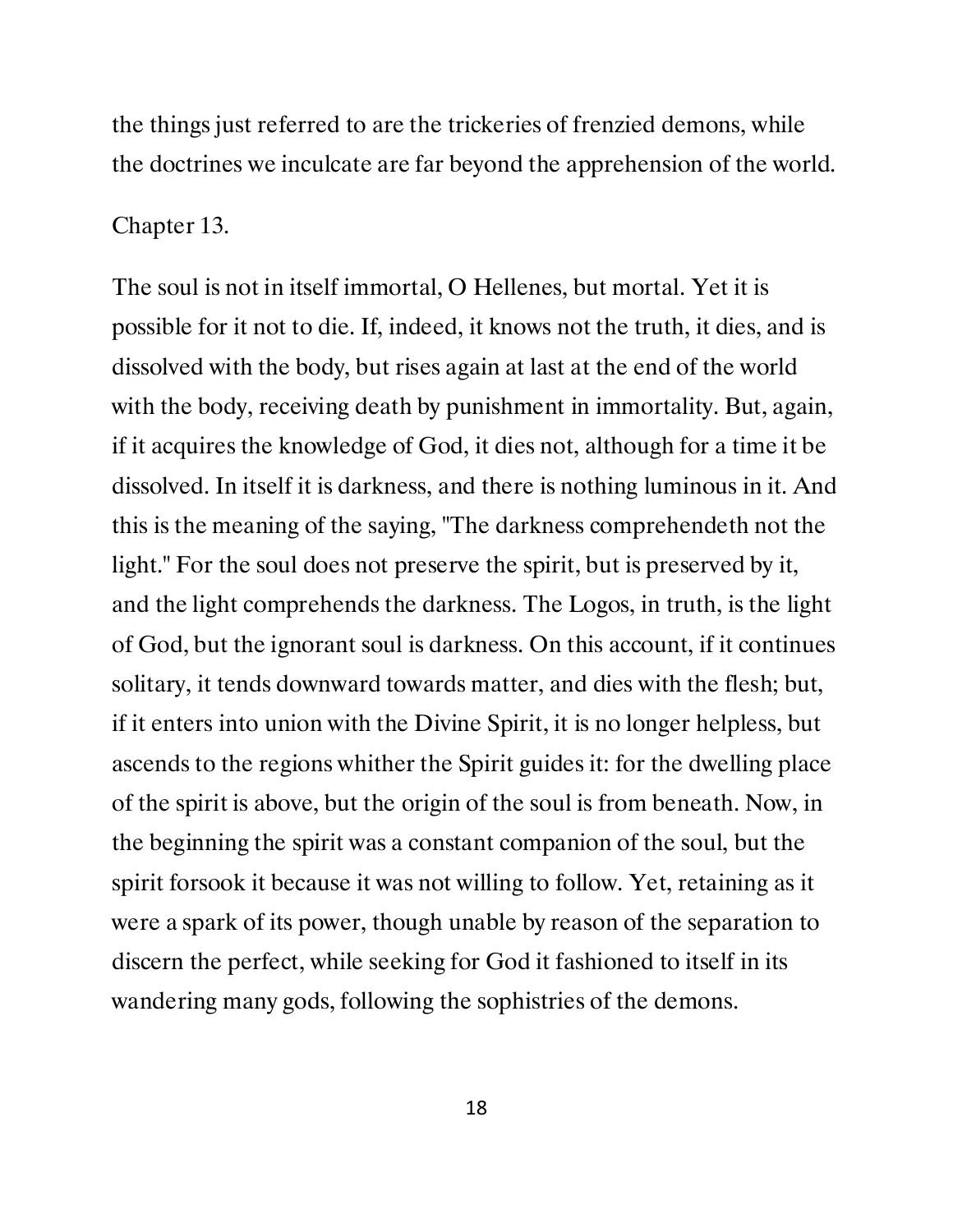But the Spirit of God is not with all, but, taking up its abode with those who live justly, and intimately combining with the soul, by prophecies it announced hidden things to other souls. And the souls that are obedient to wisdom have attracted to themselves the cognate spirit; but the disobedient, rejecting the minister of the suffering God, have shown themselves to be fighters against God, rather than His worshippers.

#### Chapter 14.

And such are you also, O Hellenes: profuse in words, but with minds strangely warped; and you acknowledge the dominion of many rather than the rule of one, accustoming yourselves to follow demons as if they were mighty. For, as the inhuman robber is wont to overpower those like himself by daring; so the demons, going to great lengths in wickedness, have utterly deceived the souls among you which are left to themselves by ignorance and false appearances. These! beings do not indeed die easily, for they do not partake of flesh; but while living they practise the ways of death, and die themselves as often as they teach their followers to sin. Therefore, what is now their chief distinction, that they do not die like men, they will retain when about to suffer punishment: they will not partake of everlasting life, so as to receive this instead of death in a blessed immortality. And as we, to whom it now easily happens to die, afterwards receive the immortal with enjoyment, or the painful with immortality, so the demons, who abuse the present life to purposes of wrong doing, dying continually even while they live, will have hereafter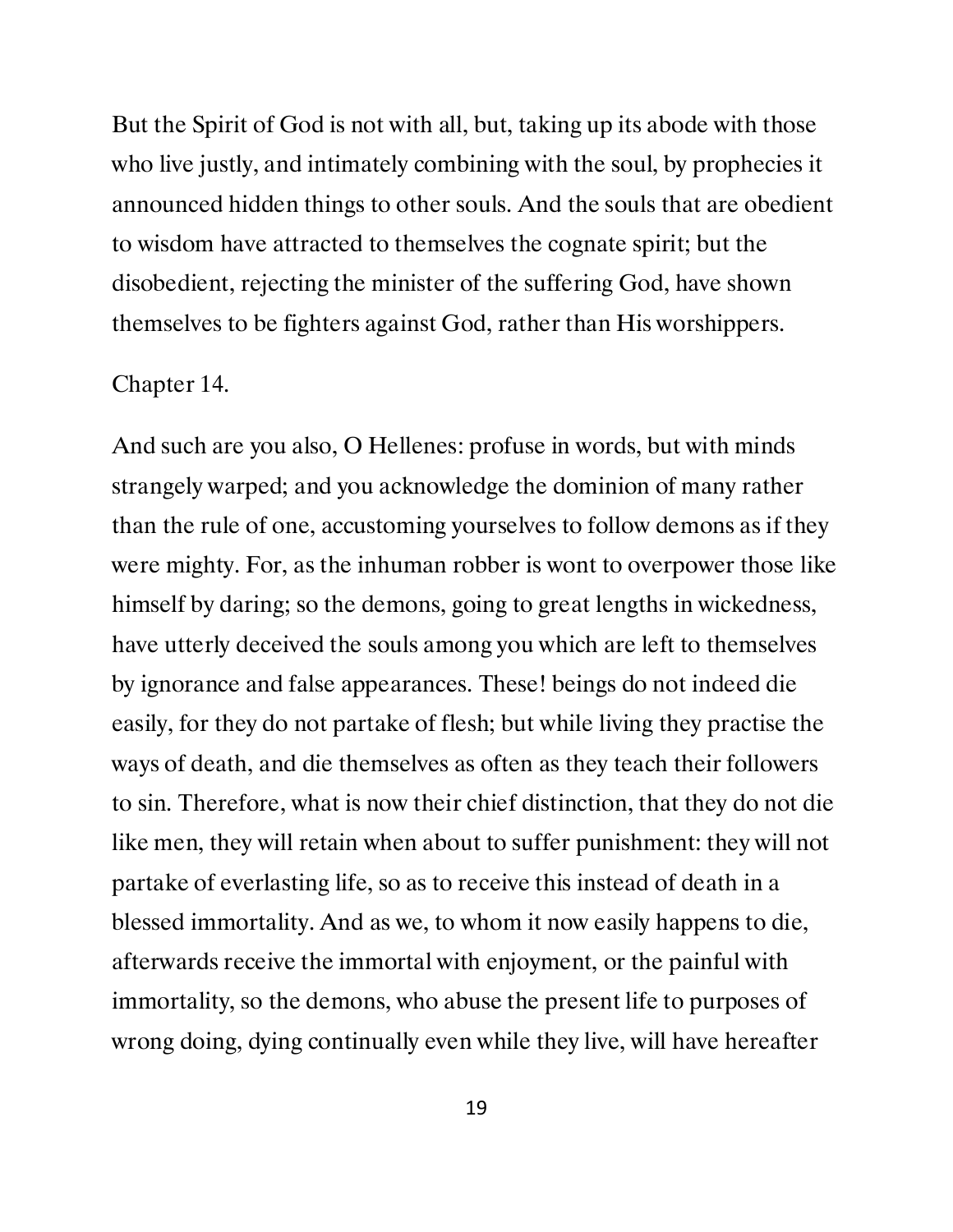the same immortality, like that which they had during the time they lived, but in its nature like that of men, who voluntarily performed what the demons prescribed to them during their lifetime. And do not fewer kinds of sin break out among men owing to the brevity of their lives, while on the part of these demons transgression is more abundant owing to their boundless existence?

#### Chapter 15.

But further, it becomes us now to seek for what we once had, but have lost, to unite the soul with the Holy Spirit, and to strive after union with God. The human soul consists of many parts, and is not simple; it is composite, so as to manifest itself through the body; for neither could it ever appear by itself without the body, nor does the flesh rise again without the soul. Man is not, as the croaking philosophers say, merely a rational animal, capable of understanding and knowledge; for, according to them, even irrational creatures appear possessed of understanding and knowledge. But man alone is the image and likeness of God; and I mean by man, not one who performs actions similar to those of animals, but one who has advanced far beyond mere humanity to God Himself. This question we have discussed more minutely in the treatise concerning animals. But the principal point to be spoken of now is, what is intended by the image and likeness of God. That which cannot be compared is no other than abstract being; but that which is compared is no other than that which is like. The perfect God is without flesh; but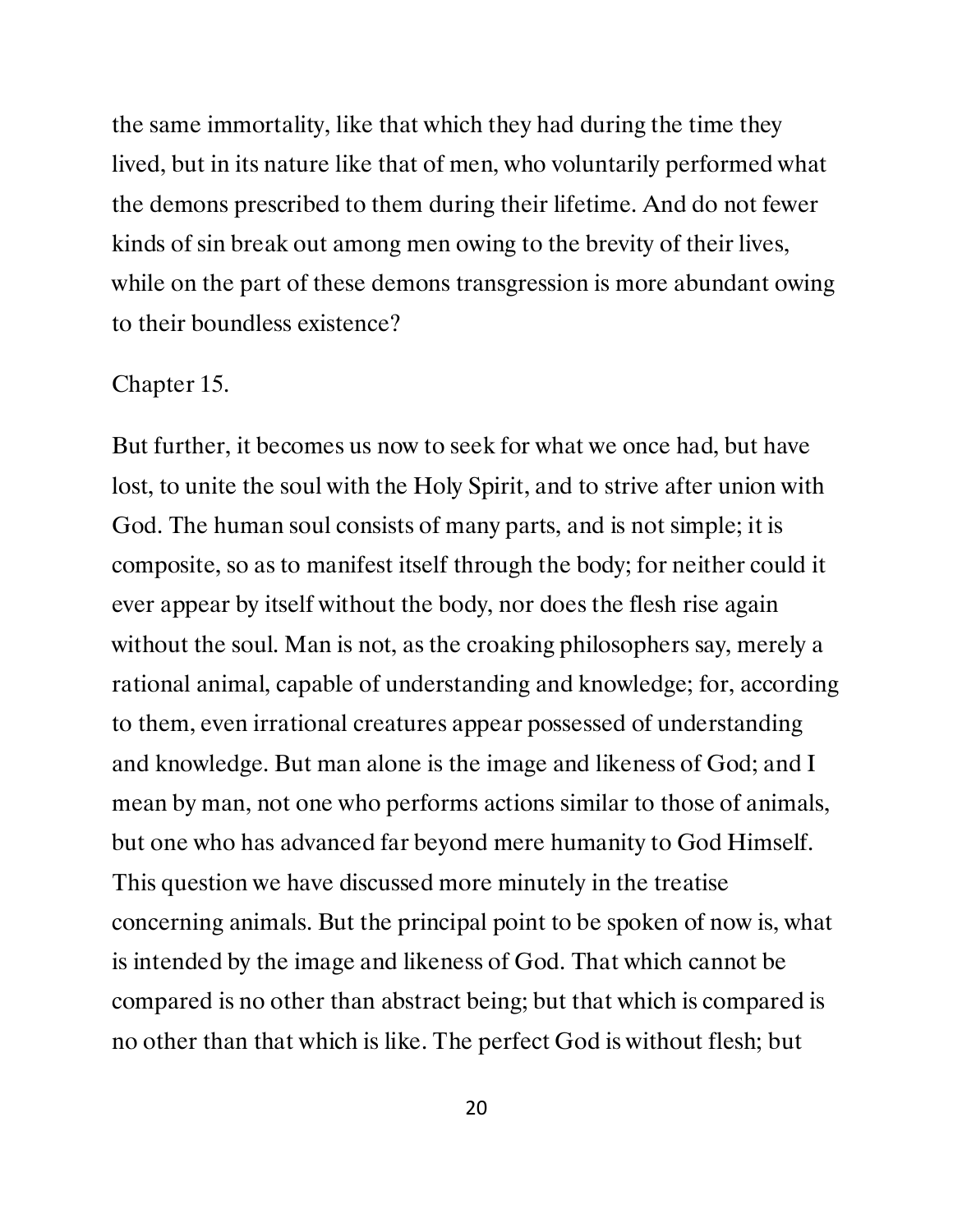man is flesh. The bond of the flesh is the soul; that which encloses the soul is the flesh. Such is the nature of man's constitution; and, if it be like a temple, God is pleased to dwell in it by the spirit, His representative; but, if it be not such a habitation, man excels the wild beasts in articulate language only: in other respects his manner of life is like theirs, as one who is not a likeness of God. But none of the demons possess flesh; their structure is spiritual, like that of fire or air. And only by those whom the Spirit of God dwells in and fortifies are the bodies of the demons easily seen, not at all by others: I mean those who possess only soul; for the inferior has not the ability to apprehend the superior. On this account the nature of the demons has no place for repentance; for they are the reflection of matter and of wickedness. But matter desired to exercise lordship over the soul; and according to their free will these gave laws of death to men; but men, after the loss of immortality, have conquered death by submitting to death in faith; and by repentance a call has been given to them, according to the word which says, "Since they were made a little lower than the angels." And, for every one who has been conquered, it is possible again to conquer, if he rejects the condition which brings death. And what that is, may be easily seen by men who long for immortality.

## Chapter 16.

But the demons who rule over men are not the souls of men; for how should these be capable of action after death? unless man, who while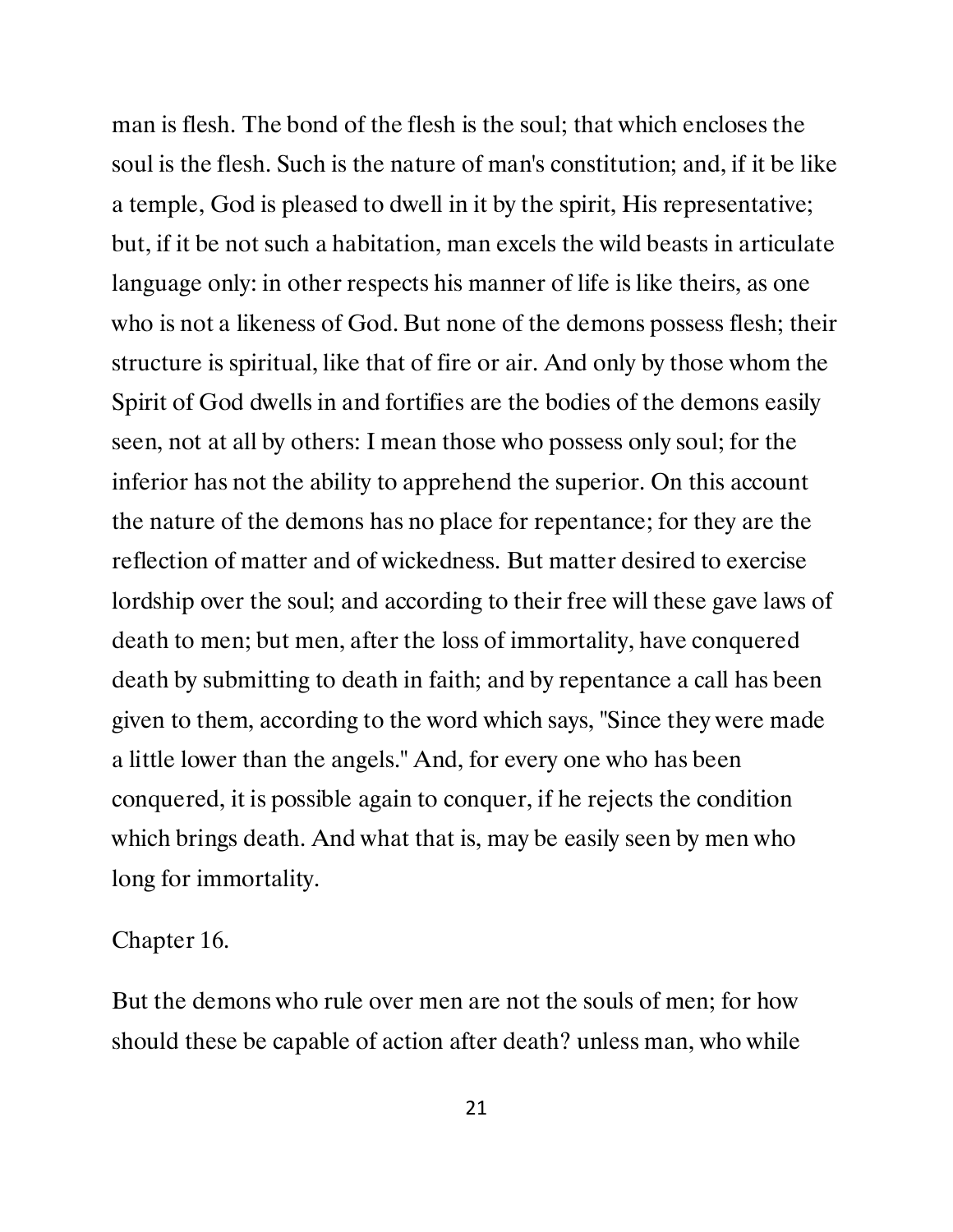living was void of understanding and power, should be believed when dead to be endowed with more of active power. But neither could this be the case, as we have shown elsewhere. And it is difficult to conceive that the immortal soul, which is impeded by the members of the body, should become more intelligent when it has migrated from it. For the demons, inspired with frenzy against men by reason of their own wickedness, pervert their minds, which already incline downwards, by various deceptive scenic representations, that they may be disabled from rising to the path that leads to heaven. But from us the things which are in the world are not hidden, and the divine is easily apprehended by us if the power that makes souls immortal visits us. The demons are seen also by the men possessed of soul, when, as sometimes, they exhibit themselves to men, either that they may be thought to be something, or as evil disposed friends may do harm to them as to enemies, or afford occasions of doing them honour to those who resemble them. For, if it were possible, they would without doubt pull down heaven itself with the rest of creation.

But now this they can by no means effect, for they have not the power; but they make war by means of the lower matter against the matter that is like themselves. Should any one wish to conquer them, let him repudiate matter.

Being armed with the breastplate of the celestial Spirit, he will be able to preserve all that is encompassed by it. There are, indeed, diseases and

22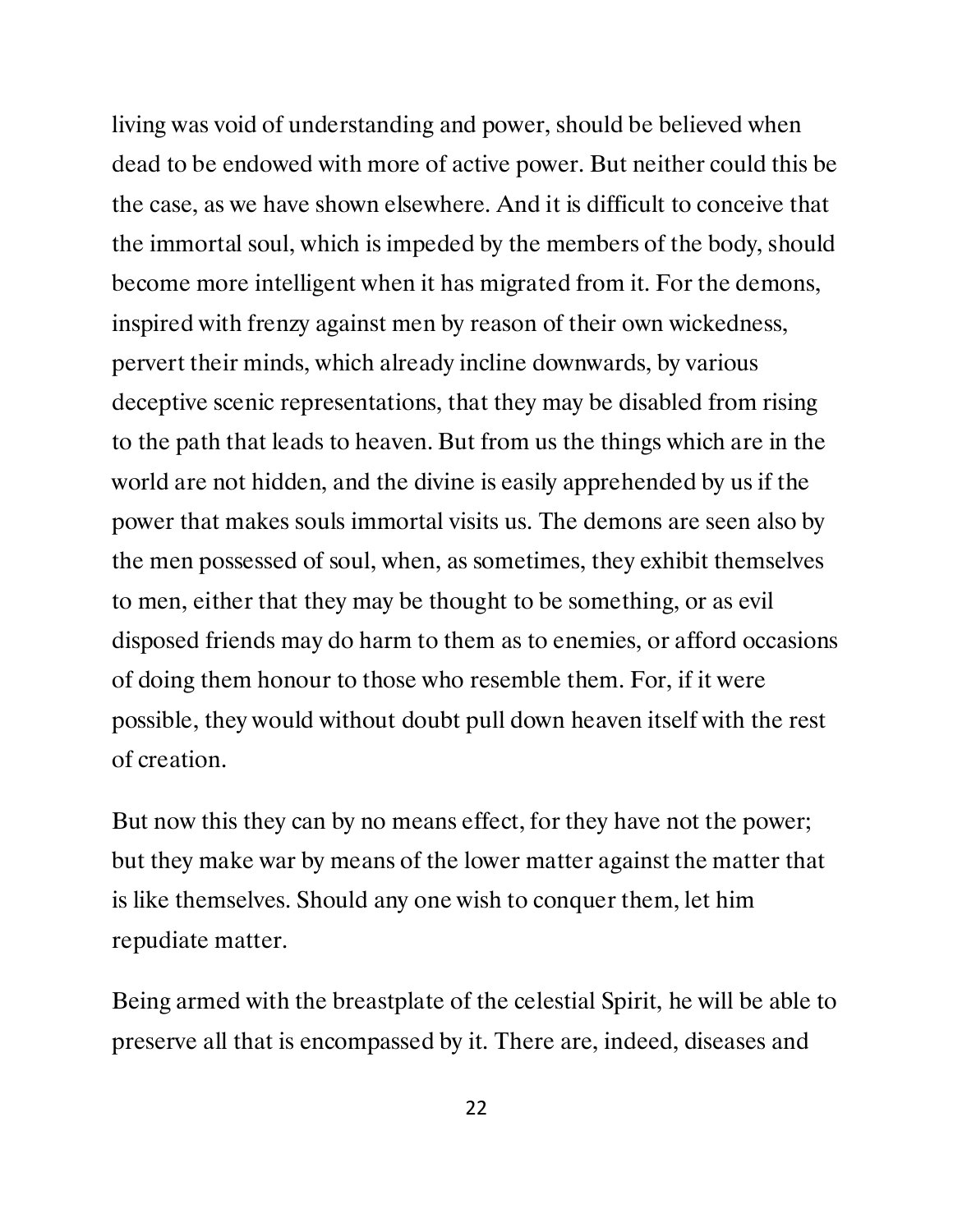disturbances of the matter that is in us; but, when such things happen, the demons ascribe the causes of them tO themselves, and approach a man whenever disease lays hold of him. Sometimes they themselves disturb the habit of the body by a tempest of folly; but, being smitten by the word of God, they depart in terror, and the sick man is healed.

## Chapter 17.

Concerning the sympathies and antipathies of Democritus what can we say but this, that, according to the common saying, the man of Abdera is Abderiloquent? But, as he who gave the name to the city, a friend of Hercules as it is said, was devoured by the horses of Diomedes, so he who boasted of the Magian Ostanes will be delivered up in the day of consummations as fuel for the eternal fire. And you, if you do not cease from your laughter, will gain the same punishment as the jugglers. Wherefore, O Hellenes, hearken to me, addressing you as from an eminence, nor in mockery transfer your own want of reason to the herald of the truth. A diseased affection (*paqos*) is not destroyed by a counter affection *(antipageia)*, nor is a maniac cured by hanging little amulets of leather upon him. There are visitations of demons; and he who is sick, and he who says he is in love, and he who hates, and he who wishes to be revenged, accept them as helpers. And this is the method of their operation: just as the forms of alphabetic letters and the lines composed of them cannot of themselves indicate what is meant, but men have invented for themselves signs of their thoughts, knowing by their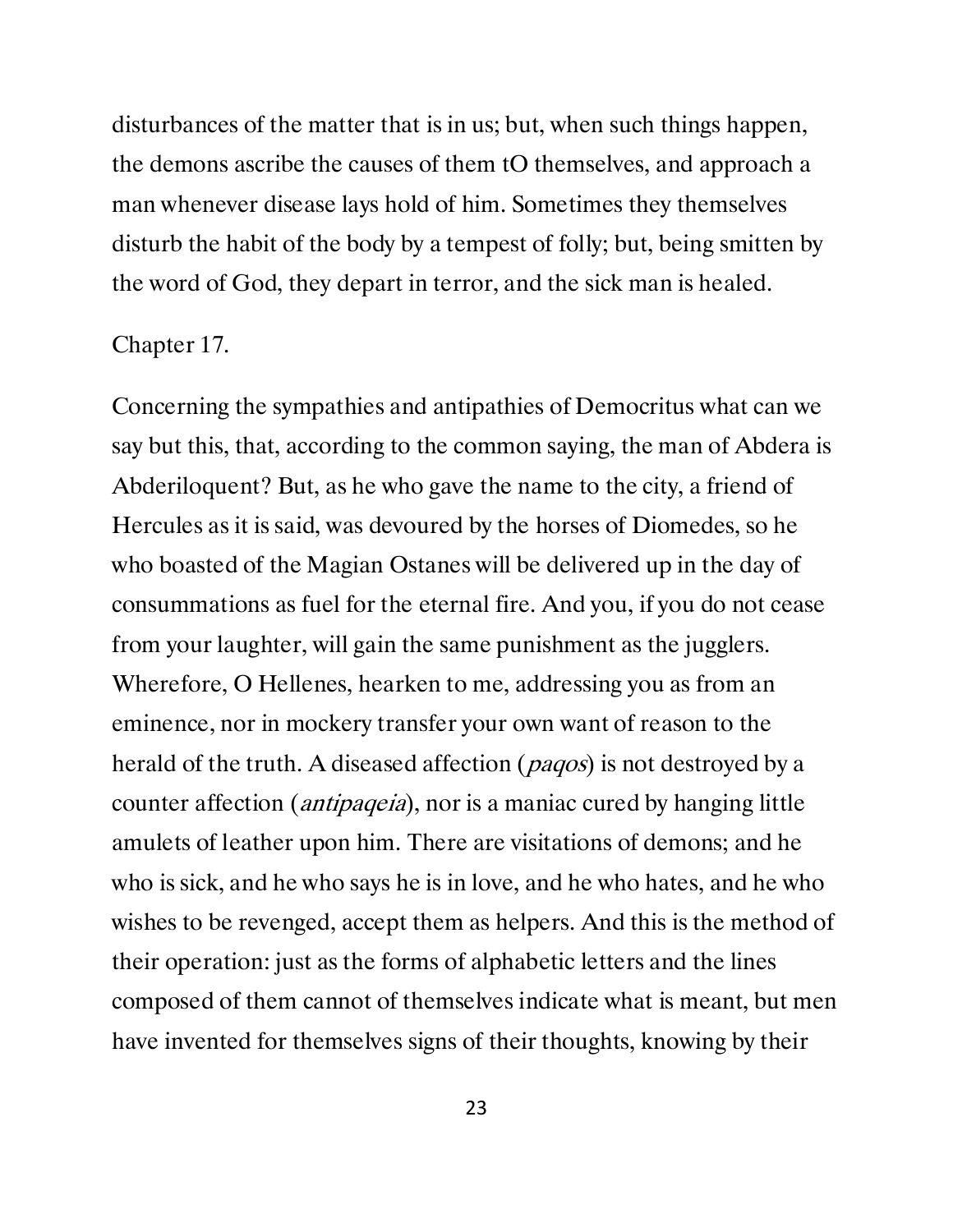peculiar combination what the order of the letters was intended to express; so, in like manner, the various kinds of roots and the mutual relation of the sinews and bones can effect nothing of themselves, but are the elemental matter with which the depravity of the demons works, who have determined for what purpose each of them is available.

And, when they see that men consent to be served by means of such things, they take them and make them their slaves. But how can it be honourable to minister to adulteries? How can it be noble to stimulate men in hating one another? Or how is it becoming to ascribe to matter the relief of the insane, and not to God? For by their art they turn men aside from the pious acknowledgment of God, leading them to place confidence in herbs and roots. But God, if He had prepared these things to effect just what men wish, would be a Producer of evil things; whereas He Himself produced everything which has good qualities, but the profligacy of the demons has made use of the productions of nature for evil purposes, and the appearance of evil which these wear is from them, and not from the perfect God. For how comes it to pass that when alive I was in no wise evil, but that now I am dead and can do nothing, my remains, which are incapable of motion or even sense, should effect something cognizable by the senses? And how shall he who has died by the most miserable death be able to assist in avenging any one? If this were possible, much more might he defend himself from his own enemy;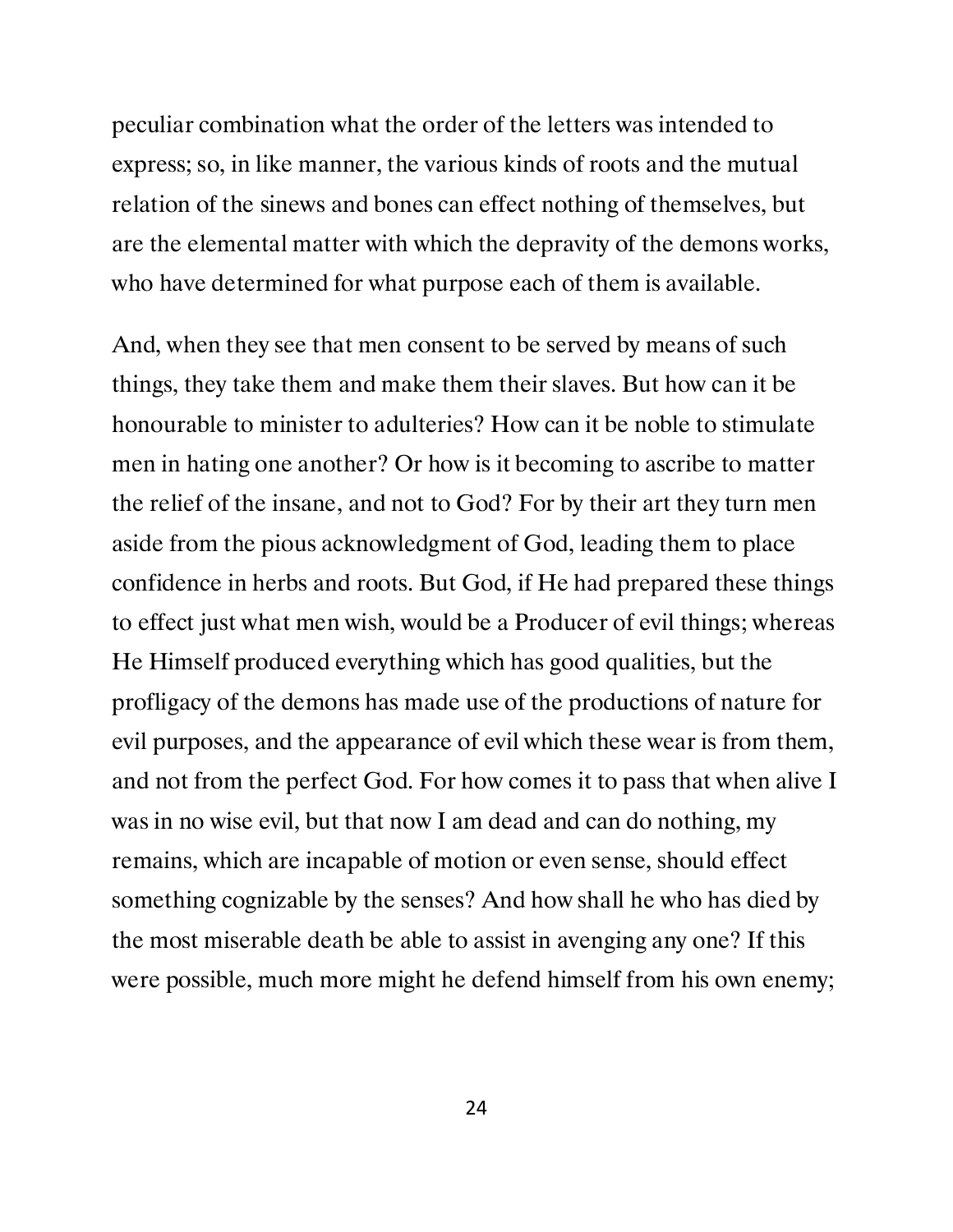being able to assist others, much more might he constitute himself his own avenger.

#### Chapter 18.

But medicine and everything included in it is an invention of the same kind. If any one is healed by matter, through trusting to it, much more will he be healed by having recourse to the power of God. As noxious preparations arc material compounds, so are curatives of the same nature. If, however, we reject the baser matter, some persons often endeavour to heal by a union of one of these bad things with some other, and will make use of the bad to attain the good. But, just as he who dines with a robber, though he may not be a robber himself, partakes of the punishment on account of his intimacy with him, so he who is not bad but associates with the bad, having dealings with them for some supposed good, will be punished by God the Judge for partnership in the same object. Why is he who trusts in the system of matter not willing to trust in God? For what reason do you not approach the more powerful Lord, but rather seek to cure yourself, like the dog with grass, or the stag with a viper, or the hog with river crabs, or the lion with apes? Why you deify the objects of nature? And why, when you cure your neighbour, are you called a benefactor? Yield to the power of the Logos! The demons do not cure, but by their art make men their captives. And the most admirable Justin has rightly denounced them as robbers. For, as it is the practice of some to capture persons and then to restore them to their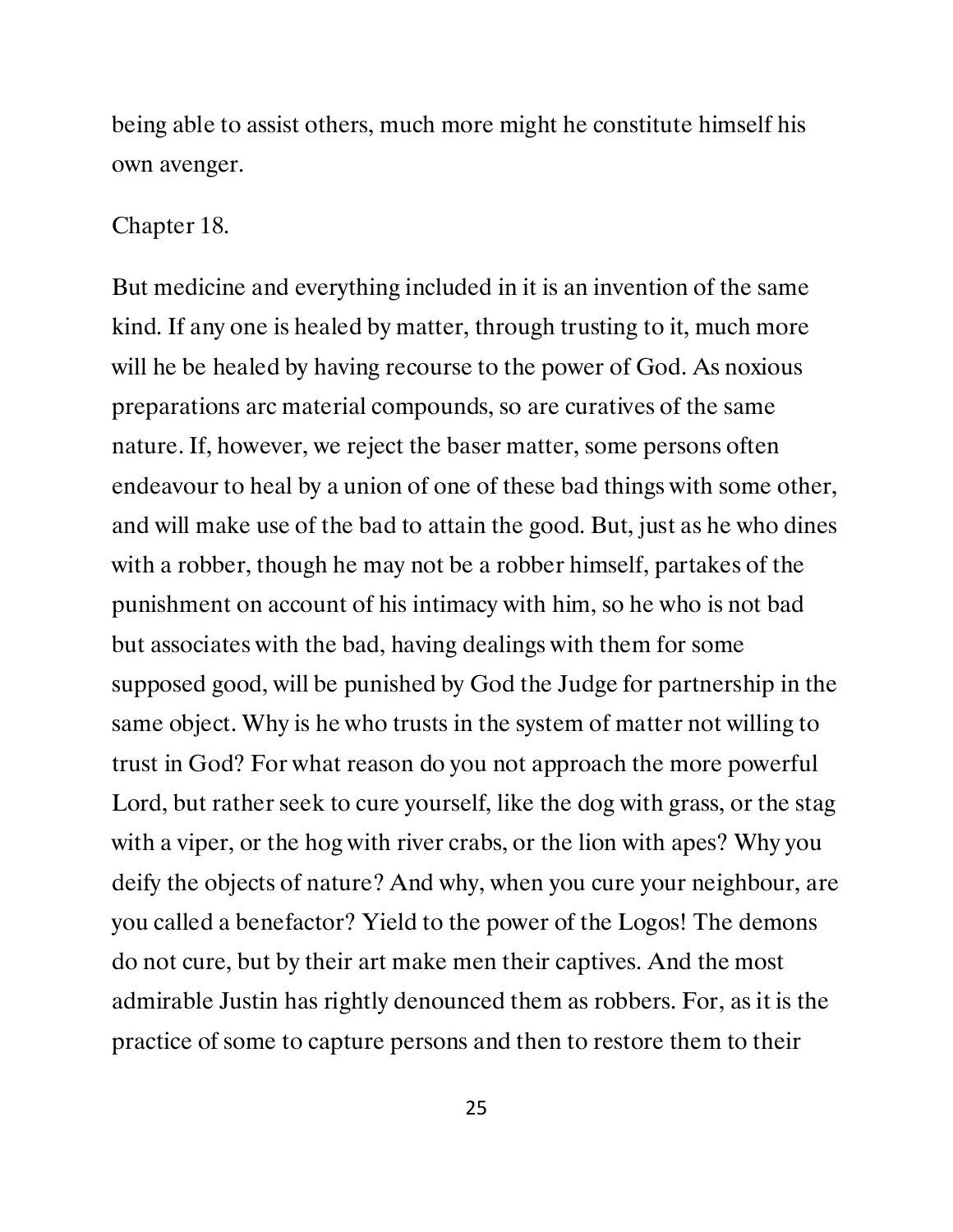friends for a ransom, so those who are esteemed gods, invading the bodies of certain persons, and producing a sense of their presence by dreams, command them to come forth into public, and in the sight of all, when they have taken their fill of the things of this world, fly away from the sick, and, destroying the disease which they had produced, restore men to their former state

#### Chapter 19.

But do you, who have not the perception of these things, be instructed by us who know them: though you do profess to despise death, and to be sufficient of yourselves for everything. But this is a discipline in which your philosophers are so greatly deficient, that some of them receive from the king of the Romans 600 aurei yearly, for no useful service they perform, but that they may not even wear a long beard without being paid for it! Crescens, who made his nest in the great city, surpassed all men in unnatural love (*paiderastia*), and was strongly addicted to the love of money. Yet this man, who professed to despise death, was so afraid of death, that he endeavoured to inflict on Justin, and indeed on me, the punishment of death, as being an evil, because by proclaiming the truth he convicted the philosophers of being gluttons and cheats. But whom of the philosophers, save you only, was he accustomed to inveigh against? If you say, in agreement with our tenets, that death is not to be dreaded, do not court death from an insane love of fame among men, like Anaxagoras, but become despisers of death by reason of the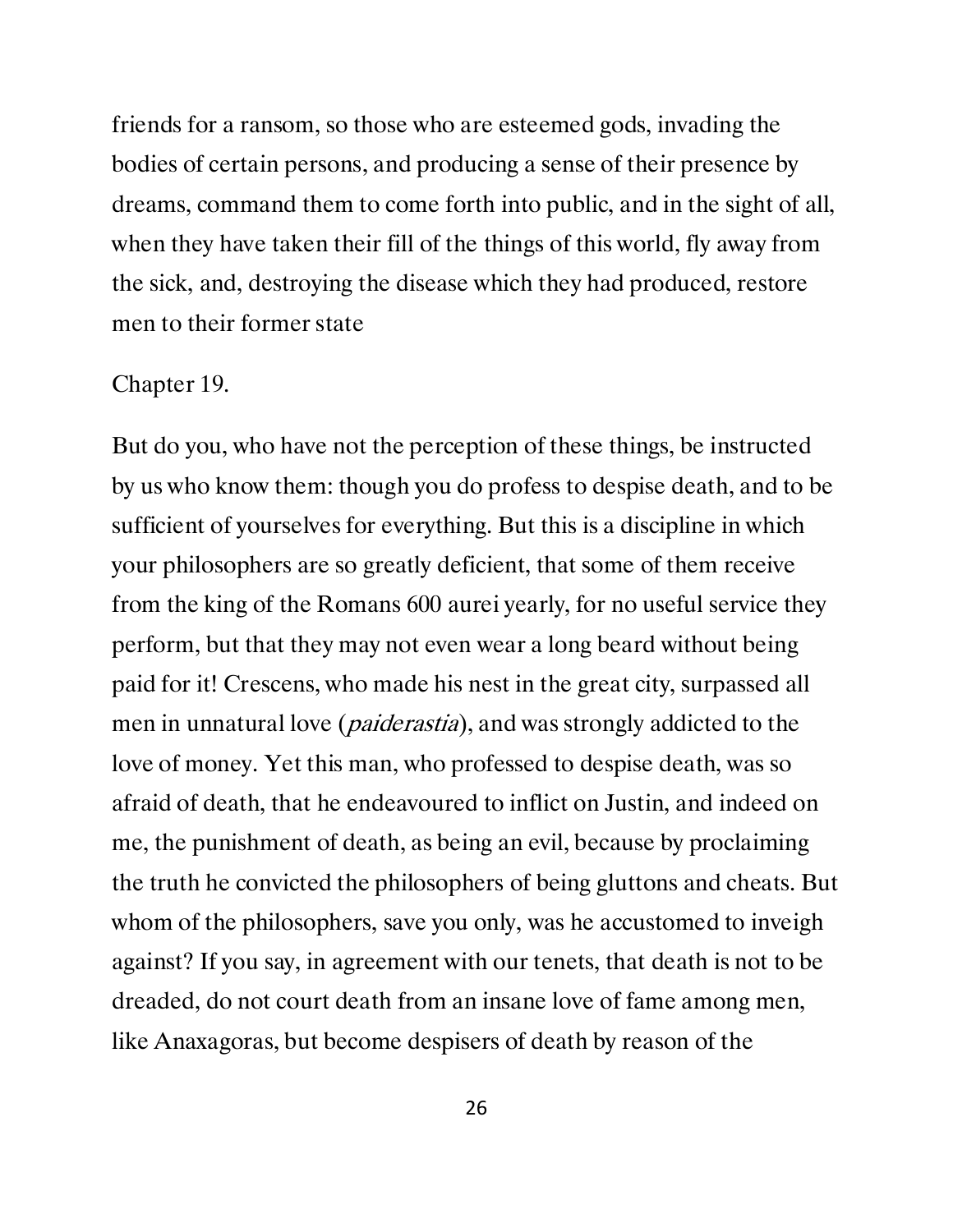knowledge of God. The construction of the world is excellent, but the life men live in it is bad; and we may see those greeted with applause as in a solemn assembly who know not God. For what is divination? and why are ye deceived by it? It is a minister to thee of worldly lusts. You wish make war, and you take Apollo as a counsellor of slaughter. You want to carry off a maiden by force, and you select a divinity to be your accomplice. You are ill by your own fault; and, as Agamemnon wished for ten councillors, so you wish to have gods with you. Some woman by drinking water gets into a frenzy, and loses her senses by the fumes of frankincense, and you say that she has the gift of prophecy. Apollo was a prognosticator and a teacher of soothsayers: in the matter of Daphne he deceived himself. An oak, forsooth, is oracular, and birds utter presages! And so you are inferior to animals and plants! It would surely be a fine thing for you to become a divining rod, or to assume the wings of a bird! He who makes you fond of money also foretells your getting rich; he who excites to seditions and wars also predicts victory in war. If you are superior to the passions, you will despise all worldly things. Do not abhor us who have made this attainment, but, repudiating the demons, follow the one God. "All things were made by Him, and without Him not one thing was made." If there is poison in natural productions, this has supervened through our sinfulness. I am able to show the perfect truth of these things; only do you hearken, and he who believes will understand.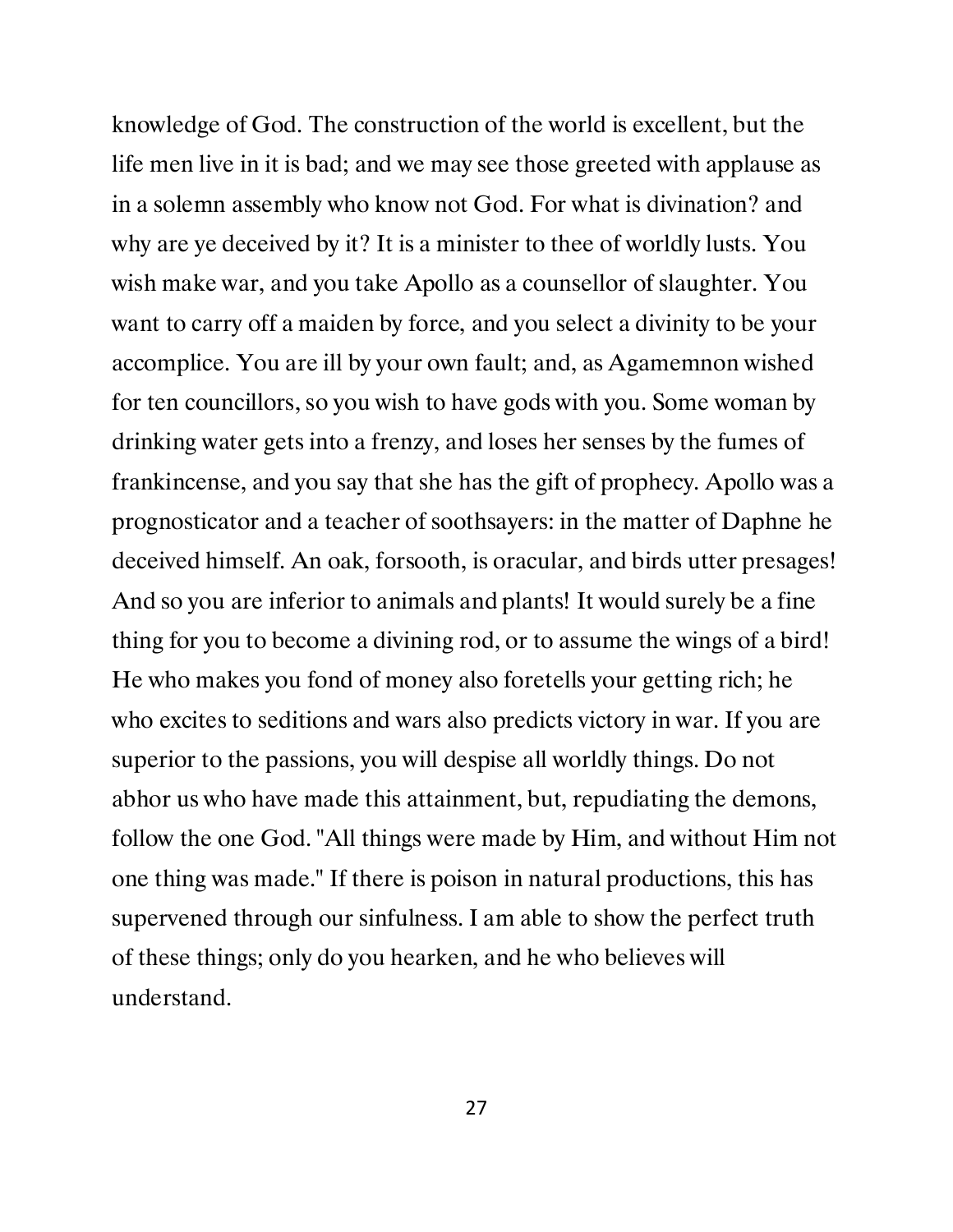Chapter 20.

Even if you be healed by drugs (I grant you that point by courtesy), yet it behoves you to give testimony of the cure to God. For the world still draws us down, and through weakness I incline towards matter. For the wings of the soul were the perfect spirit, but, having cast this off through sin, it flutters like a nestling and falls to the ground. Having left the heavenly companionship, it hankers after communion with inferior things. The demons were driven forth to another abode; the first created human beings were expelled from their place: the one, indeed, were cast down from heaven; but the other were driven from earth, yet not out of this earth, but from a more excellent order of things than exists here now. And now it behoves us, yearning after that pristine state, to put aside everything that proves a hindrance. The heavens are not infinite, O man, but finite and bounded; and beyond them are the superior worlds which have not a change of seasons, by which various, diseases are produced, but, partaking of every happy temperature, have perpetual day, and light unapproachable by men below. Those who have composed elaborate descriptions of the earth have given an account of its various regions so far as this was possible to man; but, being unable to speak of that which is beyond, because Of the impossibility of personal observation, they have assigned as the cause the existence of tides; and that one sea is filled with weed, and another with mud; and that some localities are burnt up with heat, and others cold and frozen. We,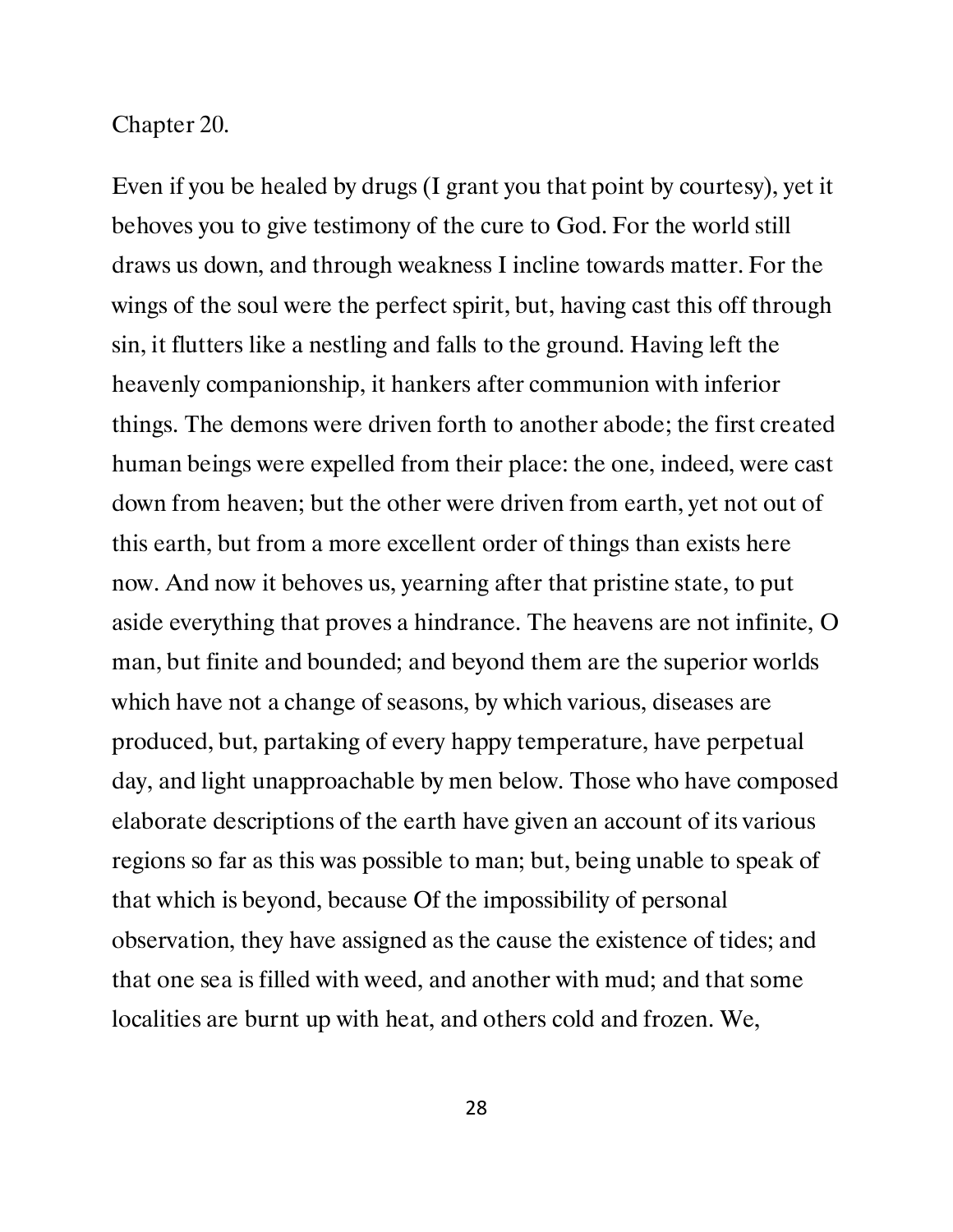however, have learned things which were unknown to us, through the teaching of the prophets, who, being fully persuaded that the heavenly spirit along with the soul will acquire a clothing of mortality, foretold things which other minds were unacquainted with. But it is possible for every one who is naked to obtain this apparel, and to return to its ancient kindred.

#### Chapter 21.

We do not act as fools, O Hellenes, nor utter idle tales, when we announce that God was born in the form of a man. I call on you who reproach us to compare your mythical accounts with our narrations. Athene, as they say, took the form of Deiphobus for the sake of Hector, and the unshorn Phoebus for the sake of Admetus fed the trailing footed oxen, and the spouse us came as an old woman to Semele. But, while you treat seriously such things, how can you deride us? Your Asclepios died, and he who ravished fifty virgins in one night at Thespiae lost his life by delivering himself to the devouring flame.

Prometheus, fastened to Caucasus, suffered punishment for his good deeds to men. According to you, Zeus is envious, and hides the dream from men, wishing their destruction. Wherefore, looking at your own memorials, vouchsafe us your approval, though it were only as dealing in legends similar to your own. We, however, do not deal in folly, but your legends are only idle tales.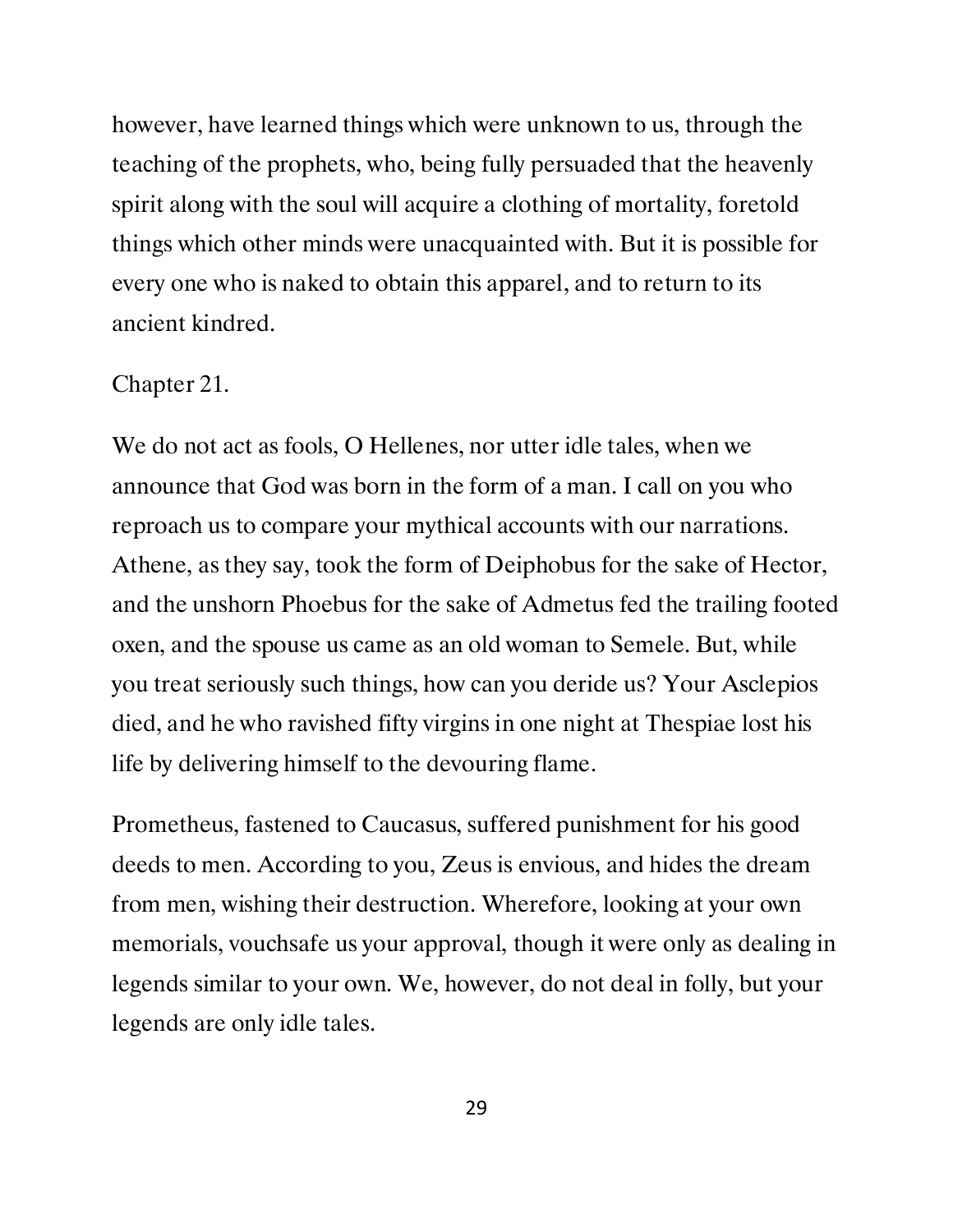If you speak of the origin of the gods, you also declare them to be mortal.

For what reason is Hera now never pregnant? Has she grown old? or is there no one to give you information? Believe me now, O Hellenes, and do not resolve your myths and gods into allegory. If you attempt to do this, the divine nature as held by you is overthrown by your own selves; for, if the demons with you are such as they are said to be, they are worthless as to character; or, if regarded as symbols of the powers of nature, they are not what they are called. But I cannot be persuaded to pay religious homage to the natural elements, nor can I undertake to persuade my neighbour. And Metrodorus of Lampsacus, in his treatise concerning Homer, has argued very foolishly, turning everything into allegory. For he says that neither Hera, nor Athene, nor Zeus are what those persons suppose who consecrate to them sacred enclosures and groves, but parts of nature and certain arrangements of the elements. Hector also, and Achilles, and Agamemnon, and all the Hellenes in general, and the Barbarians with Helen and Paris, being of the same nature, you will of course say are introduced merely for the sake of the machinery of the poem, not one of these personages having really existed. But these things we have put forth only for argument's sake; for it is not allowable even to compare our notion of God with those who are wallowing in matter and mud.

Chapter 22.

30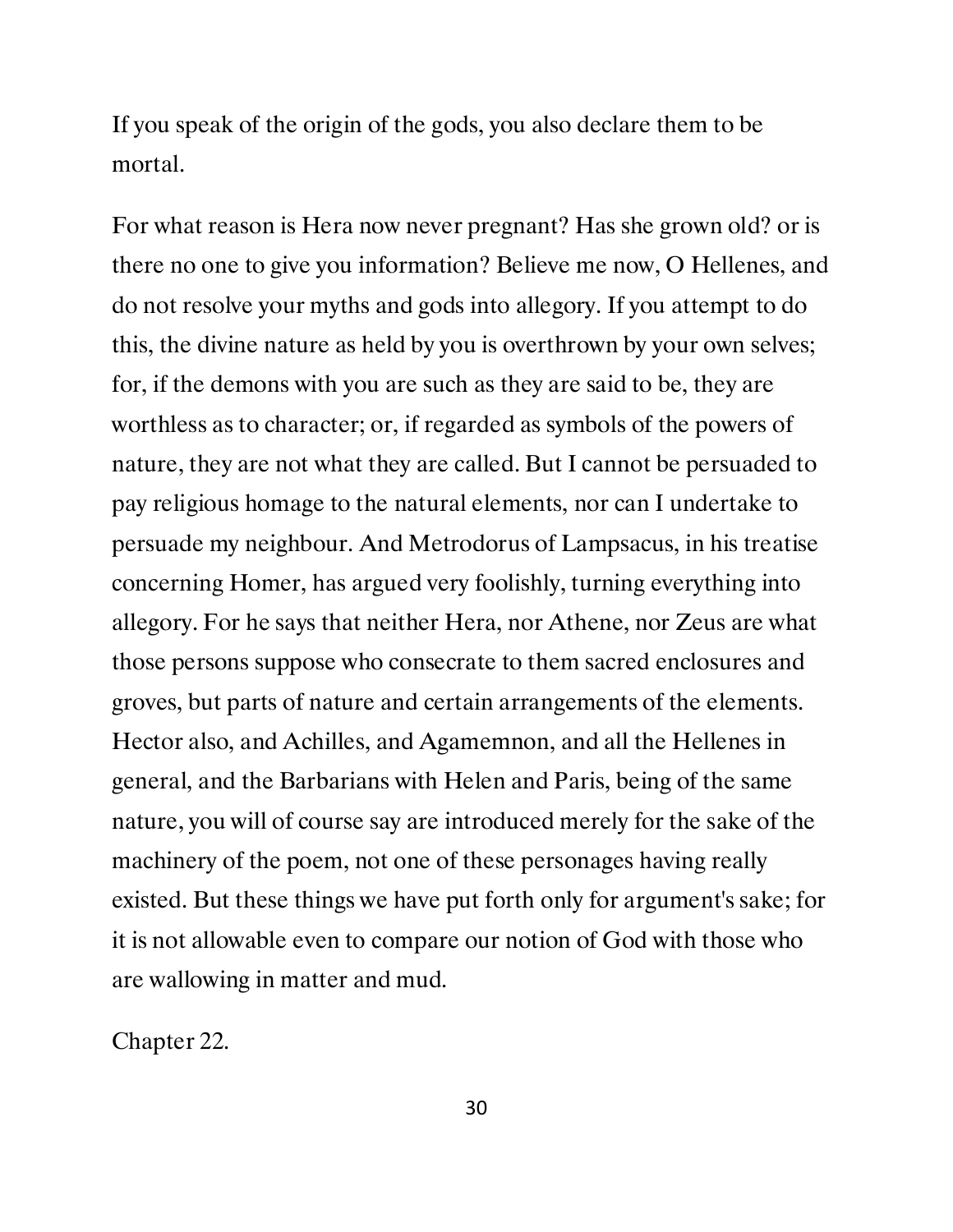And of what sort are your teachings? Who must not treat with contempt your solemn festivals, which, being held in honour of wicked demons, cover men with infamy? I have often seen a man and have been amazed to see, and the amazement has ended in contempt, to think how he is one thing internally, but outwardly counterfeits what he is not giving himself excessive airs of daintiness and indulging in all sorts of effeminacy; sometimes darting his eyes about; sometimes throwing his hands hither and thither, and raving with his face smeared with mud; sometimes personating Aphrodite, sometimes Apollo; a solitary accuser of all the gods, an epitome of superstition, a vituperator of heroic deeds, an actor of murders, a chronicler of adultery, a storehouse of madness, a teacher of cynaedi, an instigator of capital sentences; and yet such a man is praised by all. But I have rejected all his falsehoods, his impiety, his practices: in short, the man altogether. But you are led captive by such men, while you revile those who do not take a part in your pursuits. I have no mind to stand agape at a number of singers, nor do I desire to be affected in sympathy with a man when he is winking and gesticulating in an unnatural manner. What wonderful or extraordinary thing is performed among you? They utter ribaldry in affected tones, and go through indecent movements; your daughters and your sons behold them giving lessons in adultery on the stage. Admirable places, forsooth, are your lecture rooms, where every base action perpetrated by night is proclaimed aloud, and the hearers are regaled with the utterance of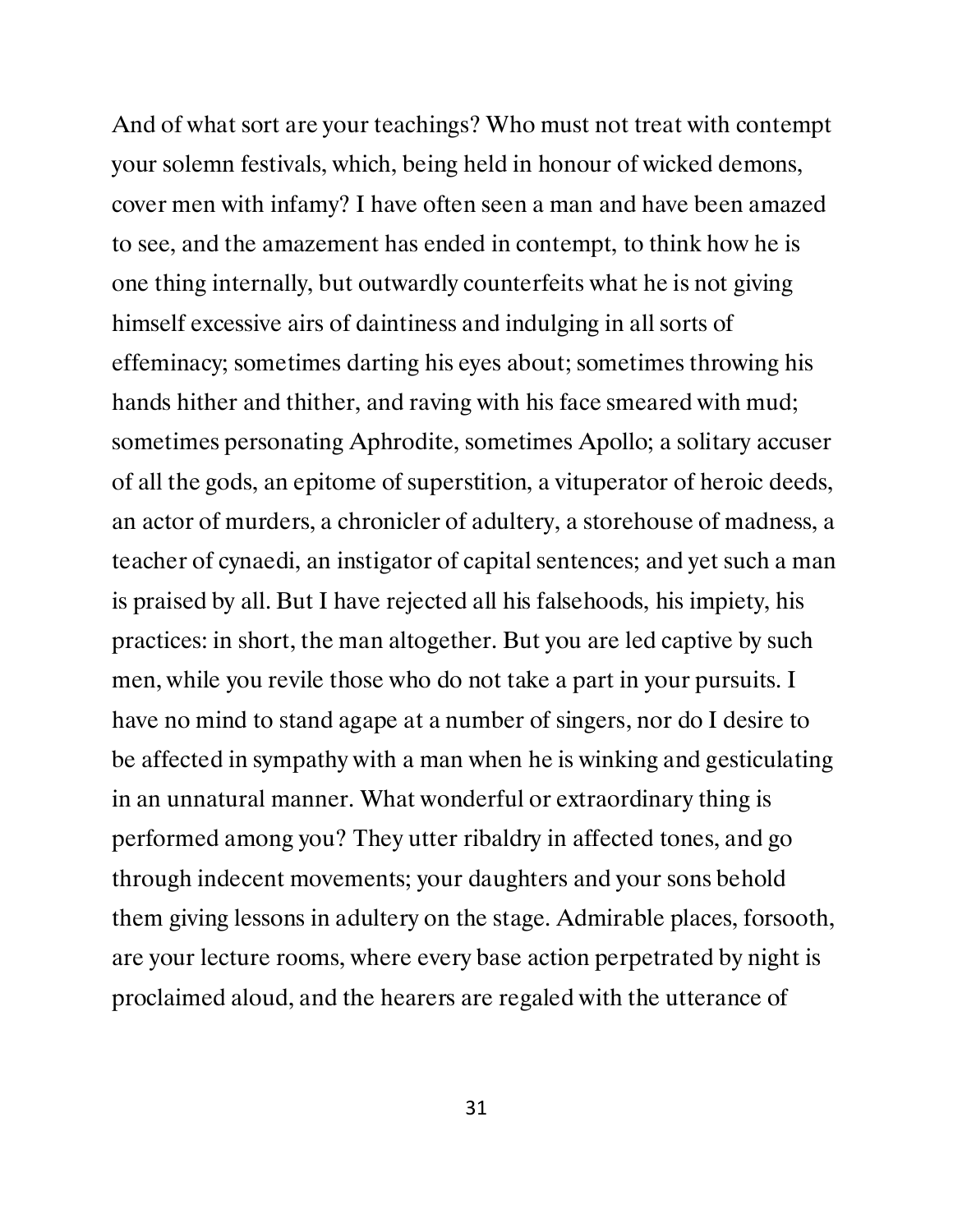infamous discourses! Admirable, too, are your mendacious poets, who by their fictions beguile their hearers from the truth!

#### Chapter 23.

I have seen men weighed down by bodily exercise, and carrying about the burden of their flesh, before whom rewards and chaplets are set, while the adjudicators cheer them on, not to deeds of virtue, but to rivalry in violence and discord; and he who excels in giving blows is crowned. These are the lesser evils; as for the greater, who would not shrink from telling them? Some, giving themselves up to idleness for the sake of profligacy, sell themselves to be killed; and the indigent barters himself away, while the rich man buys others to kill him. And for these the witnesses take their seats, and the boxers meet in single combat, for no reason whatever, nor does any one come down into the arena to succour. Do such exhibitions as these redound to your credit? He who is chief among you collects a legion of blood stained murderers, engaging to maintain them; and these ruffians are sent forth by him, and you assemble at the spectacle to be judges, partly of the wickedness of the adjudicator, and partly of that of the men who engage in the combat. And he who misses the murderous exhibition is grieved, because he was not doomed to be a spectator of wicked and impious and abominable deeds. You slaughter animals for the purpose of eating their flesh, and you purchase men to supply a cannibal banquet for the soul, nourishing it by the most impious bloodshedding. The robber commits murder for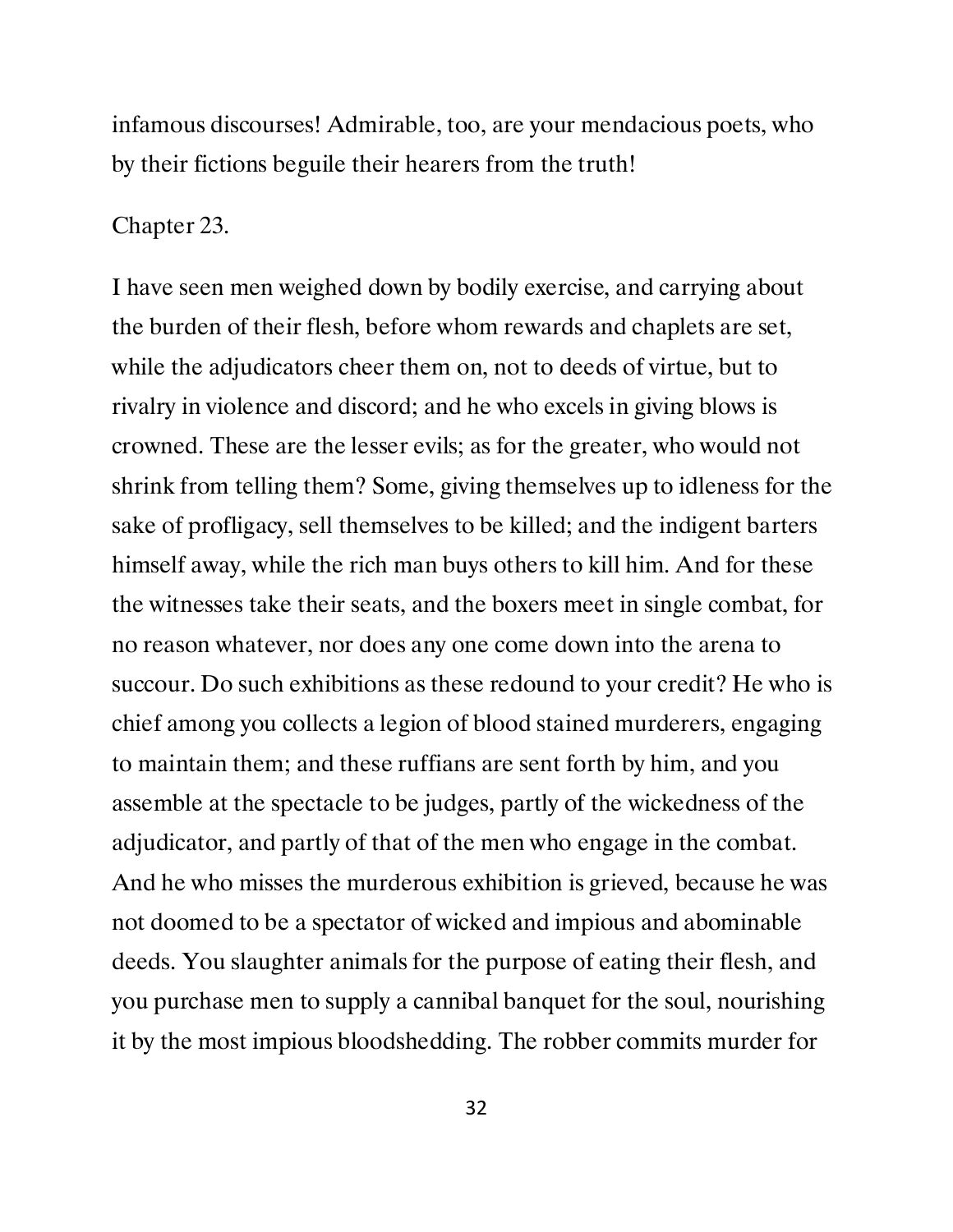the sake of plunder, but the rich man purchases gladiators for the sake of their being killed.

## Chapter 24.

What advantage should I gain from him who is brought on the stage by Euripides raving mad, and acting the matricide of Alcmaeon; who does not even retain his natural behaviour, but with his mouth wide open goes about sword in hand, and, screaming aloud, is burned to death, habited in a robe unfit for man? Away, too, with the mythical tales of Acusilaus, and Menander, a versifier of the same class! And why should I admire the mythic piper? Why should I busy myself about the Theban Antigenides, like Aristoxenus? We leave you to these worthless things; and do you either believe our doctrines, or, like us, give up yours.

## Chapter 25.

What great and wonderful things have your philosophers effected? They leave uncovered one of their shoulders; they let their hair grow long; they cultivate their beards; their nails are like the claws of wild beasts. Though they say that they want nothing, yet, like Proteus, they need a currier for their wallet, and a weaver for their mantle, and a wood cutter for their staff, and the rich, and a cook also for their gluttony. O man competing with the dog, you know not God, and so have turned to the imitation of an irrational animal. You cry out in public with an assumption of authority, and take upon you to avenge your own self; and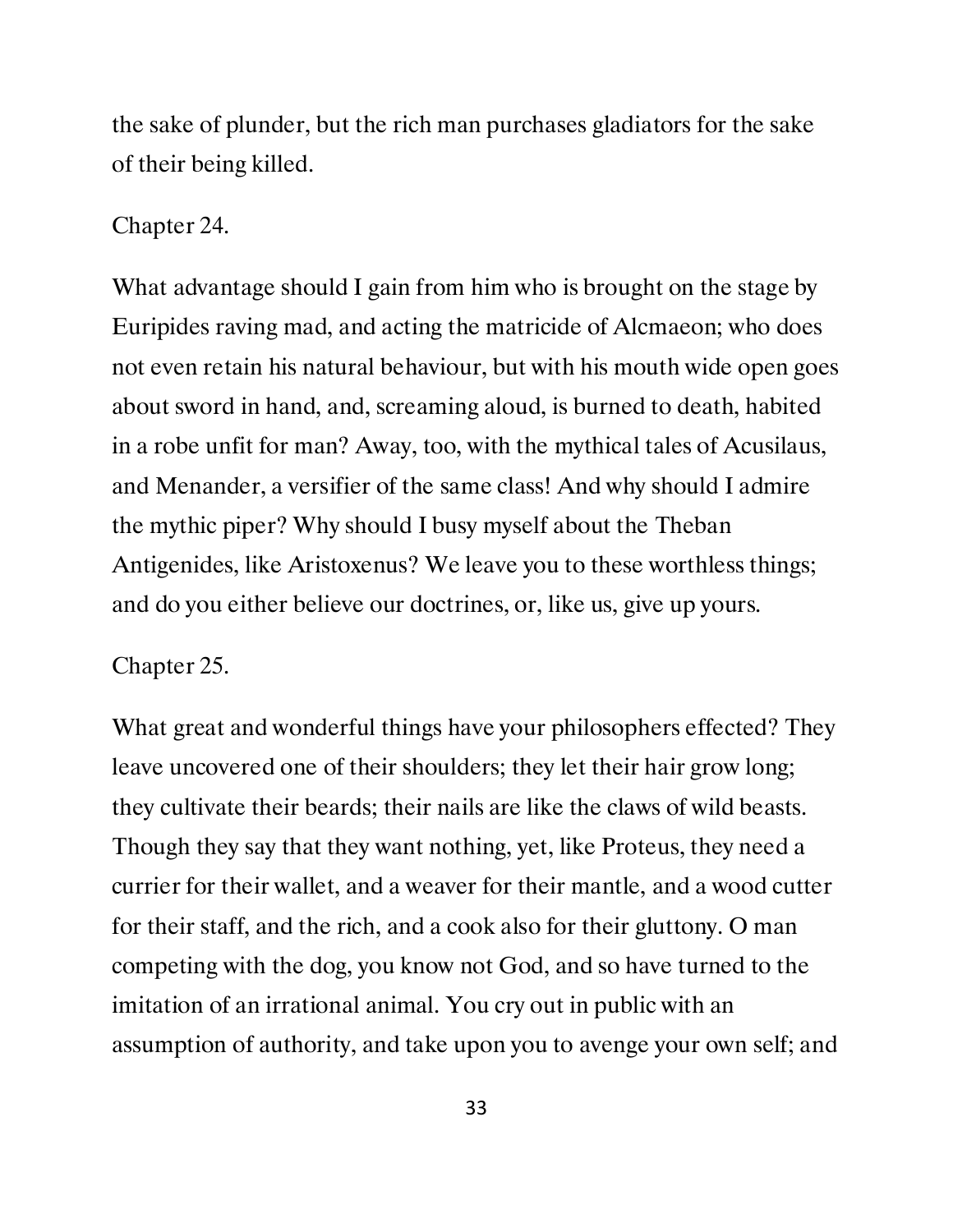if you receive nothing, you indulge in abuse, and philosophy is with you the art of getting money. You follow the doctrines of Plato, and a disciple of Epicurus lifts up his voice to oppose you. Again, you wish to be a disciple of Aristotle, and a follower of Democritus rails at you. Pythagoras says that he was Euphorbus, and he is the heir of the doctrine of Pherecydes; but Aristotle impugns the immortality of the soul. You who receive from your predecessors doctrines which clash with one another, you the inharmonious, are fighting against the harmonious. One of you asserts that God is body, but I assert that He is without body; that the world is indestructible, but I say that it is to be destroyed; that a conflagration will take place at various times, but I say that it will come to pass once for all; that Minos and Rhadamanthus are judges, but I say that God Himself is Judge; that the soul alone is endowed with immortality, but I say that the flesh also is endowed with it. What injury do we inflict upon you, O Hellenes? Why do you hate those who follow the word of God, as if they were the vilest of mankind? It is not we who eat human flesh they among you who assert such a thing have been suborned as false witnesses; it is among you that Pelops is made a supper for the gods, although beloved by Poseidon, and Kronos devours his children, and Zeus swallows Metis.

## Chapter 26.

Cease to make a parade of sayings which you have derived from others, and to deck yourselves like the daw in borrowed plumes. If each state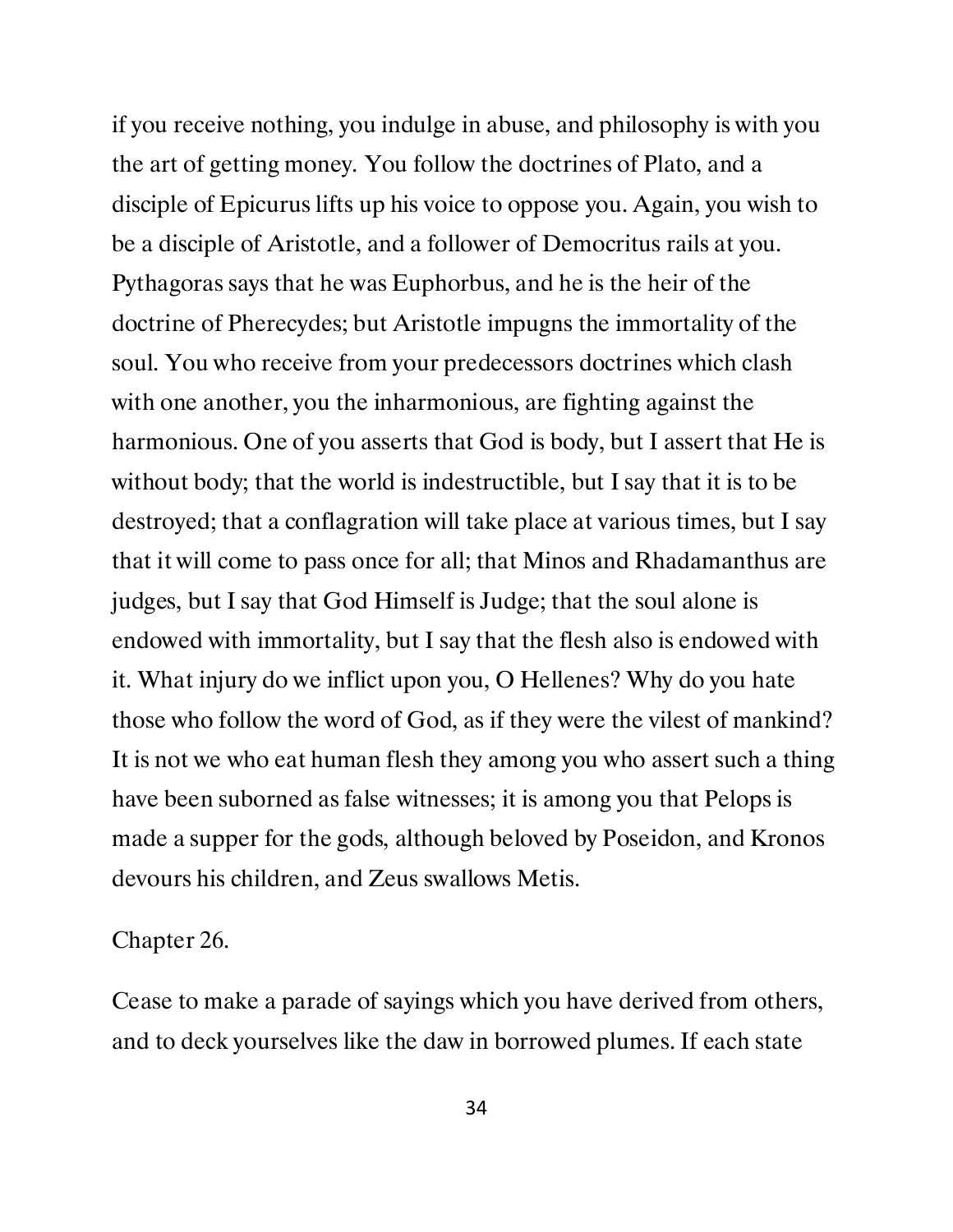were to take away its contribution to your speech, your fallacies would lose their power. While inquiring what God is, you are ignorant of what is in yourselves; and, while staring all agape at the sky, you stumble into pitfalls. The reading of your books is like walking through a labyrinth, and their readers resemble the cask of the Danaids. Why do you divide time, saying that one part is past, and another present, and another future? For how can the future be passing when the present exists? As those who are sailing imagine in their ignorance, as the ship is borne along, that the hills are in motion, so you do not know that it is you who are passing along, but that time ( $o$  *aiwn*) remains present as long as the Creator wills it to exist. Why am I called to account for uttering my opinions, and why are you in such haste to put them all down? Were not you born in the same manner as ourselves, and placed under the same government of the world? Why say that wisdom is with you alone, who have not another sun, nor other risings of the stars, nor a more distinguished origin, nor a death preferable to that of other men? The grammarians have been the beginning of this idle talk; and you who parcel out wisdom are cut off from the wisdom that is according to truth, and assign the names of the several parts to particular men; and you know not God, but in your fierce contentions destroy one another. And on this account you are all nothing worth. While you arrogate to yourselves the sole right of discussion, you discourse like the blind man with the deaf. Why do you handle the builder's tools without knowing how to build? Why do you busy yourselves with words, while you keep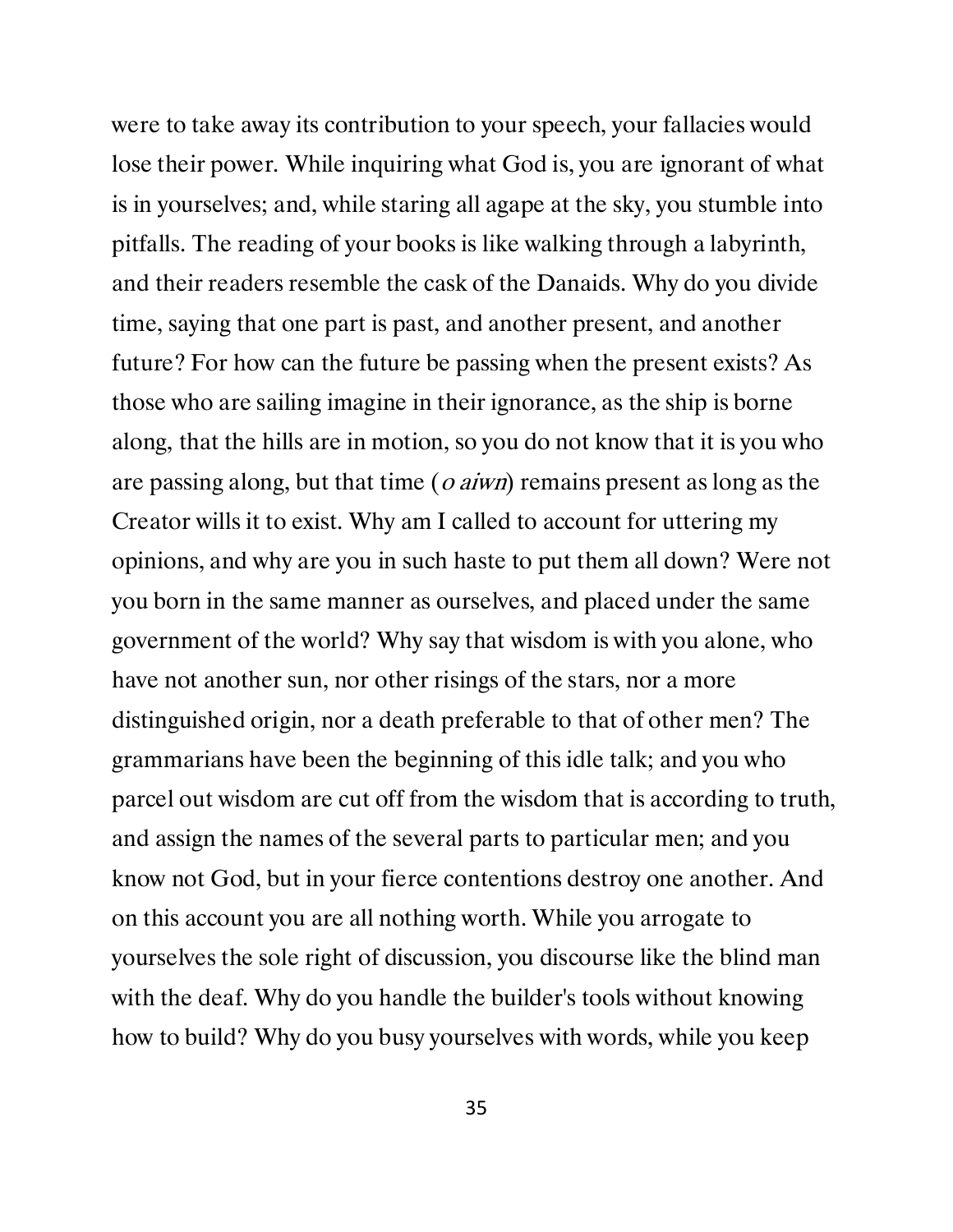aloof from deeds, puffed up with praise, but cast down by misfortunes? Your modes of acting are contrary to reaSon, for you make a pompons appearance in public, but hide your teaching in corners. Finding you to be such men as these, we have abandoned you, and no longer concern ourselves with your tenets, but follow the word of God. Why, O man, do you set the letters of the alphabet at war with one another? Why do you, as in a boxing match, make their sounds clash together with your mincing Attic way of speaking, whereas you ought to speak more according to nature? For if you adopt the Attic dialect though not an Athenian, pray why do you not speak like the Dorians? How is it that one appears to you more rugged, the other more pleasant for intercourse?

## Chapter 27.

And if you adhere to their teaching, why do you fight against me for choosing such views of doctrine as I approve? Is it not unreasonable that, while the robber is not to be punished for the name he bears, but only when the truth about him has been clearly ascertained, yet we are to be assailed with abuse on a judgment formed without examination? Diagoras was an Athenian, but you punished him for divulging the Athenian mysteries; yet you who read his Phrygian discourses hate us. You possess the commentaries of Leo, and are displeased with our refutations of them; and having in your hands the opinions of Apion concerning the Egyptian gods, you denounce us as most impious. The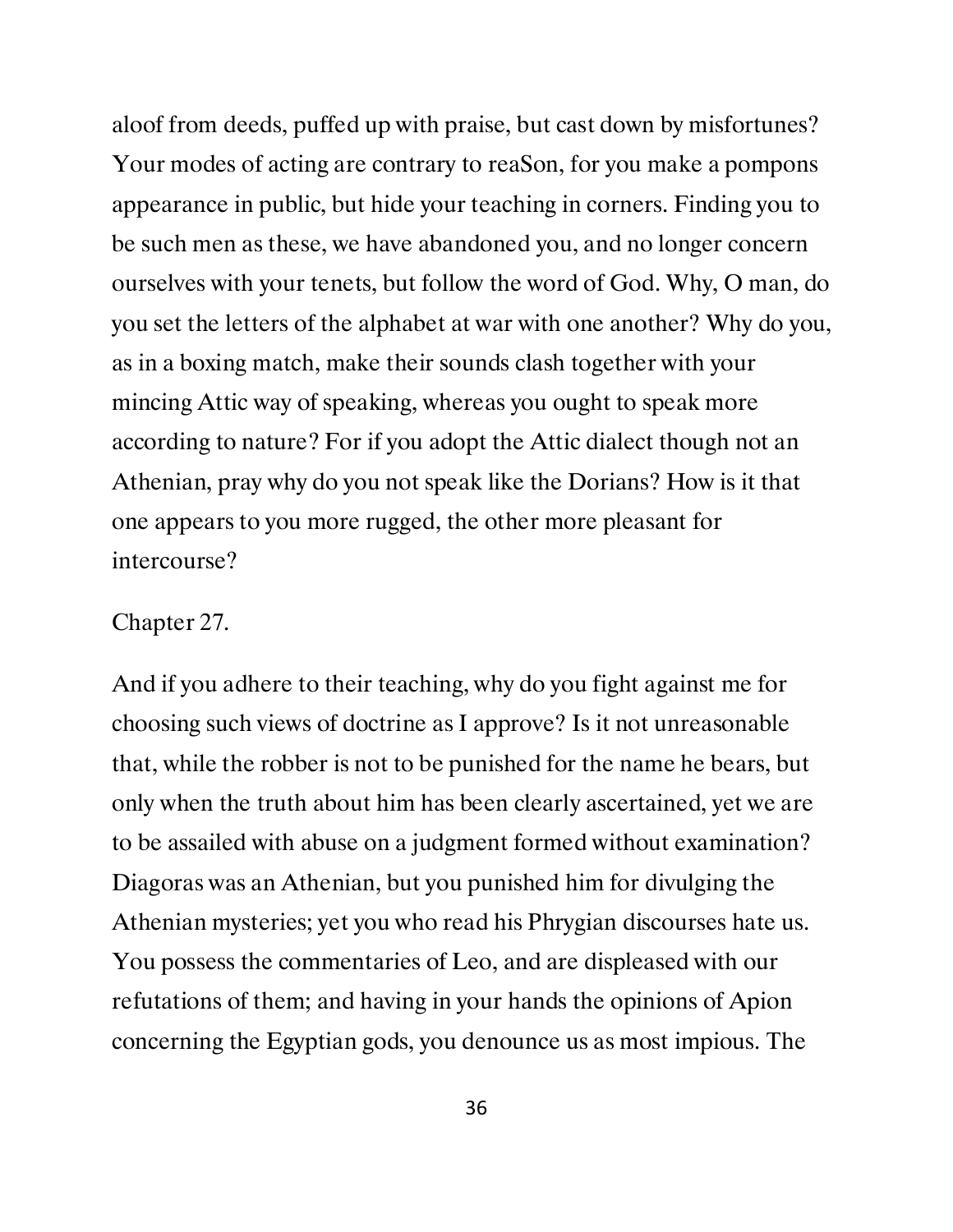tomb of Olympian Zeus is shown among you, though some one says that the Cretans are liars. Your assembly of many gods is nothing. Though their despiser Epicurus acts as a torch bearer, I do not any the more conceal from the rulers that view of God which I hold in relation to His government of the universe. Why do you advise me to be false to my principles? Why do you who say that you despise death exhort us to use art in order to escape it? I have not the heart of a deer; but your zeal for dialectics resembles the loquacity of Thersites. How can I believe one who tells me that the sun is a red hot mass and the moon an earth? Such assertions are mere logomachies, and not a sober exposition of truth. How can it be otherwise than foolish to credit the books of Herodotus relating to the history of Hercules, which tell of an upper earth from which the lion came down that was killed by Hercules? And what avails the Attic style, the sorites of philosophers, the plausibilities of syllogisms, the measurements of the earth, the positions of the stars, and the course of the sun? To be occupied in such inquiries is the work of one who imposes opinions on himself as if they were laws.

## Chapter 28.

On this account I reject your legislation also; for there ought to be one common polity for all; but now there are as many different codes as there are states, so that things held disgraceful in some are honourable in others. The Hellenes consider intercourse with a mother as unlawful, but this practice is esteemed most becoming by the Persian Magi;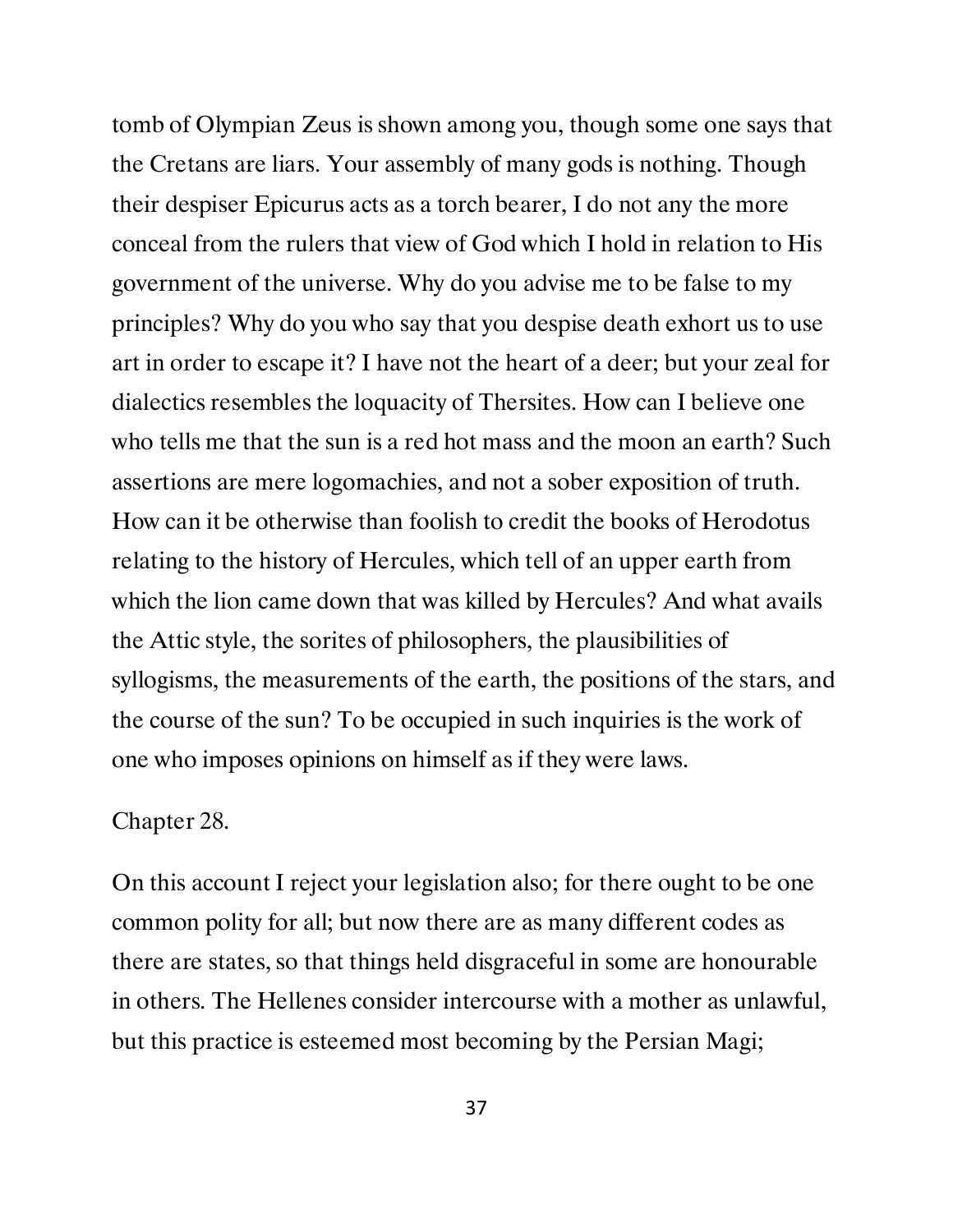paederasty is condemned by the Barbarians, but by the Romans, who endeavour to collect herds of boys like grazing horses, it is honoured with certain privileges.

#### Chapter 29.

Wherefore, having seen these things, and moreover also having been admitted to the mysteries, and having everywhere examined the religious rites performed by the effeminate and the pathic, and having found among the Romans their Latiarian Jupiter delighting in human gore and the blood of slaughtered men, and Artemis not far from the great city sanctioning acts of the same kind, and one demon here and another there instigating to the perpetration of evil: retiring by myself, I sought how I might be able to discover the truth. And, while I was giving my most earnest attention to the matter, I happened to meet with certain barbaric writings, too old to be compared with the opinions of the Hellenes, and too divine to be compared with their errors; and I was led to put faith in these by the unpretending east of the language, the inartificial character of the writers, the foreknowledge displayed of future events, the excellent quality of the precepts, and the declaration of the government of the universe as centred in one Being. And, my soul being taught of God, I discern that the former class of writings lead to condemnation, but that these put an end to the slavery that is in the world, and rescue us from a multiplicity of rulers and ten thousand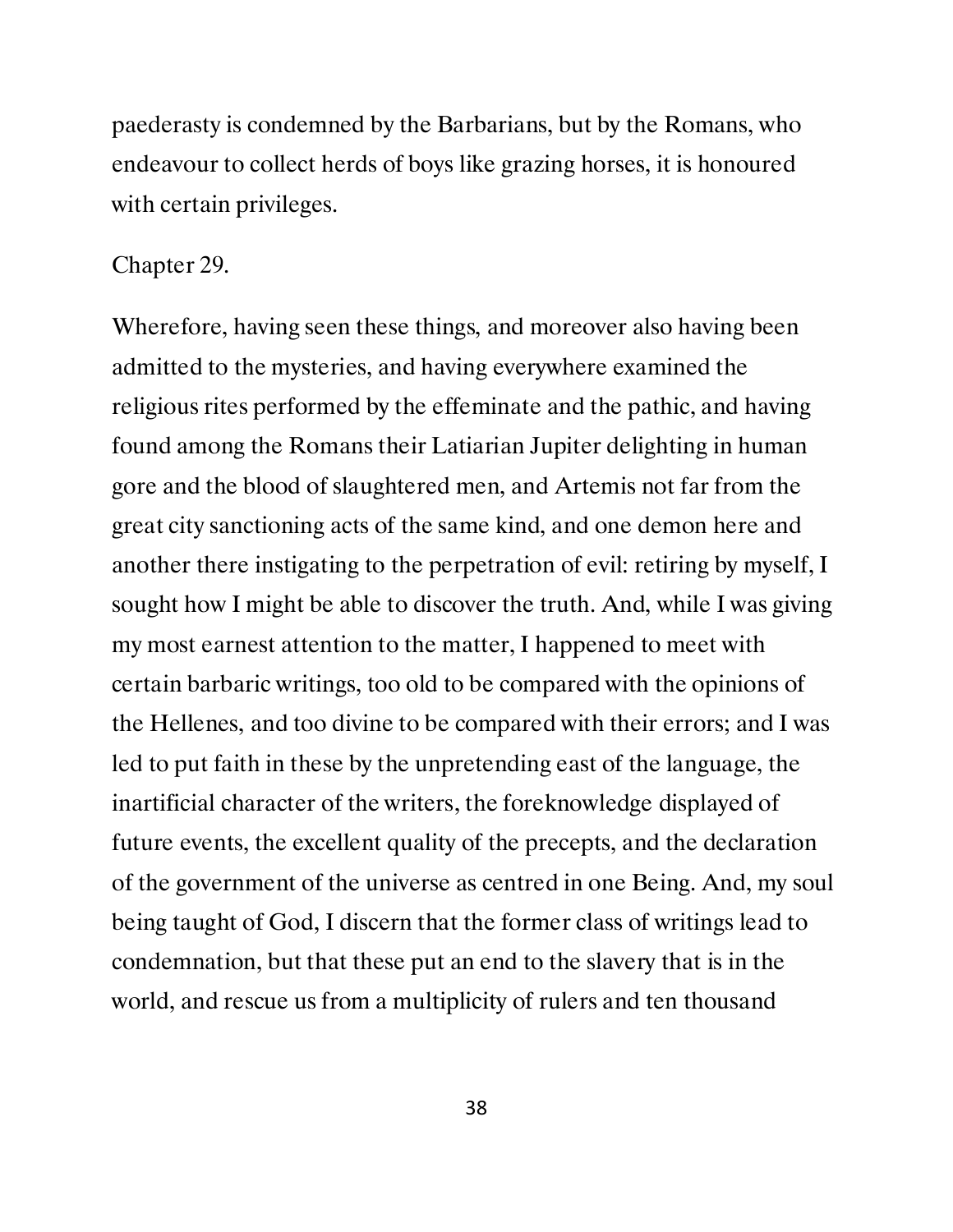tyrants, while they give us, not indeed what we had not before received, but what we had received but were prevented by error from retaining.

#### Chapter 30.

Therefore, being initiated and instructed in these things, I wish to put away my former errors as the follies of childhood. For we know that the nature of wickedness is like that of the smallest seeds; since it has waxed strong from a small beginning, but will again be destroyed if we obey the words of God and do not scatter ourselves. For He has become master of all we have by means of a certain "hidden treasure," which while we are digging for we are indeed covered with dust, but we secure it as our fixed possession. He who receives the whole of this treasure has obtained command of the most precious wealth. Let these things, then, be said to our friends. But to you Hellenes what can I say, except to request you not to rail at those who are better than yourselves, nor if they are called Barbarians to make that an occasion of banter? For, if you are willing, you will be able to find out the cause of mews not being able to understand one another's language; for to those who wish to examine our principles I will give a simple and copious account of them.

#### Chapter 31.

But now it seems proper for me to demonstrate that our philosophy is older than the systems of the Hellenes. Moses and Homer shall be our limits, each of them being of great antiquity; the one being the oldest of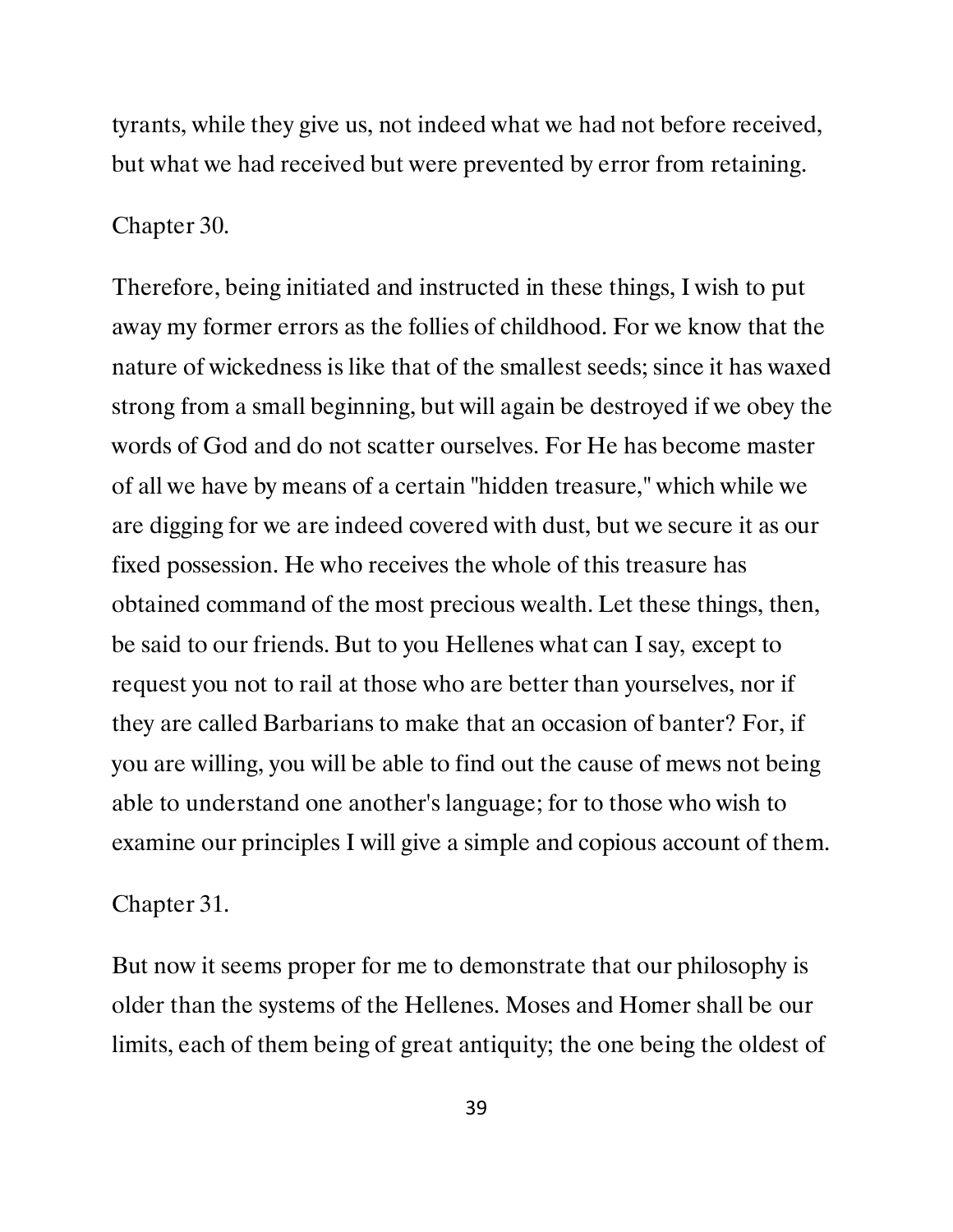poets and historians, and the other the founder of all barbarian wisdom. Let us, then, institute a comparison between them; and we shall find that our doctrines are older, not only than those of the Hellenes, but than the invention of letters. And I will not bring forward witnesses from among ourselves, but rather have recourse to Hellenes. To do the former would be foolish, because it would not be allowed by you; but the other will surprise you, when, by contending against you with your own weapons, I adduce arguments of which you had no suspicion. Now the poetry of Homer, his parentage, and the time in which he flourished have been investigated by the most ancient writers: by Theagenes of Rhegium, who lived in the time of Cambyses, Stesimbrotus of Thasos and Antimachus of Colophon, Herodotus of Halicarnassus, and Dionysius the Olynthian; after them, by Ephorus of Cumae, and Philochorus the Athenian, Megaclides and Chamaeleon the Peripatetics; afterwards by the grammarians, Zenodotus, Aristophanes, Callimachus, Crates, Eratosthenes, Aristarchus, and Apollodorus. Of these, Crates says that he flourished before the return of the Heraclidae, and within 80 years after the Trojan war; Eratosthenes says that it was after the 100th year from the taking of Ilium; Aristarchus, that it was about the time of the Ionian migration, which was 140 years after that event; but, according to Philochorus, after the Ionian migration, in the archonship of Archippus at Athens, 180 years after the Trojan war; Apollodorus says it was 100 years after the Ionian migration, which would be 240 years after the Trojan war. Some say that he lived 90 years before the Olympiads, which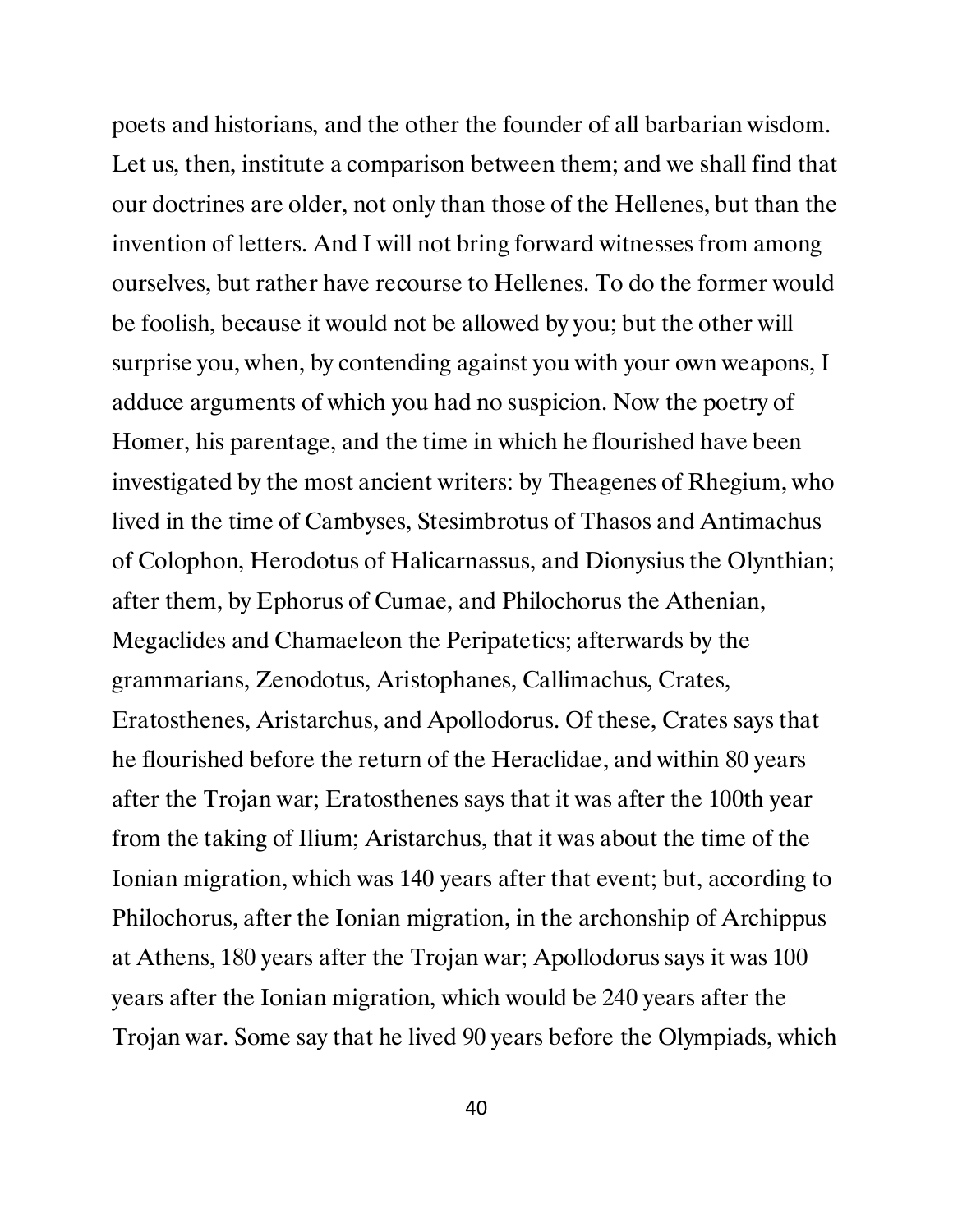would be 317 years after the taking of Troy. Others carry it down to a later date, and say that Homer was a contemporary of Archilochus; but Archilochus flourished about the 23d Olympiad, in the time of Gyges the Lydian, 500 years after Troy. Thus, concerning the age of the aforesaid poet, I mean Homer, and the discrepancies of those who have spoken of him, we have said enough in a summary manner for those who are able to investigate with accuracy. For it is possible to show that the opinions held about the facts themselves also are false. For, where the assigned dates do not agree together, it is impossible that the history should be true. For what is the cause of error in writing, but the narrating of things that are not true?

#### Chapter 32.

But with us there is no desire of vainglory, nor do we indulge in a variety of opinions. For having renounced the popular and earthly, and obeying the commands of God, and following the law of the Father of immortality, we reject everything which rests upon human opinion. Not only do the rich among us pursue our philosophy, but the poor enjoy instruction gratuitously; for the things which come from God surpass the requital of worldly gifts. Thus we admit all who desire to hear, even old women and striplings; and, in short, persons of every age are treated by us with respect, but every kind of licentiousness is kept at a distance. And in speaking we do not utter falsehood. It would be an excellent thing if your continuance in unbelief should receive a check; but,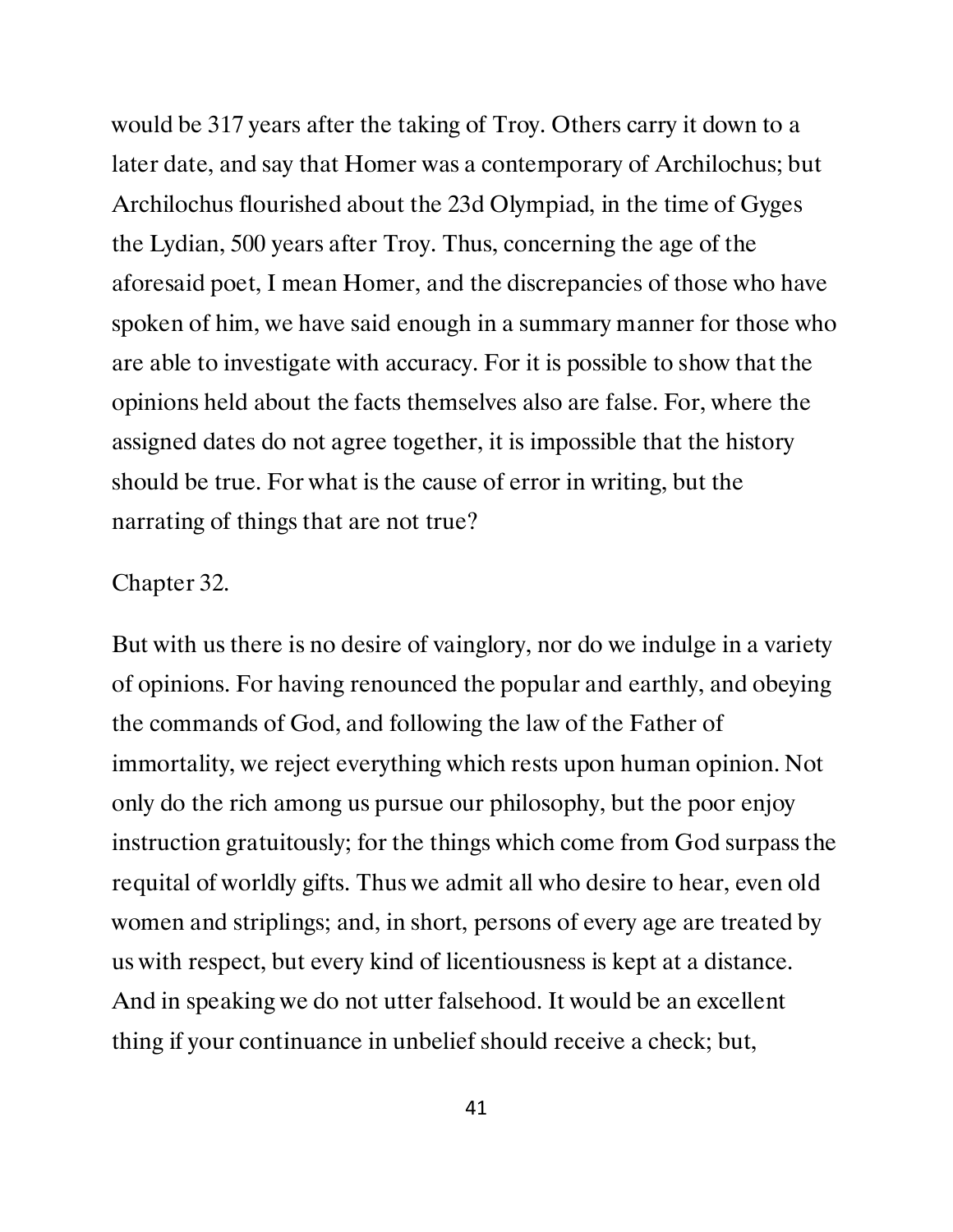however that may be, let our cause remain confirmed by the judgment pronounced by God. Laugh, if you please; but you will have to weep hereafter. Is it not absurd that Nestor, who was slow at cutting his horses' reins owing to his weak and sluggish old age, is, according to you, to be admired for attempting to rival the young men in fighting, while you deride those among us who struggle against old age and occupy themselves with the things pertaining to God? Who would not laugh when you tell us that the Amazons, and Semiramis, and certain other warlike women existed, while you cast reproaches on our maidens? Achilles was a youth, yet is believed to have been very magnanimous; and Neoptolemus was younger, but strong; Philoctetes was weak, but the divinity had need of him against Troy.

What sort of man was Thersites? yet he held a command in the army, and, if he had not through doltishness had such an unbridled tongue, he would not have been reproached for being peak headed and bald. As for those who wish to learn our philosophy, we do not test them by their looks, nor do we judge of those who come to us by their outward appearance; for we argue that there may be strength of mind in all, though they may be weak in body. But your proceedings are full of envy and abundant stupidity.

Chapter 33.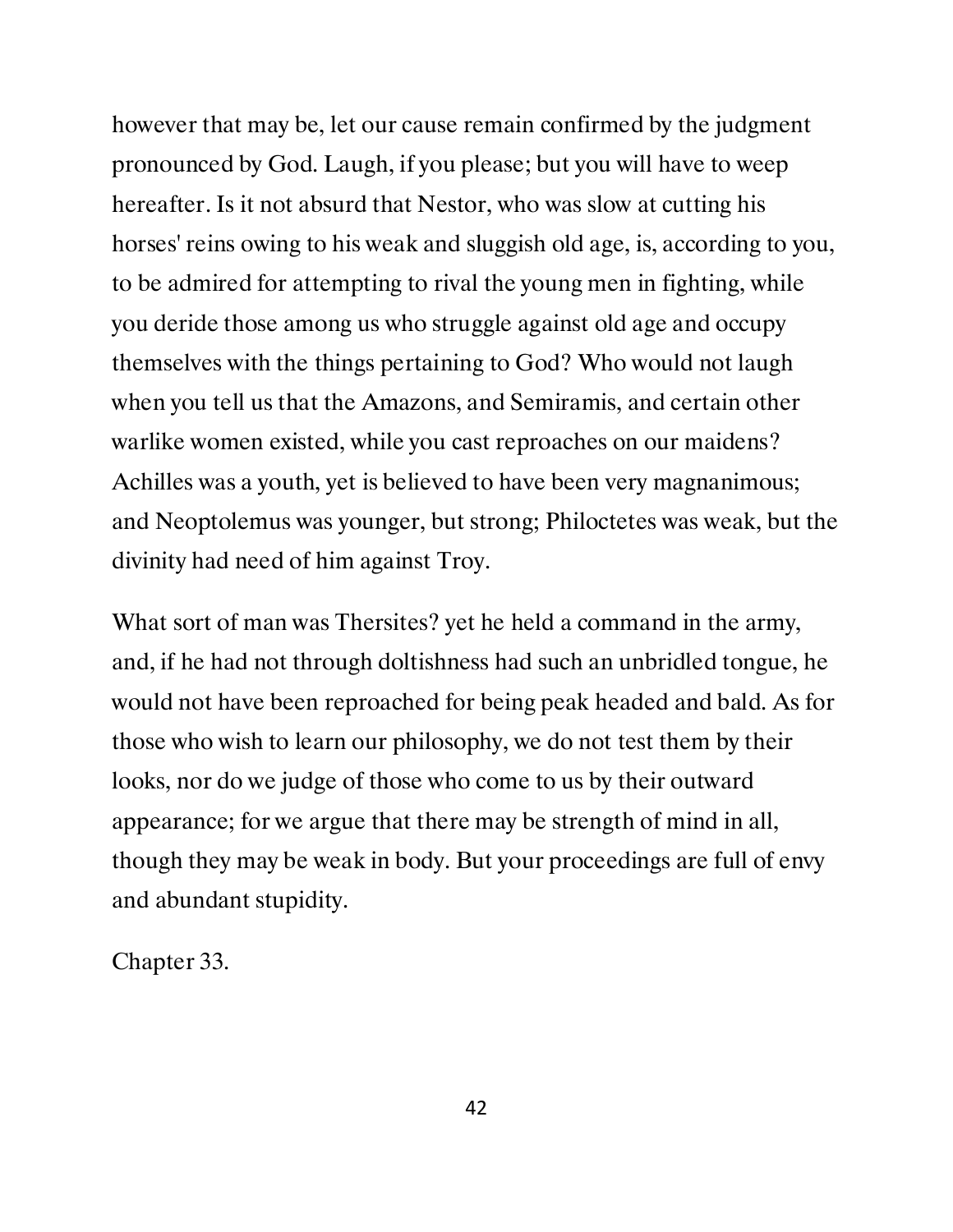Therefore I have been desirous to prove from the things which are esteemed honourable among you, that our institutions are marked by sobermindedness, but that yours are in close affinity with madness. You who say that we talk nonsense among women and boys, among maidens and old women, and scoff at us for not being with you, hear what silliness prevails among the Hellenes. For their works of art are devoted to worthless objects, while they are held in higher estimation by you than even your gods; and you behave yourselves unbecomingly in what relates to woman. For Lysippus cast a statue of Praxilla, whose poems contain nothing useful, and Menestratus one of Learchis, and Selanion one of Sappho the courtezan, and Naucydes one of Erinna the Lesbian, and Boiscus one of Myrtis, and Cephisodotus one of Myro of Byzantium, and Gomphus one of Praxigoris, and Amphistratus one of Clito. And what shall I say about Anyta, Telesilla, and Mystis? Of the first Euthycrates and Cephisodotus made a statue, and of the second Niceratus, and of the third Aristodotus; Euthycrates made one of Mnesiarchis the Ephesian, Selanion one of Corinna, and Euthycrates one of Thalarchis the Argive. My object in referring to these women is, that you may not regard as something strange what you find among us, and that, comparing the statues which are before your eyes, you may not treat the women with scorn who among us pursue philosophy. This Sappho is a lewd, love sick female, and sings her own wantonness; but all our women are chaste, and the maidens at their distaffs sing of divine things more nobly than that damsel of yours. Wherefore be ashamed,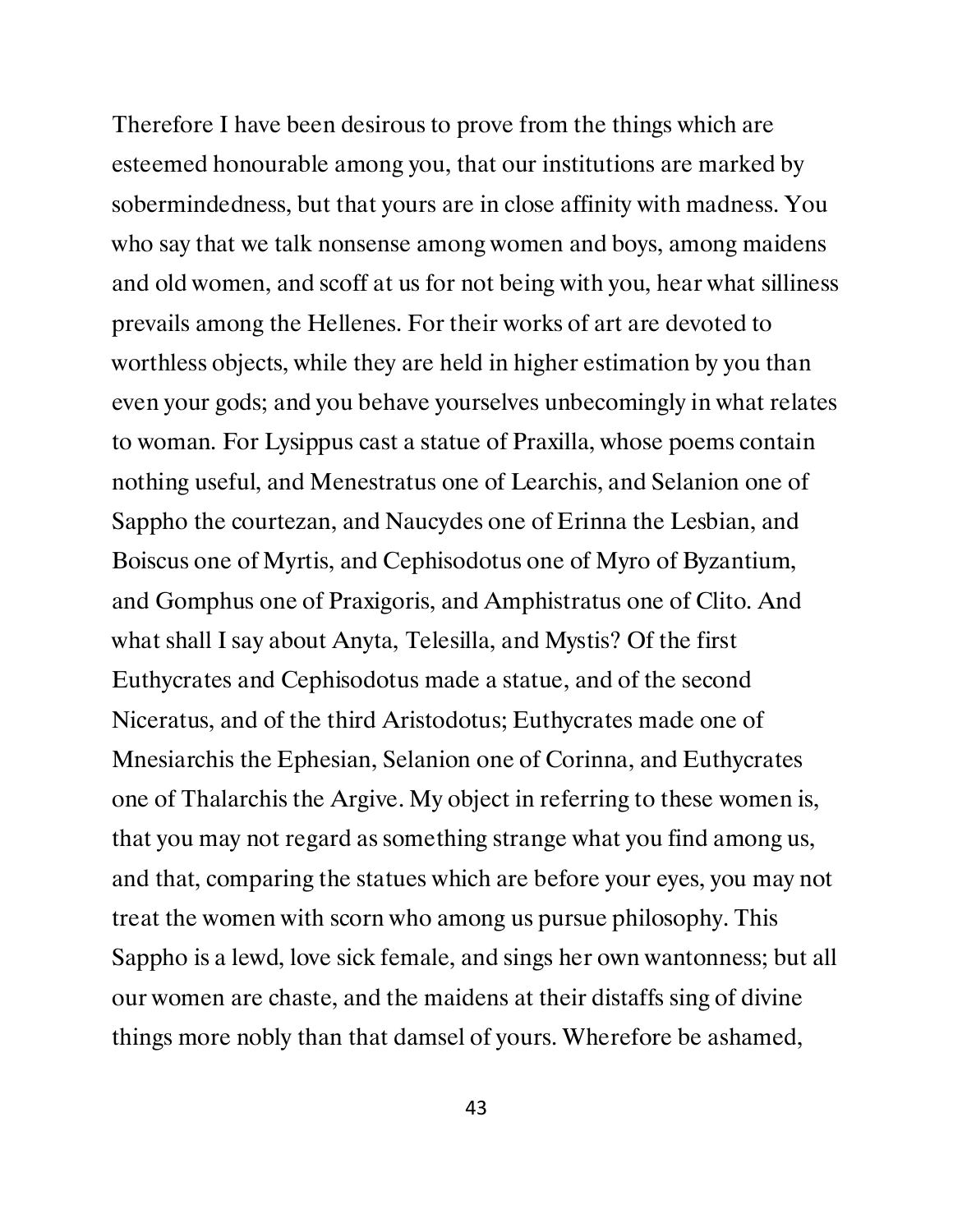you who are professed disciples of women yet scoff at those of the sex who hold our doctrine, as well as at the solemn assemblies they frequent. What a noble infant did Glaucippe present to you, who brought forth a prodigy, as is shown by her statue cast by Niceratus, the son of Euctemon the Athenian! But, if Glaucippe brought forth an elephant, was that a reason why she should enjoy public honours? Praxiteles and Herodotus made for you Phryne the courtezan, and Euthycrates cast a brazen statue of Panteuchis, who was pregnant by a whoremonger; and Dinomenes, because Besantis queen of the Paeonians gave birth to a black infant, took pains to preserve her memory by his art. I condemn Pythagoras too, who made a figure of Europa on the bull; and you also, who honour the accuser of Zeus on account of his artistic skill. And I ridicule the skill of Myron, who made a heifer and upon it a Victory because by carrying off the daughter of Agenor it had borne away the prize for adultery and lewdness. The Olynthian Herodotus made statues of Glycera the courtezan and Argeia the harper. Bryaxis made a statue of Pasiphae; and, by having a memorial of her lewdness, it seems to have been almost your desire that the women of the present time should be like her. A certain Melanippe was a wise woman, and for that reason Lysistratus made her statue. But, forsooth, you will not believe that among us there are wise women!

Chapter 34.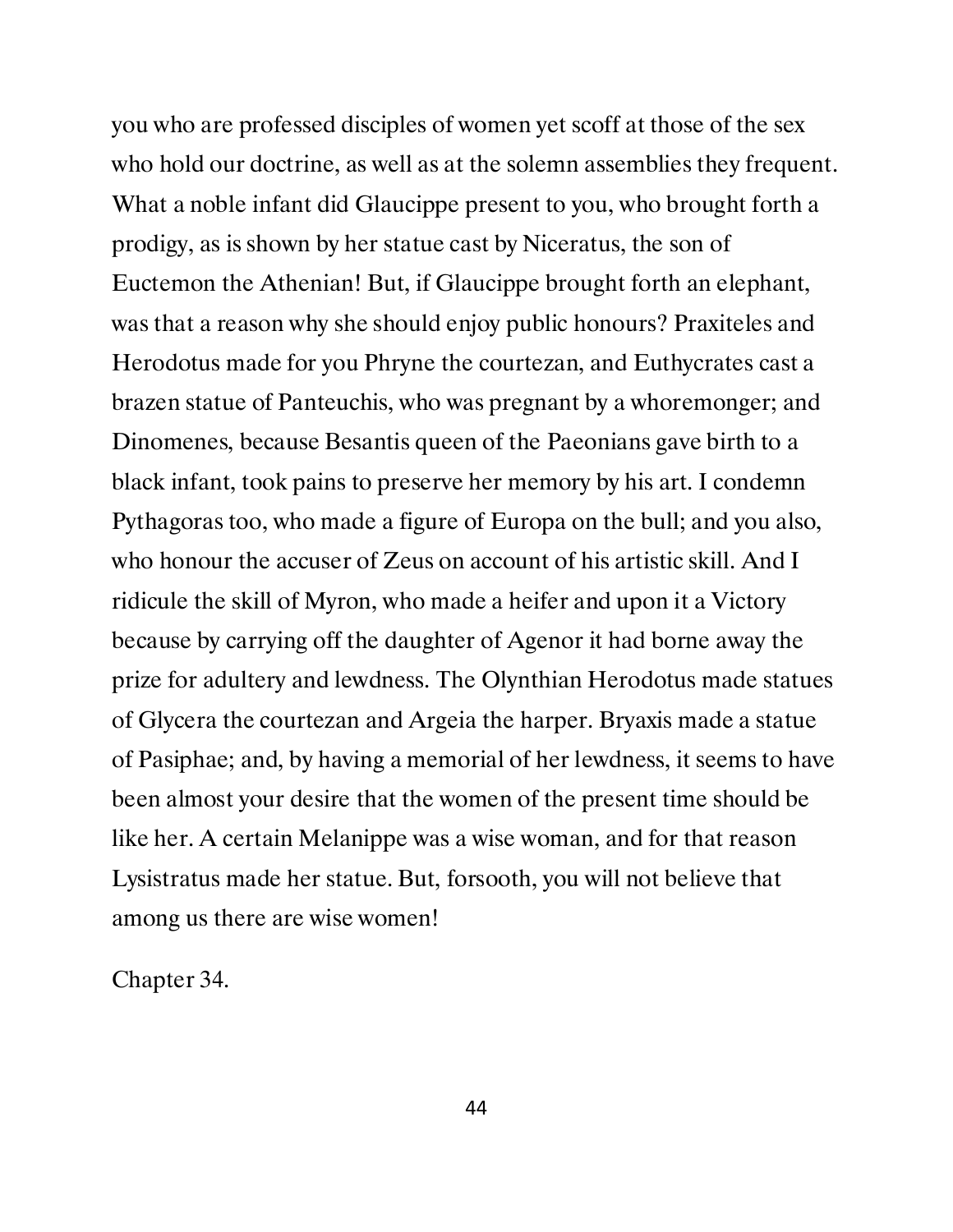Worthy of very great honour, certainly, was the tyrant Bhalaris, who devoured sucklings, and accordingly is exhibited by the workmanship of Polystratus the Ambraciot, even to this day, as a very wonderful man! The Agrigentines dreaded to look on that countenance of his, because of his cannibalism; but people of culture now make it their boast that they behold him in his statue! Is it not shameful that fratricide is honoured by you who look on the statues of Polynices and Eteocles, and that you have not rather buried them with their maker Pythagoras? Destroy these memorials of iniquity! Why should I contemplate with admiration the figure of the woman who bore thirty children, merely for the sake of the artist Periclymenus? One ought to turn away with disgust from one who bore off the fruits of great incontinence, and whom the Romans compared to a sow, which also on a like account, they say, was deemed worthy of a mystic worship. Ares committed adultery with Aphrodite, and Andron made an image of their offspring Harmonia. Sophron, who committed to writing trifles and absurdities, was more celebrated for his skill in casting metals, of which specimens exist even now. And not only have his tales kept the fabulist Aesop in everlasting remembrance, but also the plastic art of Aristodemus has increased his celebrity. How is it then that you, who have so many poetesses whose productions are mere trash, and innumerable courtezans, and worthless men, are not ashamed to slander the reputation of our women? What care I to know that Euanthe gave birth to an infant in the Peripatus, or to gape with wonder at the art of Callistratus, or to fix my gaze on the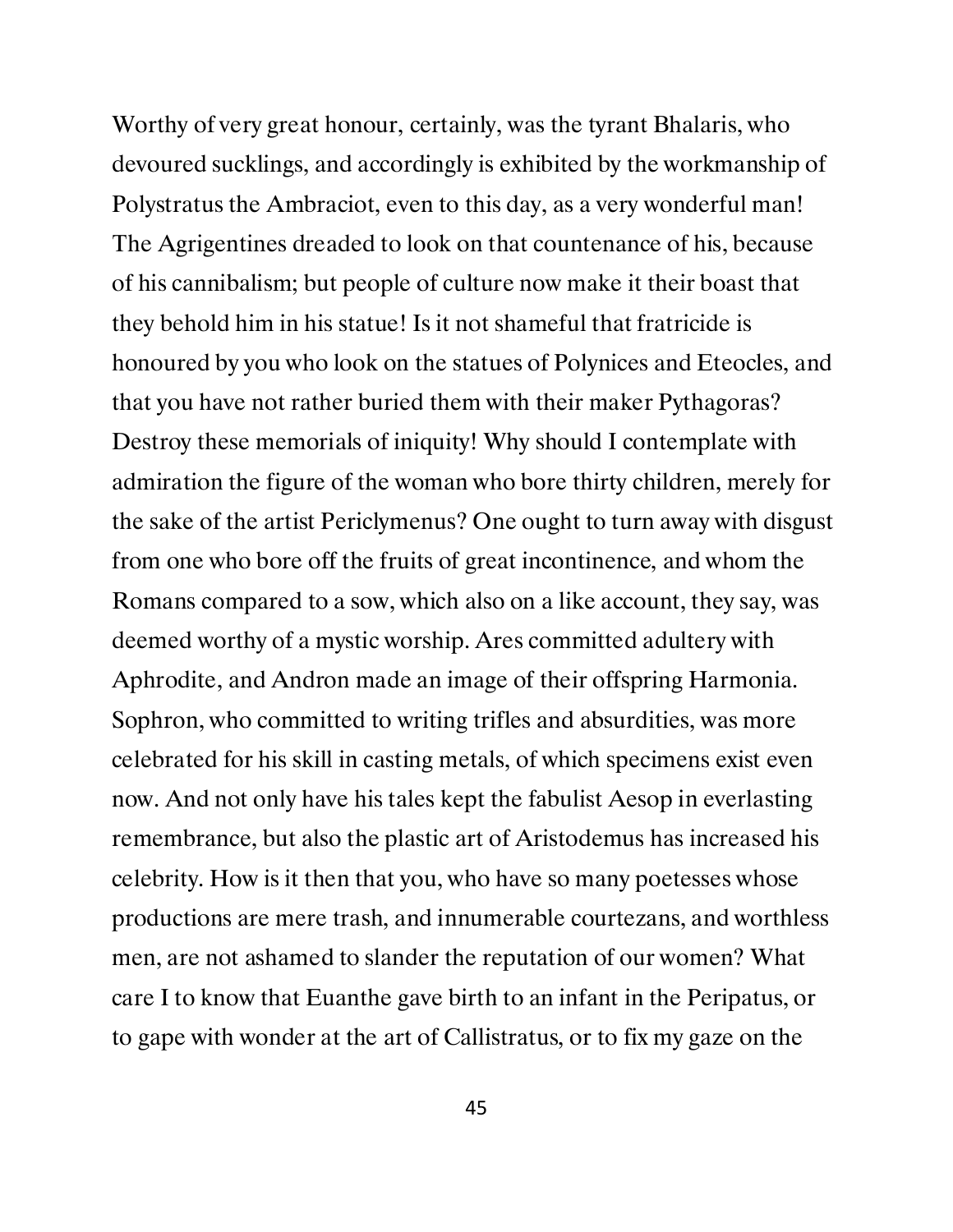Neaera of Calliades? For she was a courtezan. Lais was a prostitute, and Turnus made her a monument of prostitution. Why are you not ashamed of the fornication of Hephaestion, even though Philo has represented him very artistically? And for what reason do you honour the hermaphrodite Ganymede by Leochares, as if you possessed something admirable? Praxiteles even made a statue of a woman with the stain of impurity upon it. It behoved you, repudiating everything of this kind, to seek what is truly worthy of attention, and not to turn with disgust from our mode of life while receiving with approval the shameful productions of Philaenis and Elephantis.

## Chapter 35.

The things which I have thus set before you I have not learned at second hand. I have visited many lands; I have followed rhetoric, like yourselves; I have fallen in with many arts and inventions; and finally, when sojourning in the city of the Romans, I inspected the multiplicity of statues brought thither by you: for I do not attempt, as is the custom with many, to strengthen my own views by the opinions of others, but I wish to give you a distinct account of what I myself have seen and felt. So, bidding farewell to the arrogance of Romans and the idle talk of Athenians, and all their ill connected opinions, I embraced our barbaric philosophy. I began to show how this was more ancient than your institutions, but left my task unfinished, in order to discuss a matter which demanded more immediate attention; but now it is time I should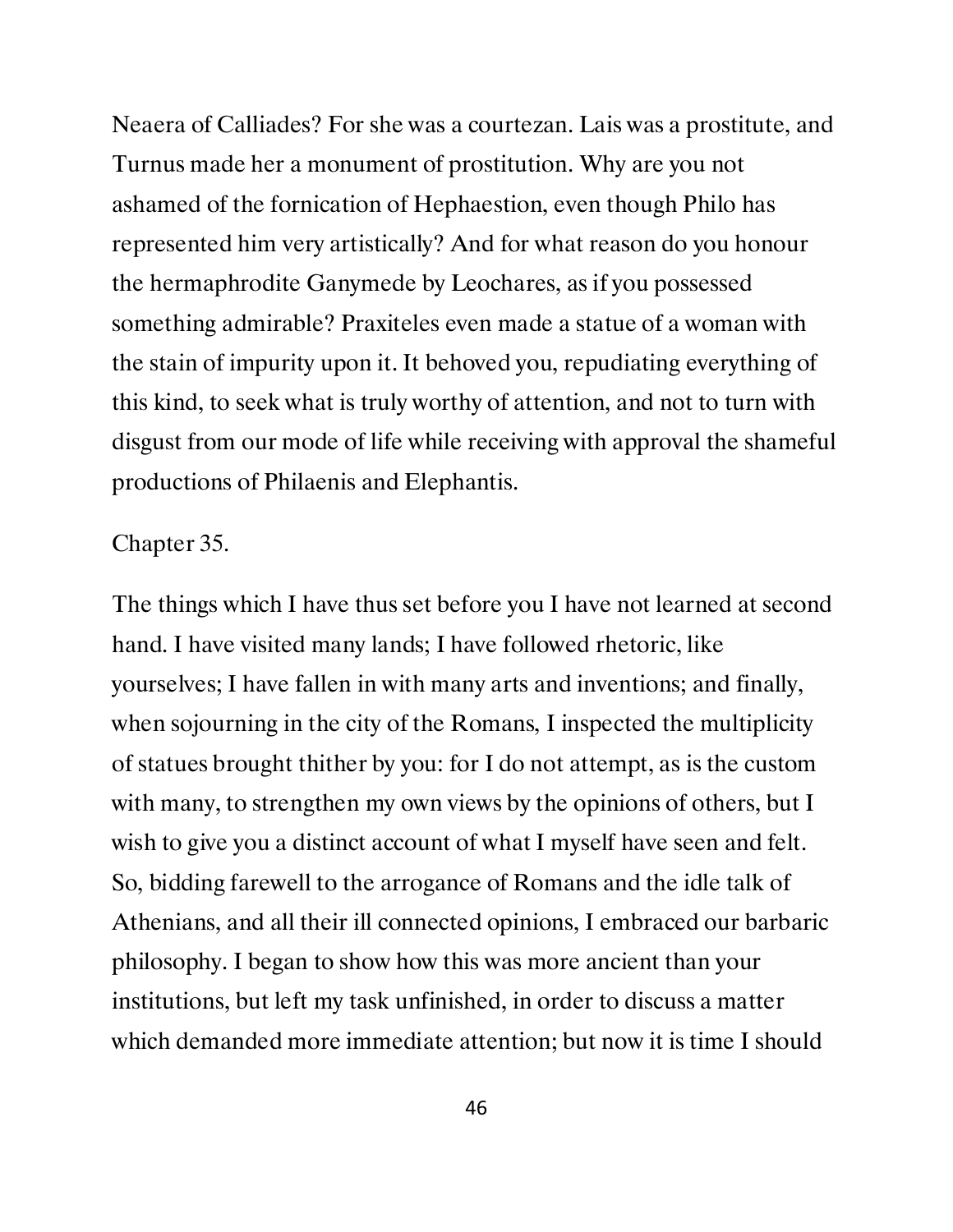attempt to speak concerning its doctrines. Be not offended with our teaching, nor undertake an elaborate reply filled with trifling and ribaldry, saying, "Tatian, aspiring to be above the Hellenes, above the infinite number of philosophic inquirers, has struck out a new path, and embraced the doctrines of Barbarians." For what grievance is it, that men manifestly ignorant should be reasoned with by a man of like nature with themselves? Or how can it be irrational, according to your own sophist, to grow old always learning something?

#### Chapter 36.

But let Homer be not later than the Trojan war; let it be granted that he was contemporary with it, or even that he was in the army of Agamemnon, and, if any so please, that he lived before the invention of letters. The Moses before mentioned will be shown to have been many years older than the taking of Troy, and far more ancient than the building of Troy, or than Tros and Dardanus. To demonstrate this I will call in as witnesses the Chaldeans, the Phoenicians and the Egyptians. And what more need I say? For it behoves one who professes to persuade his hearers to make his narrative of events very concise. Berosus, a Babylonian, a priest of their god Belus, born in the time of Alexander, composed for Antiochus, the third after him, the history of the Chaldeans in three books; and, narrating the acts of the kings, he mentions one of them, Nabuchodonosor by name, who made war against the Phoenicians and the Jews,events which we know were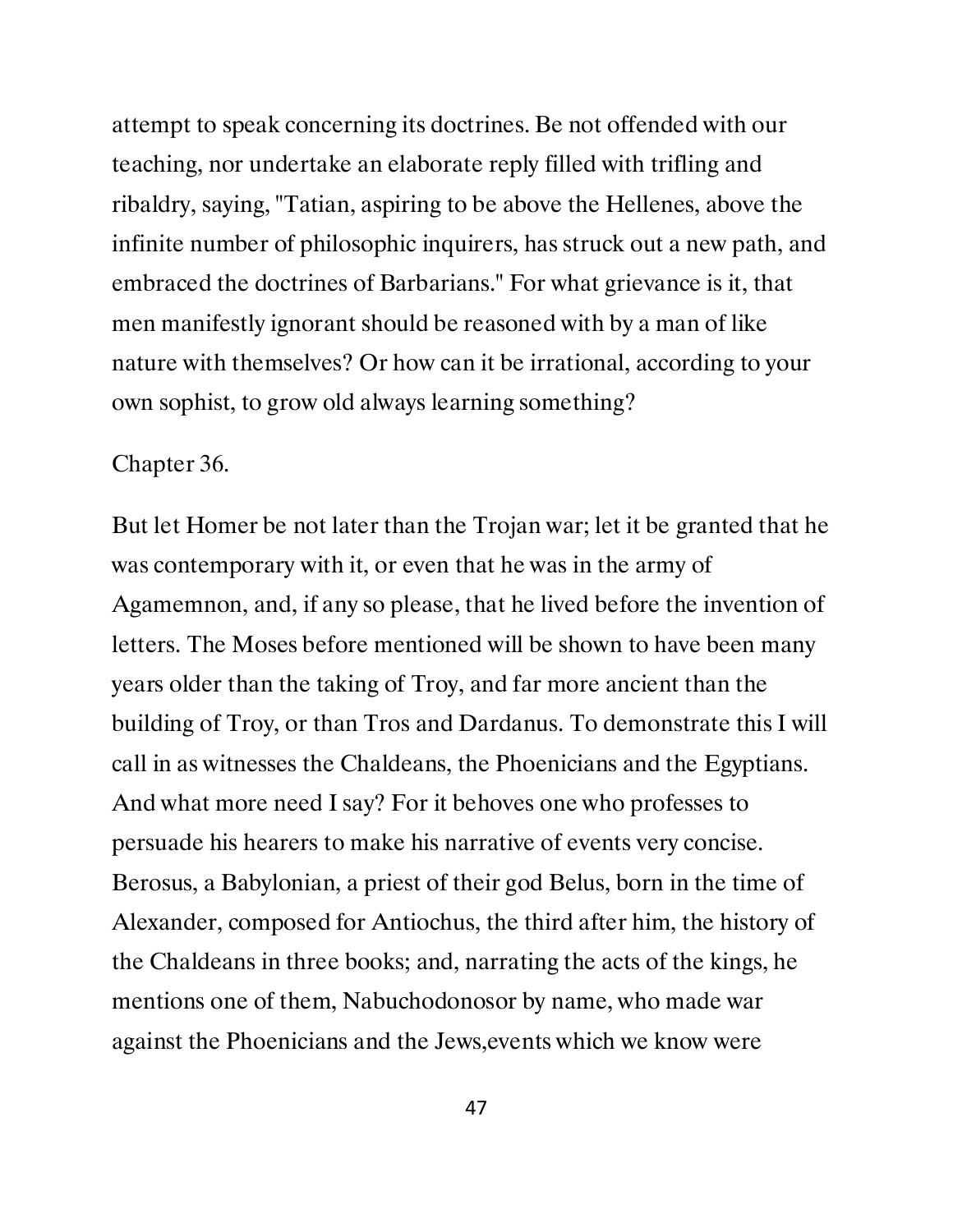announced by our prophets, and which happened much later than the age of Moses, seventy years before the Persian empire. But Berosus is a very trustworthy man, and of this Juba is a witness, who, writing concerning the Assyrians, says that he learned the history from Berosus: there are two books of his concerning the Assyrians.

#### Chapter 37.

After the Chaldeans, the testimony of the Phoenicians is as follows. There were among them three men, Theodotus, Hypsicrates, and Mochus; Chaitus translated their books into Greek, and also composed with exactness the lives of the philosophers. Now, in the histories of the aforesaid writers it is shown that the abduction of Europa happened under one of the kings, and an account is given of the coming of Menelaus into Phoenicia, and of the matters relating to Chiramus, who gave his daughter in marriage to Solomon the king of the Jews, and supplied wood of all kind of trees for the building of the temple. Menander of Pergamus composed a history concerning the same things. But the age of Chiramus is somewhere about the Trojan war; but Solomon, the contemporary of Chiramus, lived much later than the age of Moses.

#### Chapter 38.

Of the Egyptians also there are accurate chronicles. Ptolemy, not the king, but a priest of Mendes, is the interpreter of their affairs. This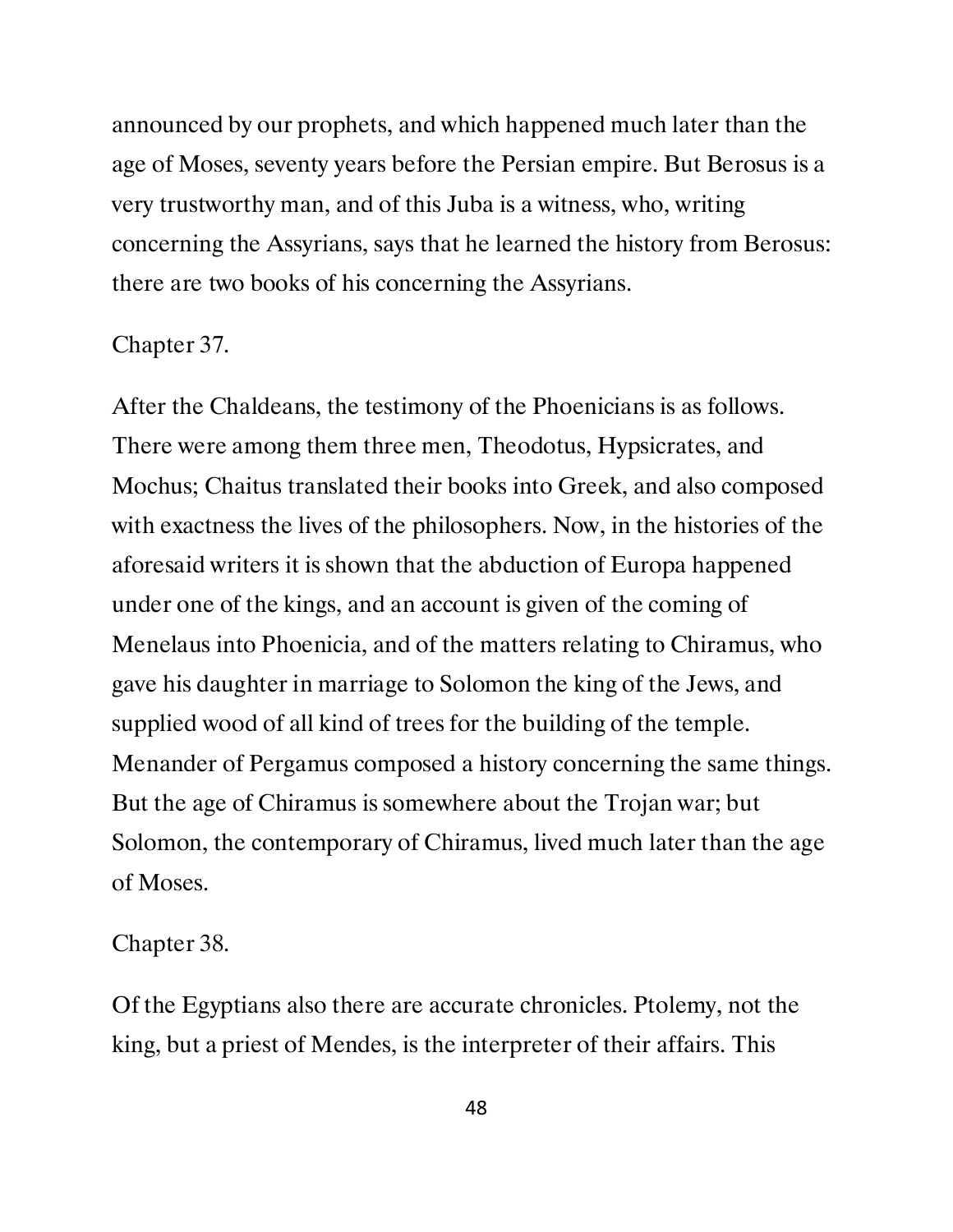writer, narrating the acts of the kings, says that the departure of the Jews from Egypt to the places whither they went occurred in the time of king Amosis, under the leadership of Moses. He thus speaks: "Amosis lived in the time of king Inachus." After him, Apion the grammarian, a man most highly esteemed, in the fourth book of his AEgyptiaca (there are five books of his), besides many other things, says that Amosis destroyed Avaris in the time of the Argive Inachus, as the Mendesian Ptolemy wrote in his annals. But the time from Inachus to the taking of Troy occupies twenty generations. The steps of the demonstration are the following:

## Chapter 39.

The kings of the Argives were these: Inachus, Phoroneus, Apis, Criasis, Triopas, Argeius, Phorbas, Crotopas, Sthenelaus, Danaus, Lynceus, Proetus, Abas, Acrisius, Perseus, Sthenelaus, Eurystheus, Atreus, Thyestes, and Agamemnon, in the eighteenth year of whose reign Troy was taken. And every intelligent person will most carefully observe that, according to the tradition of the Hellenes, they possessed no historical composition; for Cadmus, who taught them letters, came into Boeotia many generations later. But after Inachus, under Phoroneus, a check was with difficulty given to their savage and nomadic life, and they entered upon a new order of things. Wherefore, if Moses is shown to be contemporary with Inachus, he is four hundred years older than the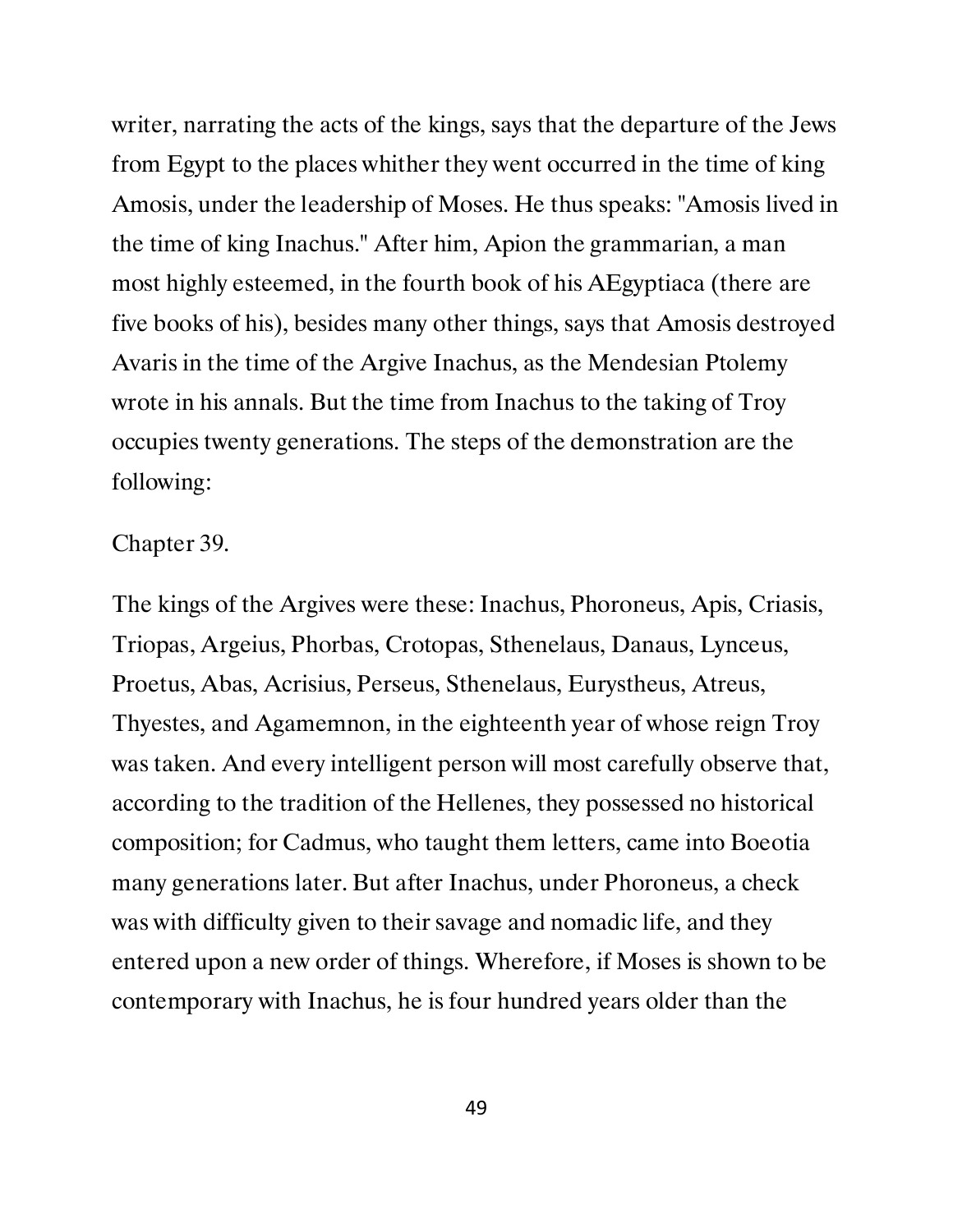Trojan war. But this is demonstrated from the succession of the Attic, [and of the

Macedonian, the Ptolemaic, and the Antiochian] kings. Hence, if the most illustrious deeds among the Hellenes were recorded and made known after Inachus, it is manifest that this must have been after Moses. In the time of Phoroneus, who was after Inachus, Ogygus is mentioned among the Athenians, in whose time was the first deluge; and in the time of Phorbas was Actaeus, from whom Attica was called Actaea; and in the time of Triopas were Prometheus, and Epimetheus, and Arias, and Cecrops of double nature, and Io; in the time of Crotopas was the burning of Phaethon and the flood of Deucalion; in the time of Sthenelus was the reign of Amphictyon and the coming of Danaus into Peloponnesus, and the founding of Dardania by Dardanus, and the return of Europa from phoenicia to Crete; in the time of Lynceus was the abduction of Kore, and the founding of the temple in Eleusis, and the husbandry of Triptolemus, and the coming of Cadmus to Thebes, and the reign of Minos; in the time of Proetus was the war of Eumolpus against the Athenians; in the time of Acrisius was the coming over of Pelops from Phrygia, and the coming of Ion to Athens, and the second Cecrops, and the deeds of Perseus and Dionysus, and Musaeus, the disciple of Orpheus; and in the reign of Agamemnon Troy was taken.

Chapter 40.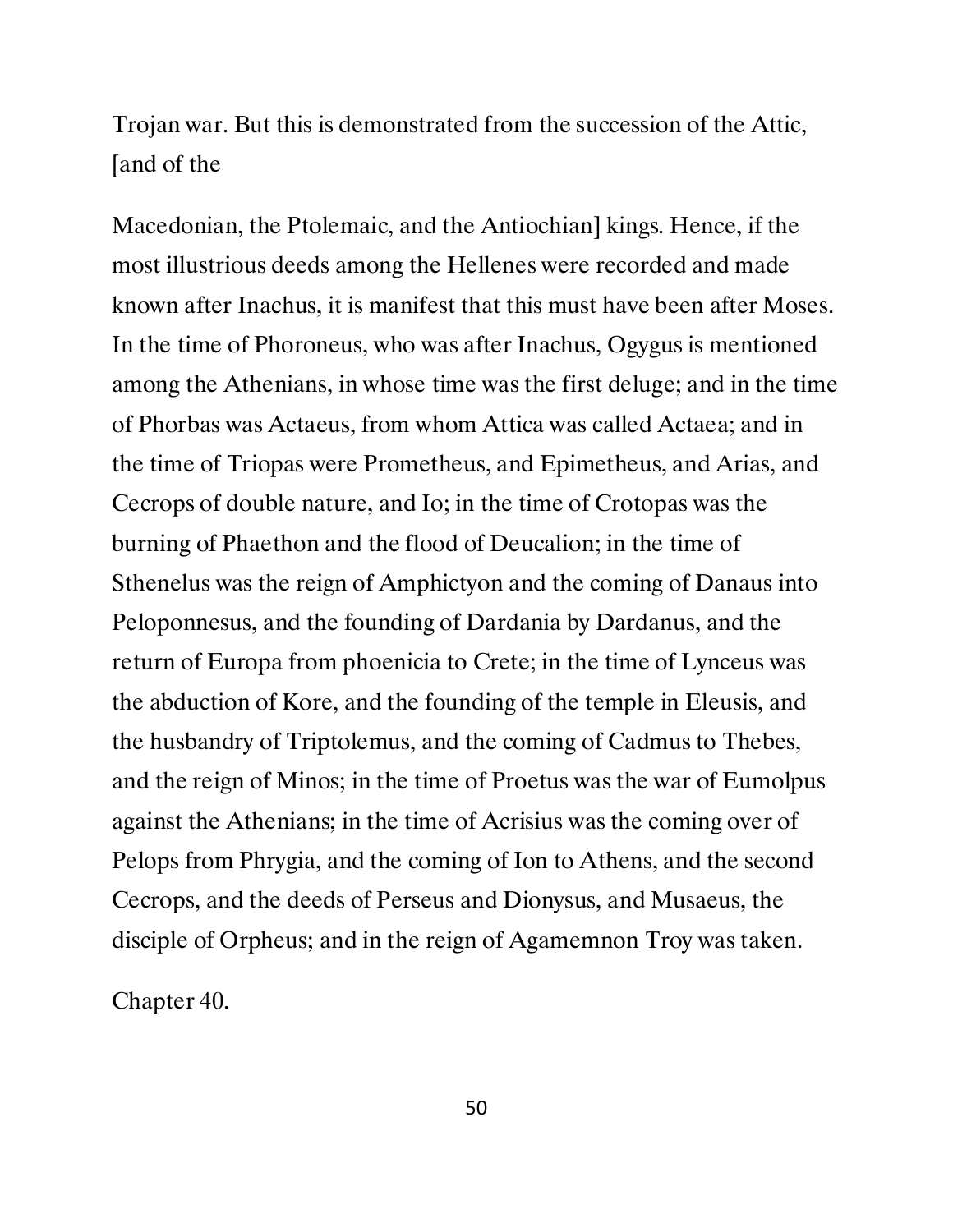Therefore, from what has been said it is evident that Moses was older than the ancient heroes, wars, and demons. And we ought rather to believe him, who stands before them in point of age, than the Hellenes, who, without being aware of it, drew his doctrines from a fountain. For many of the sophists among them, stimulated by curiosity, endeavoured to adulterate whatever they learned from Moses, and from those who have philosophized like him, first that they might be considered as having something of their own, and secondly, that covering up by a certain rhetorical artifice whatever things they did not understand, they might misrepresent the truth as if it were a fable. But what the learned among the Hellenes have said concerning our polity and the history of our laws, and how many and what kind of men have written of these things, will be shown in the treatise against those who have discoursed of divine things.

#### Chapter 41.

But the matter of principal importance is to endeavour with all accuracy to make it clear that Moses is not only older than Homer, but than all the writers that were before him older than Linus, Philammon, Thamyris, Amphion, Musaeus, Orpheus, Demodocus, Phemius, Sibylla, Epimenides of Crete, who came to Sparta, Aristaeus of Proconnesus, who wrote the Arimaspia, Asbolus the Centaur, Isatis, Drymon, Euclus the Cyprian, Horus the Samian, and Pronapis the Athenian. Now, Linus was the teacher of Hercules, but Hercules preceded the Trojan war by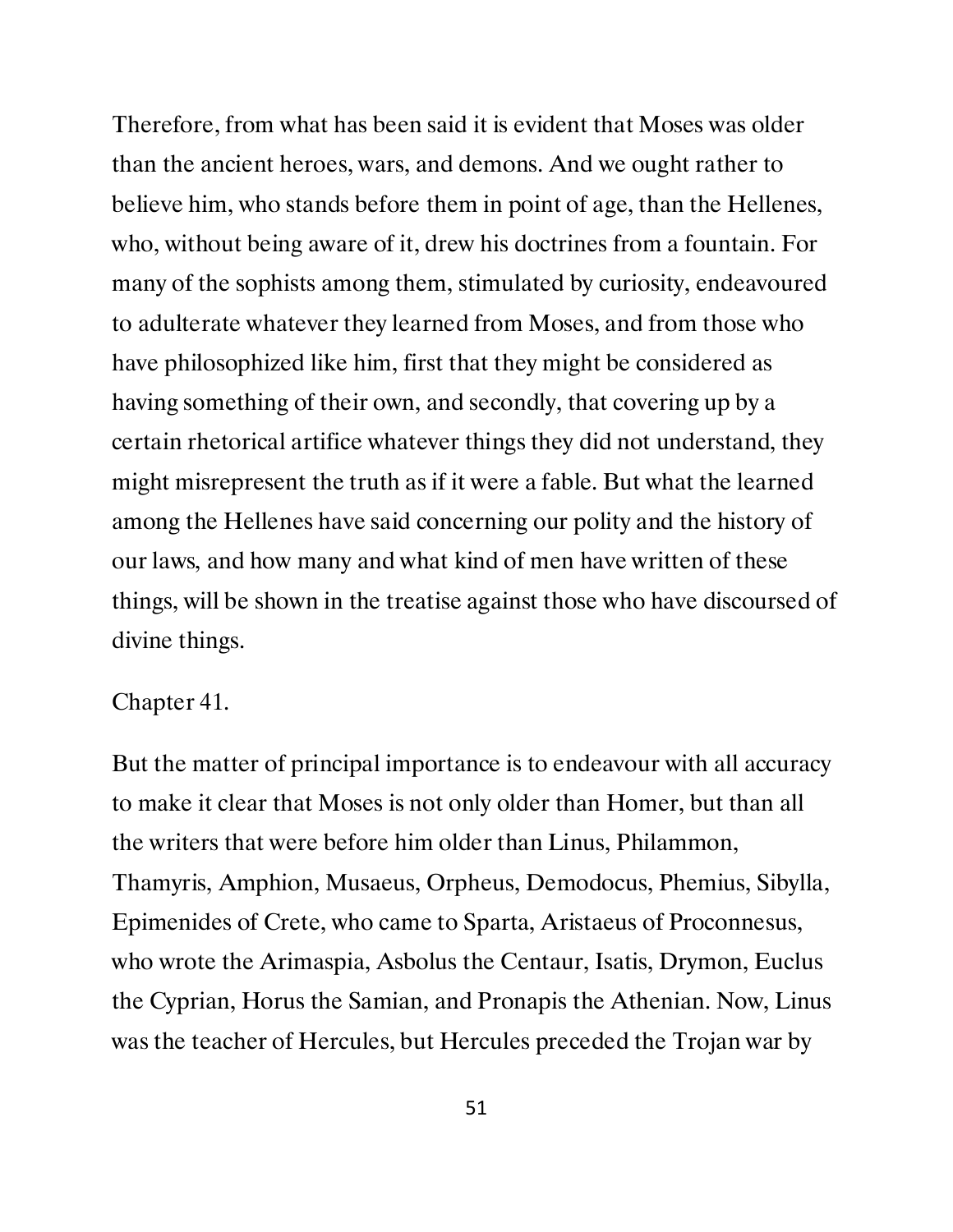one generation; and this is manifest from his son Tlepolemus, who served in the army against Troy. And Orpheus lived at the same time as Hercules; moreover, it is said that all the works attributed to him were composed by Onomacritus the Athenian, who lived during the reign of the Pisistratids, about the fiftieth Olympiad. Musaeus was a disciple of Orpheus.

Amphion, since he preceded the siege of Troy by two generations, forbids our collecting further particulars about him for those who are desirous of information. Demodocus and Phemius lived at the very time of the Trojan war; for the one resided with the suitors, and the other with the Phaeacians.

Thamyris and Philammon were not much earlier than these. Thus, concerning their several performances in each kind, and their times and the record of them, we have written very fully, and, as I think, with all exactness. But, that we may complete. what is still wanting, I will give my explanation respecting the men who are esteemed wise. Minos, who has been thought to excel in every kind of wisdom, and mental acuteness, and legislative capacity, lived in the time of Lynceus, who reigned after Danaus in the eleventh generation after Inachus. Lycurgus, who was born long after the taking of Troy, gave laws to the Lacedemonians. Draco is found to have lived about the thirty ninth Olympiad, Solon about the forty sixth, and Pythagoras about the sixty second.

52